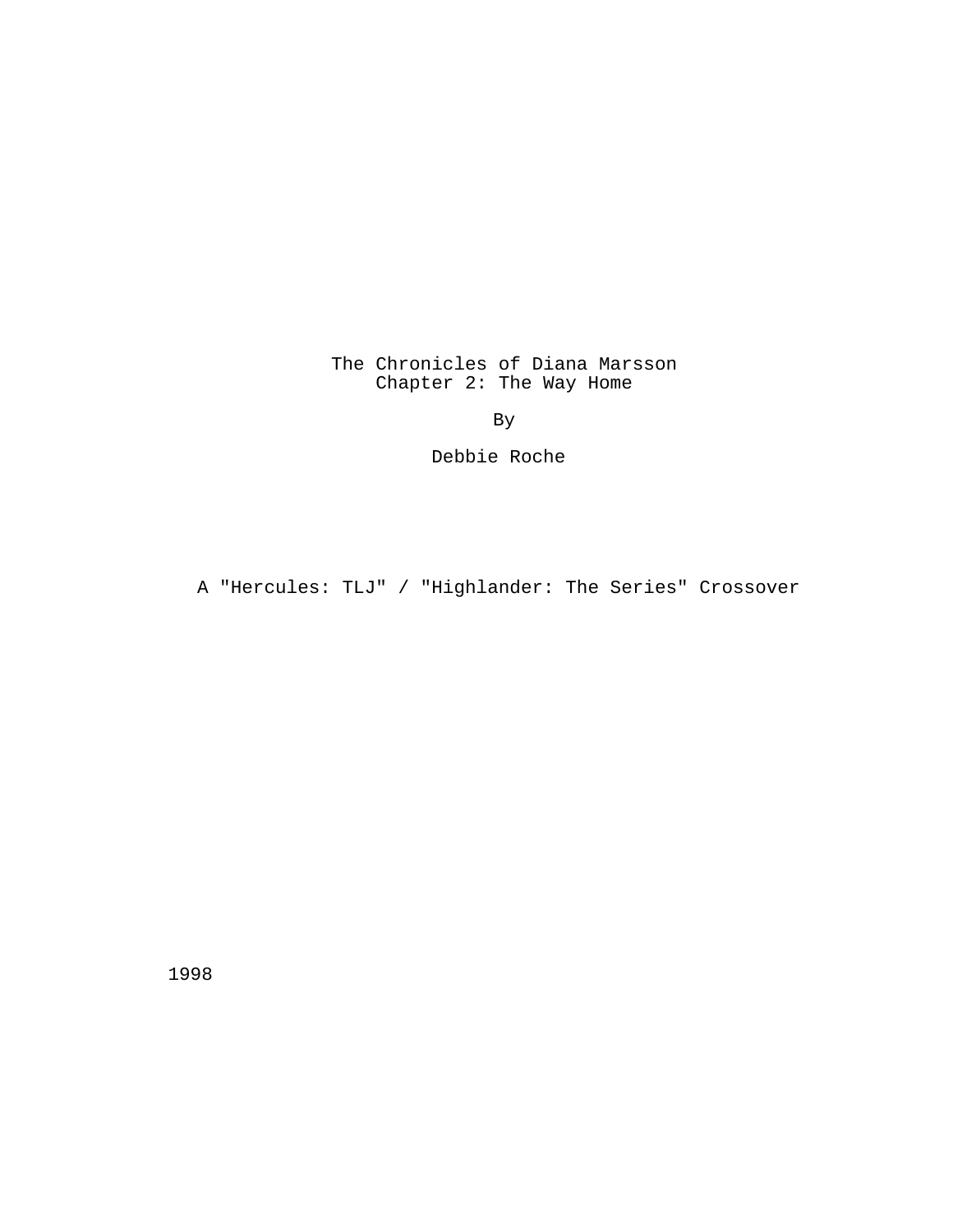## **MONDAY JUNE 10th 1996**

## 1 BASEMENT (NOON) 1

There are two tables in the basement. Table #1 has HERCULES' gauntlets linked with DIANA's bracelet, positioned over Nemesis' pendant. HERCULES and DIANA are sitting at table #2.

PAN TO:

2 TABLE #2 2

DIANA has in front of her a pad of paper and a pen. HERCULES has Nemesis' note in front of him. He is wearing his own clothes, the ones he arrived in.

> DIANA Okay. We have 3 pieces of metal forged by Hephaestus linked over the pendant. What's next?

HERCULES reads the note again.

HERCULES Recite the 13 Olympians, stating their name, parentage, relationship to Zeus, and godly domain.

DIANA 13? I thought there were only 12?

HERCULES Let's see. There's...

As HERCULES rhymes off their names, DIANA writes them down under the heading OLYMPIANS.

> HERCULES Zeus, Poseidon, Hades, Demeter, Hestia, Apollo, Artemis, Ares, Hephaestus, Aphrodite, Athena...

DIANA Don't forget Hera.

HERCULES Of course. How could I forget her. She got me into this mess in the first place.

DIANA adds Hera's name to the list and counts.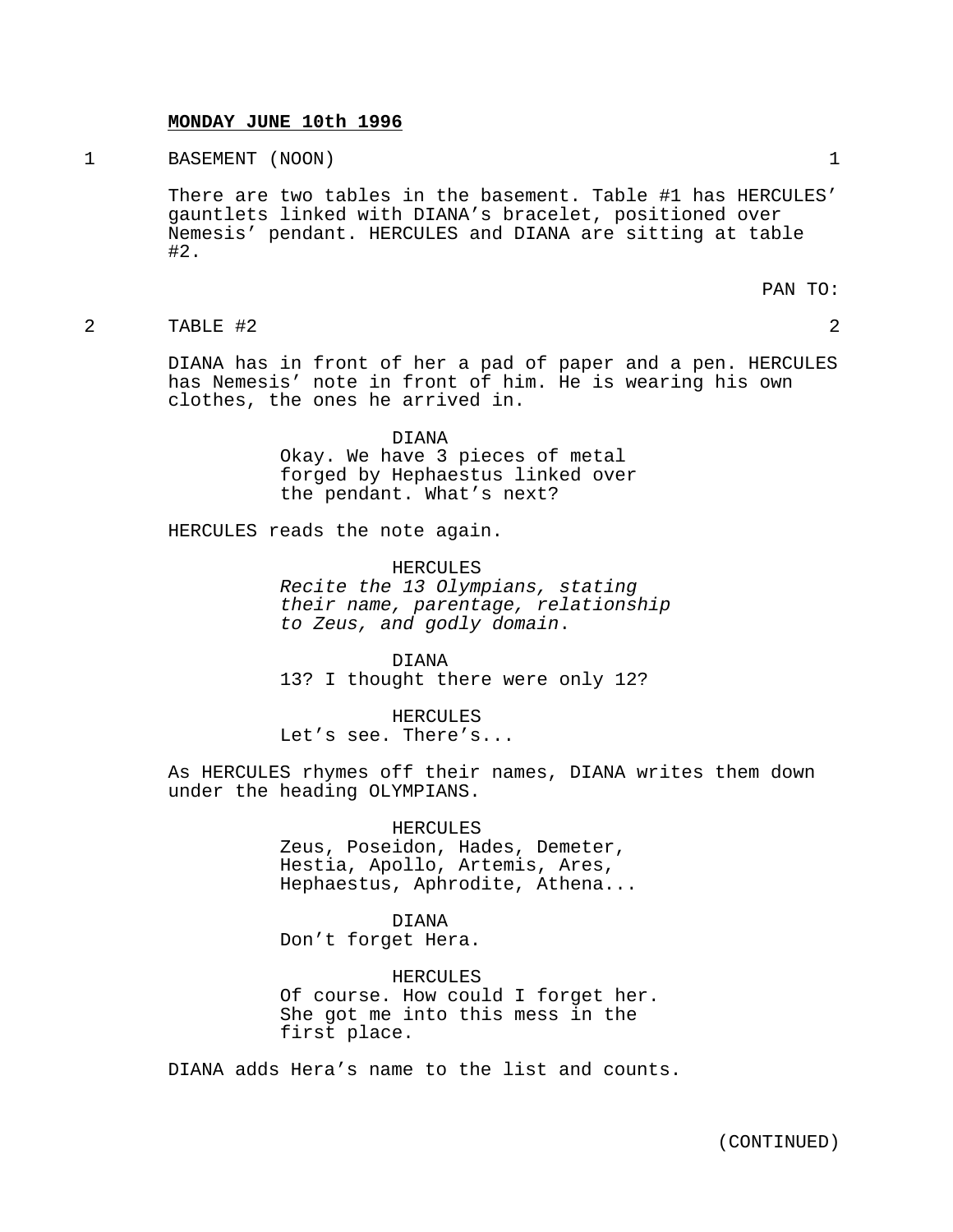DIANA 1, 2, 3, 4, 5, 6, 7, 8, 9, 10, 11, 12. (beat) We have 12. Who are we forgetting?

Momentary pause.

HERCULES I'm thinking.

DIANA gives him a look.

## DIANA

Thinking?

While HERCULES is "thinking", DIANA gets up from the table and goes over to one of the bookcases.

## PAN TO:

3 BOOKCASES 3

She is looking for a book. HERCULES looks over at her. DIANA continues scanning the shelves as HERCULES is talking to her.

> HERCULES What are you looking for?

DIANA The dictionary.

HERCULES The what?

DIANA The Dictionary of Classical Mythology. (beat) It lists every event and person associated with...

DIANA finds the book.

DIANA Ah. There it is.

HERCULES looks over DIANA's list. DIANA takes the book off the shelf. As she is looking up the entry for "OLYMPIANS", she heads back to the table.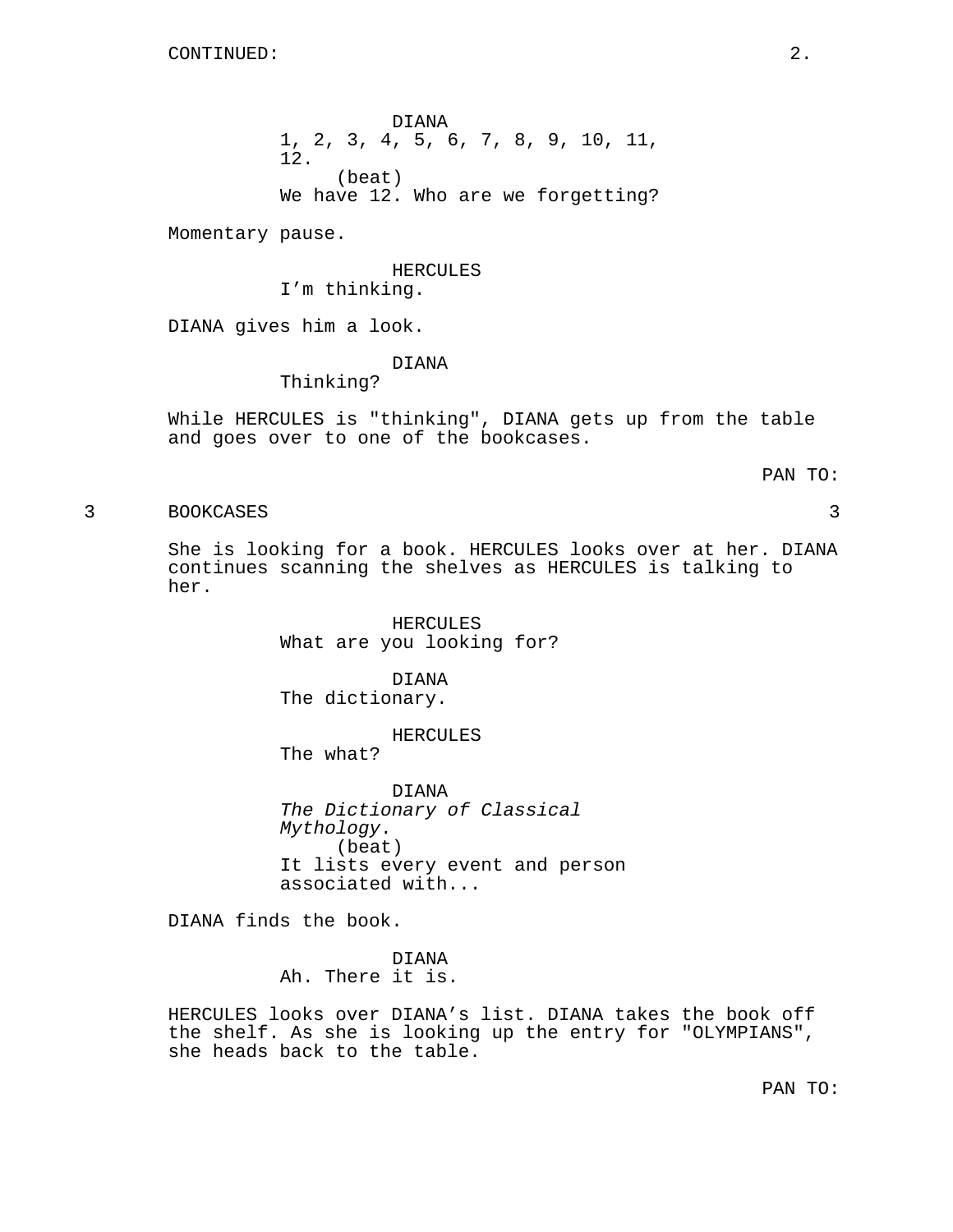DIANA Olympians... Olympians... Olympia... Found it.

The entry for OLYMPIANS is on page 182 of The Dictionary of Classical Mythology. DIANA reaches the table, but doesn't sit. She reads the entry.

> DIANA Olympians, The Twelve Great (Some accounts list thirteen).

DIANA looks up from the book, and at HERCULES.

DIANA Looks like there are 13 after all.

HERCULES Yeah. You read 'em, I'll check the list to see which one is missing.

## DIANA

Okay.

DIANA looks back at the book and continues reading the entry. HERCULES checks the name off the list as DIANA says it.

#### DIANA

1. Zeus, 2. Hera, 3. Poseidon, 4. Demeter, 5. Apollo, 6. Artemis, 7. Hephaestus, 8. Athena, 9. Ares, 10. Aphrodite, 11. Hermes, 12. Hestia. [13. Hades]

HERCULES

Hermes?

DIANA That's what is says.

HERCULES Let me see that!

HERCULES rises and goes to her.

DIANA

Why?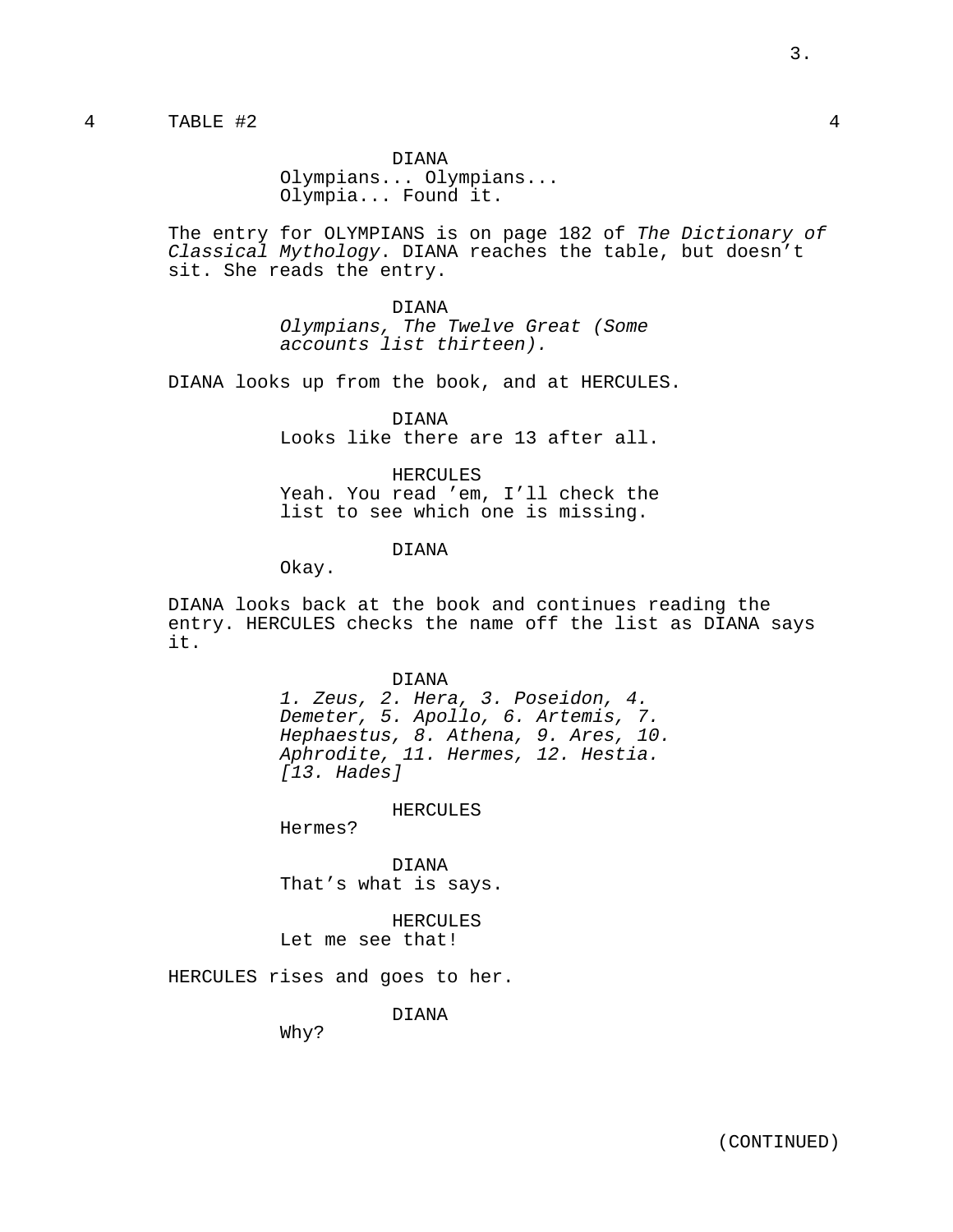HERCULES grabs the book from her and reads over the entry again. DIANA looks at him. Once he has read the OLYMPIAN entry, he decides to look up his name. DIANA gets a concerned look when he starts flipping through the book.

#### DIANA

What are you looking for?

HERCULES ignores her, and continues looking for his name. He finds it on page 123. He reads the entry muttering it to himself.

> HERCULES Hercules. See HERACLES.

HERCULES looks at DIANA with a raised eyebrow.

#### HERCULES

Heracles?

## DIANA

Yes. It means "the glory of Hera". Some legends say Heracles, H-E-R-A-C-L-E-S, was the Greek spelling and Hercules, H-E-R-C-U-L-E-S was the Roman spelling. I guess they were wrong.

HERCULES The glory of Hera? That'll be the day.

HERCULES returns to the book and looks up "HERACLES". He finds it on page 122. He starts to read the entry.

> HERCULES Son of Zeus and Alcmene.

He looks at DIANA.

## HERCULES So far it is right.

He looks back at the book and continues.

## HERCULES

Renowned for feats of strength, particularly the Twelve Labors. One of the seven great destroyers of monsters and the mightiest and most famous of the Greek heroes.

DIANA, realizing that he might accidentally read something that he shouldn't, tries to get the book back.

(CONTINUED)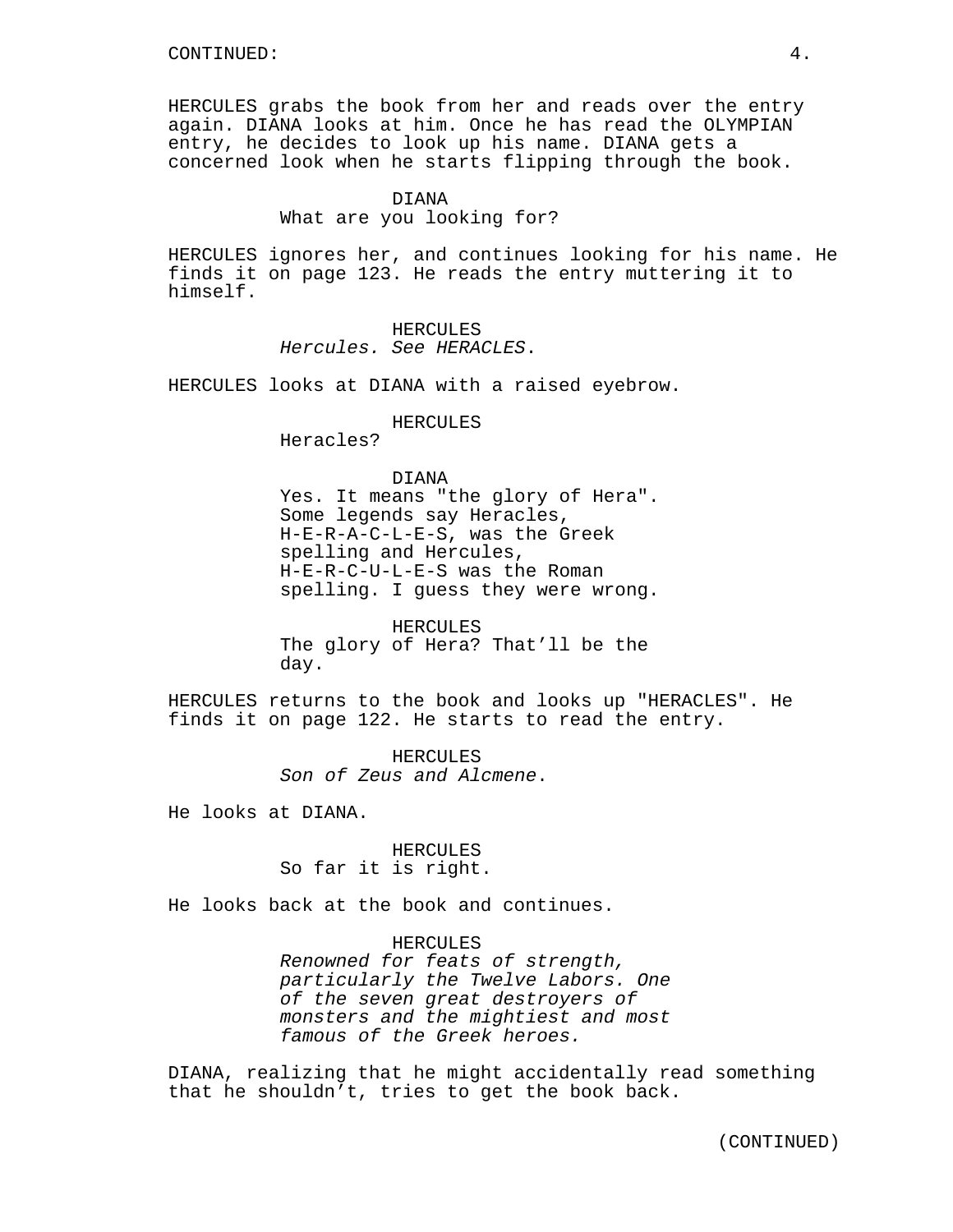DIANA Herc. Stop! Give me back the book.

HERCULES evades her, by moving away. She follows.

CONTINUE TO:

#### 5 AWAY FROM TABLE 5

He holds the book high up, out of her reach. This continues throughout his reading of the entry. He continues reading the entry, substituting HERCULES for HERACLES every time the name appears.

> HERCULES At the time of his birth Hera, jealous of Alcmene, sent two large serpents to destroy Hercules, but the fearless infant seized one in each hand and squeezed them to death.

#### DIANA

Herc!

HERCULES remembers that incident.

HERCULES I remember that.

DIANA Don't read anymore.

#### HERCULES

Why not?

DIANA reaches for the book again. He moves it out of her grasp. He continues reading the entry.

#### HERCULES

He had many teachers: Chiron taught him many of the polite arts; Castor, how to fight; Eurytus, how to shoot a bow; Autolycus, how to drive a chariot; Linus, how to play the lyre; Eumolpus, how to sing.

## DIANA

Herc!

HERCULES looks at DIANA.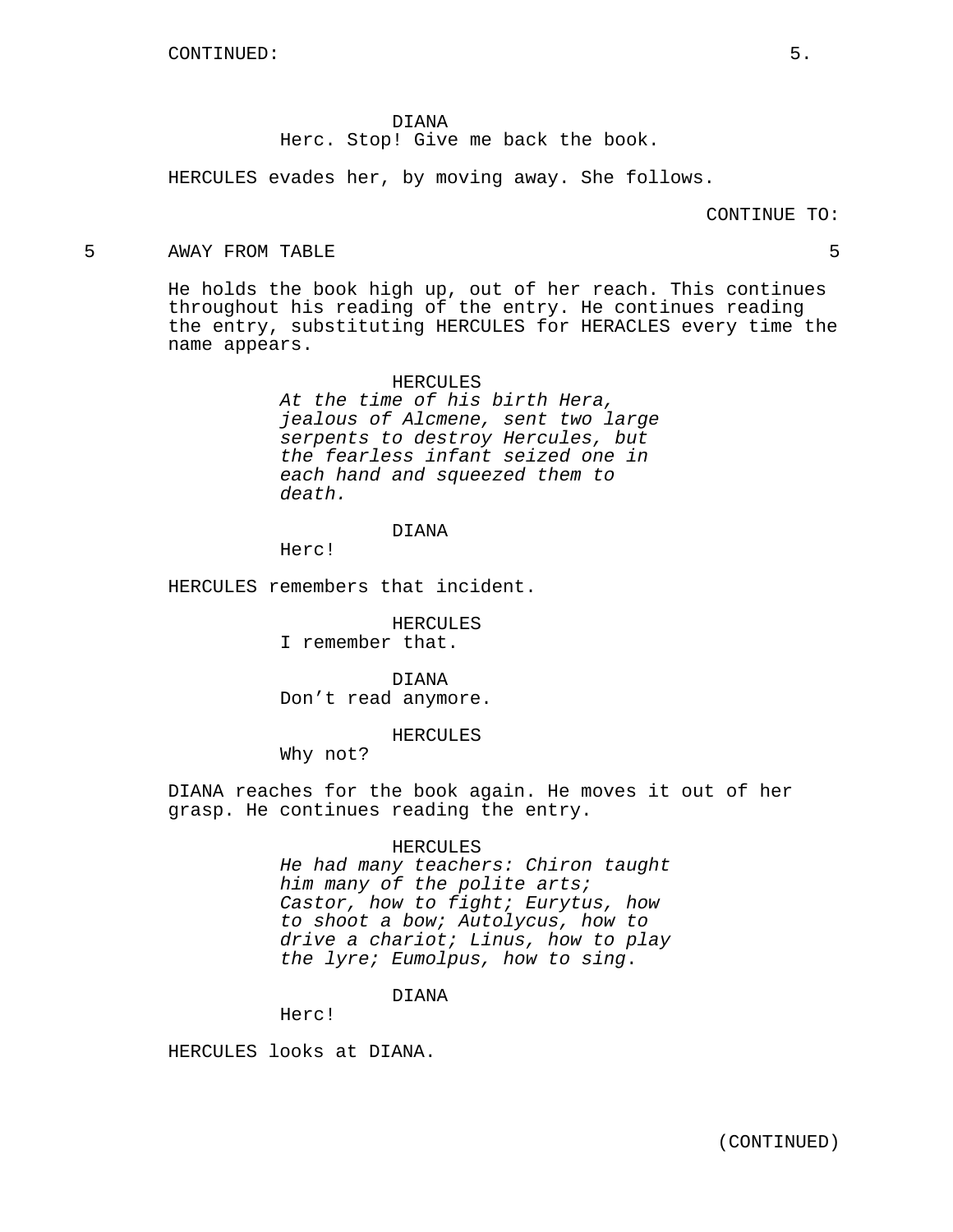HERCULES Who made up this stuff?

DIANA

What?

## HERCULES

First, Cheiron's name isn't spelt right. It was C-h-e-i-r-o-n, not C-h-i-r-o-n. Second, I knew two Cheirons. One was a Satyr, and one was a Centaur. Cheiron the Satyr was a friend. Cheiron the Centaur was our teacher at The Academy. He...

## DIANA

The Academy?

HERCULES looks at DIANA.

HERCULES When I was a teenager, my mother sent me to Cheiron's Academy. (beat x2) That's where I met Jason. (beat x2) My mentor, was the wise centaur Ceridian. (beat) The only Castor I knew was my 1/2 brother. (beat) I've never met Eurytus. I learned to shoot at the academy. (beat) The only Autolycus I know is a thief! (beat) I've never played the lyre in my life. And, I don't sing. (beat) I don't know where they got this...

#### DIANA

Herc. This book was written 3000 years after all of that stuff happened. I'm sure some of the facts have been exaggerated.

He gives her a look, then returns to the book. He continues reading the entry.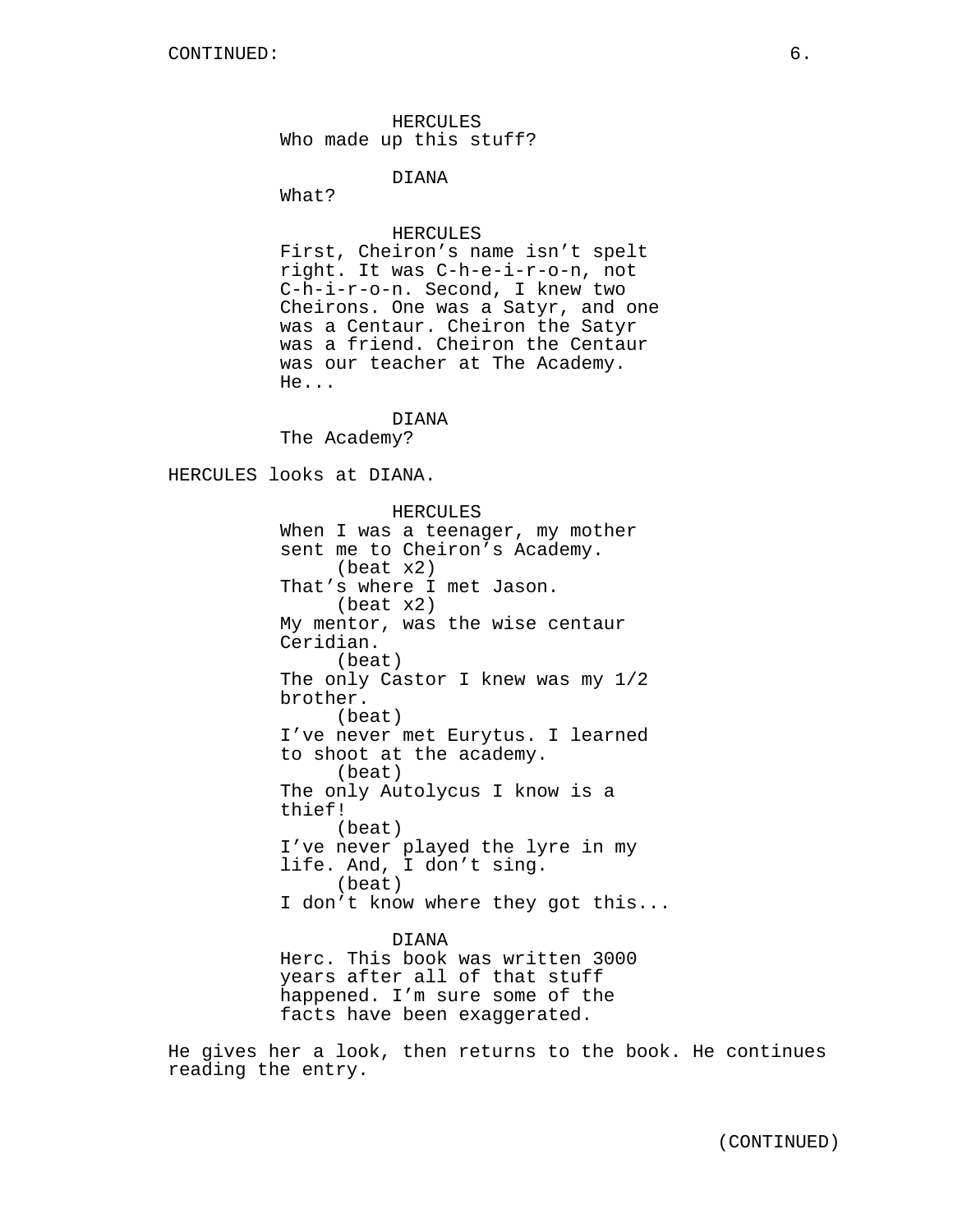#### HERCULES

The Olympians completely armed him for his Twelve Labors: from Athena he received a coat of arms and a helmet; from Hermes, a sword; from Neptune, a horse;

HERCULES looks at DIANA with a raised eyebrow.

#### HERCULES

Neptune? Who's...

DIANA

Neptune was the Roman name for Poseidon.

## HERCULES

Oh.

He returns to the book, and continues reading the entry.

HERCULES ...from Zeus, a shield; from Apollo, a bow and arrows; from Hephaestus, a golden cuirass and brazen buskins, with a celebrated club of bronze.

HERCULES looks at DIANA with a raised eyebrow.

HERCULES They can't be serious! The only thing the Gods ever give me, is a hard time. (beat) Ares is always causing trouble. Ever since I was a kid, he's been out to get me. In fact, he'd probably have killed me by now if it wasn't for the protection order.

DIANA looks at him with a raised eyebrow.

DIANA

Protection order?

HERCULES

Yeah.

(beat x2) Zeus declared that I'm under his protection. No god shall kill me. If they do, they face an eternity in Tartarus.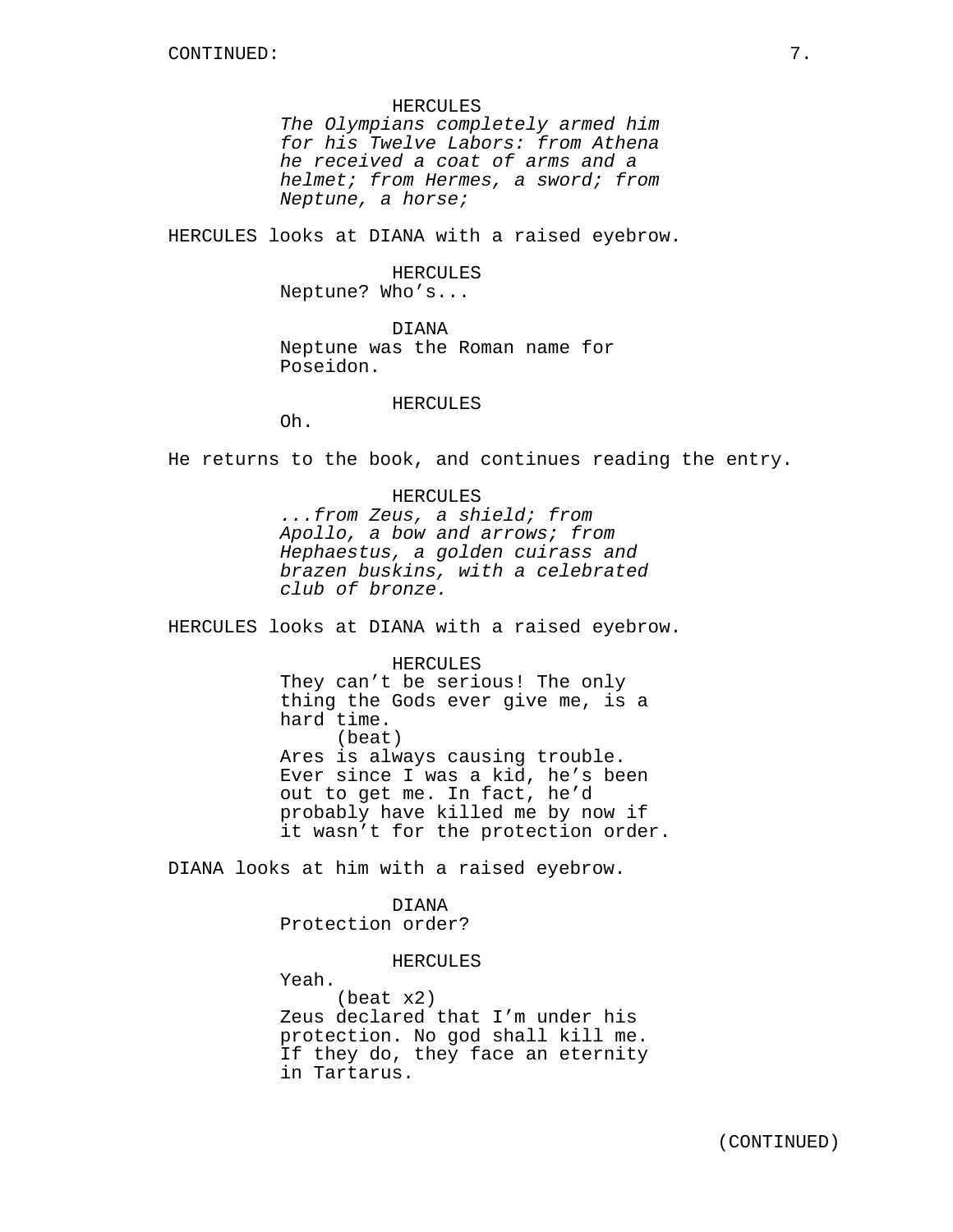Oh.

HERCULES And as for the rest of them, well...

DIANA

Herc, you...

HERCULES looks back at the book.

HERCULES The Twelve Labors of Hercules were: (1) Killing the Nemean Lion, which he strangled. (2) Killing the Lernean Hydra. (3) Capturing the Cerynean stag. (4) Capturing the Erymanthian boar. (5) Cleaning the stables of AUGEAS, q.v.

HERCULES looks to DIANA.

HERCULES

q.v?

DIANA It stands for Quick View.

HERCULES raises an eyebrow in confusion.

the book for that word.

DIANA It means that there is an entry in

HERCULES understands.

HERCULES

Oh.

HERCULES looks back at the book and continues reading. If "q.v" appears again, he ignores it and doesn't say it.

#### HERCULES

(6) Killing the man-eating Stymphalian birds. (7) Capturing the man-eating mares of DIOMEDES. (8) Capturing the Cretan bull. (9) Procuring the girdle of Hippolyta, queen of the Amazons. (10) Fetching the cattle of Geryon. (11) Obtaining three golden apples from the Garden of the Hesperides. (12) (MORE)

(CONTINUED)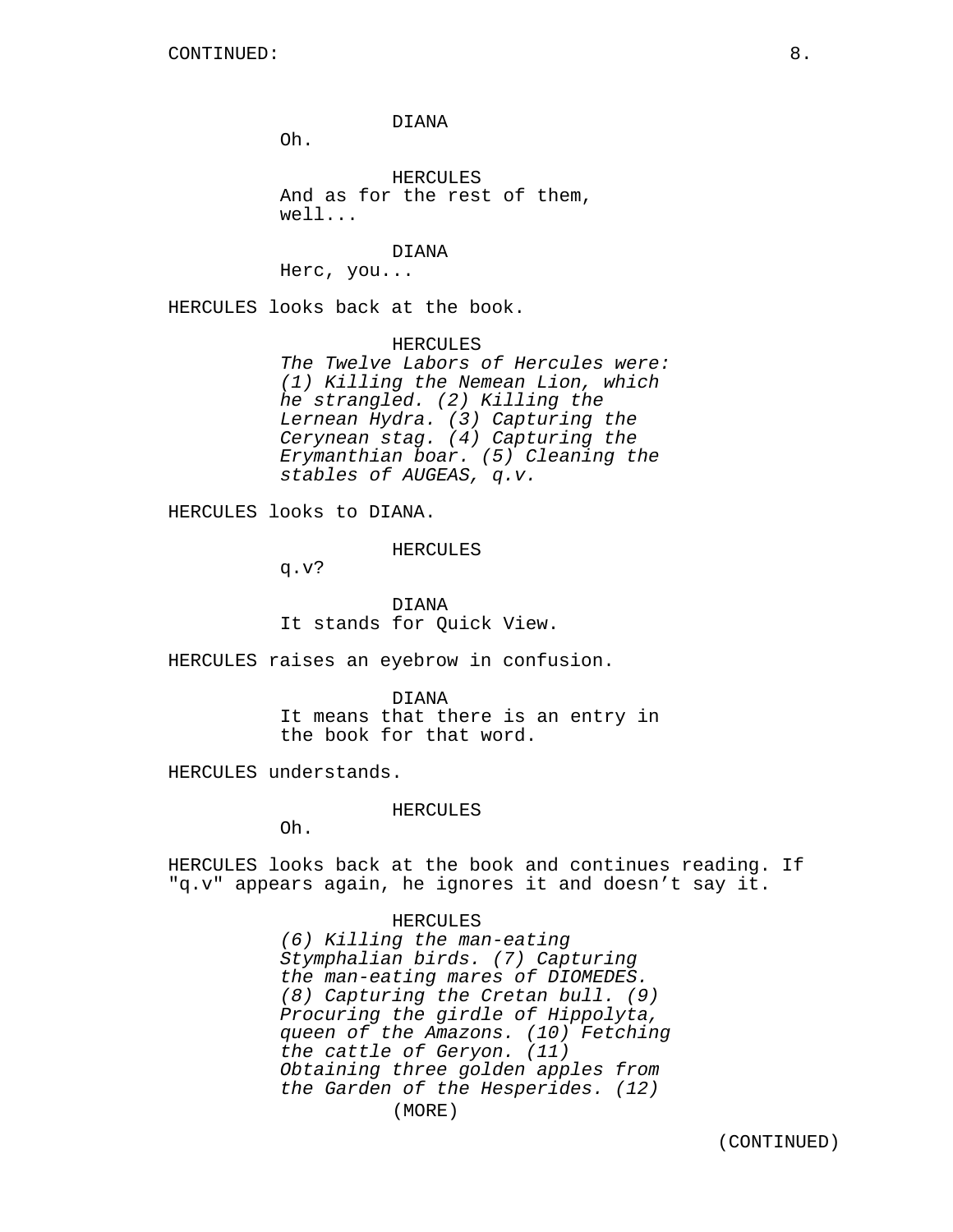HERCULES (cont'd) Bringing Cerberus to earth from the lower world, called the most dangerous of the labors.

HERCULES, raises an eyebrow in confusion, and looks at DIANA.

> HERCULES Why are those twelve singled out?

DIANA shrugs her shoulders in an "I don't know" gesture.

DIANA

I don't know. Maybe...

HERCULES Besides, I didn't kill the Hydra by myself. Iolaus helped. And what's this about Cerberus? (beat) I never brought him out of the underworld. There was a time he was running lose in the underworld, and I caught him for Hades, but I never brought him out of the underworld. Never. I don't think he's ever...

DIANA

Herc? Please give me back the book.

HERCULES looks back at the book and continues reading.

HERCULES For the so called thirteenth labor of Hercules see THESPIUS.

HERCULES starts looking for Thespius.

HERCULES Oh, this should be good. I've never done anything for Thespius.

DIANA Herc. Please. Can you forget the book?

HERCULES ignores her and continues flipping through the book.

> HERCULES L... M... N... O... P... Q... R... S... T...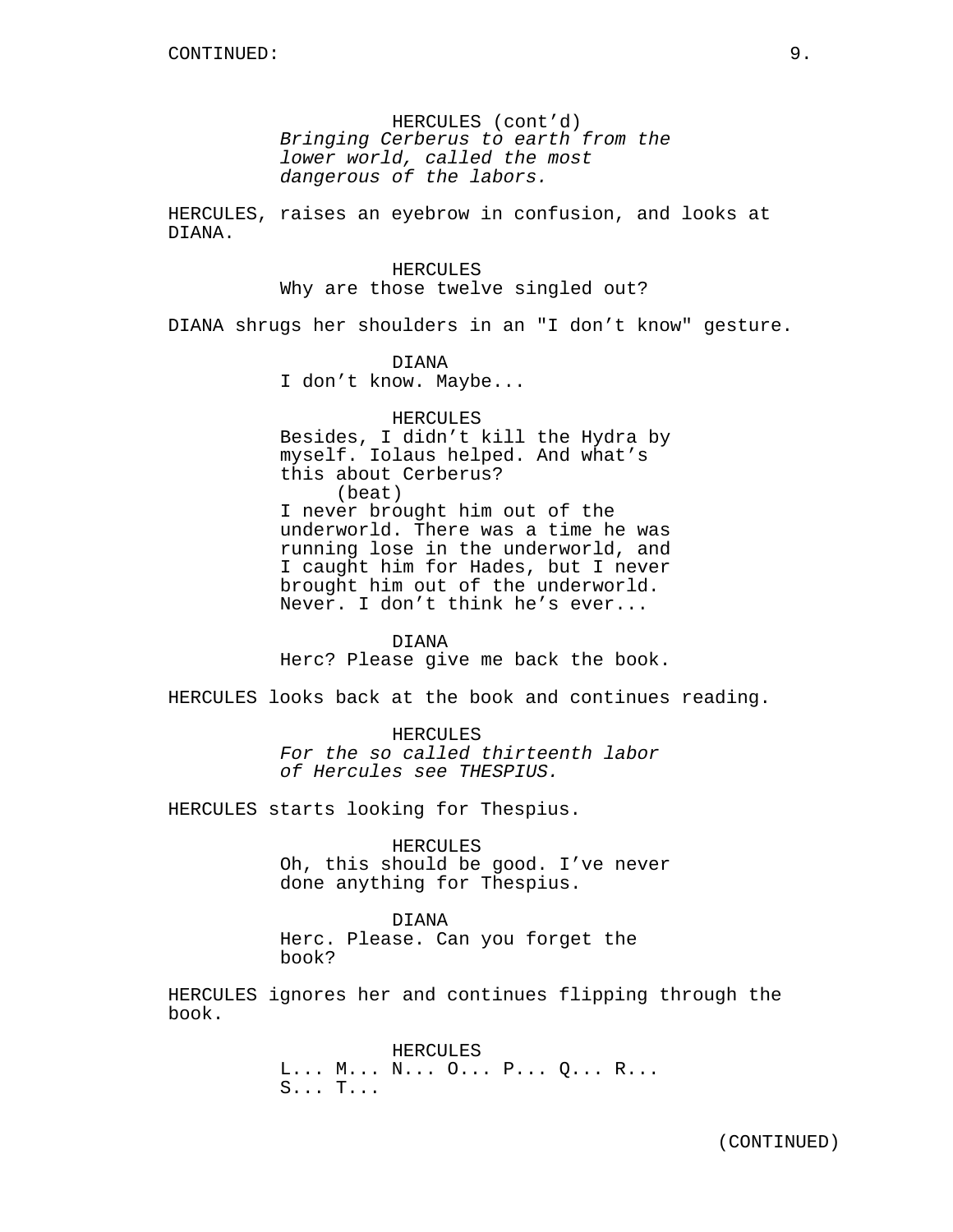HERCULES scans through the T's, looking for Thespius. He finds the entry on page 268.

> HERCULES A famous king of Thespia in Boeotia who desired that his fifty daughters should have children by Hercules. Hercules enjoyed the company of forty-nine of those daughters in one night. One refused and was doomed to lifelong virginity and forced to serve as a priestess in a temple of Hercules. Fifty-one sons were born to the forty-nine daughters. There were two sets of twins. Forty of the fifty-one sons colonized the Island of Sardinia. This one night accomplishment is called by the Greeks, to this day, the thirteenth and most arduous of the labors of Hercules.

HERCULES looks to DIANA.

HERCULES That never happened! (beat) Sure, his daughters chase me. And they are... (beat) But, that...

DIANA uses HERCULES' moment of shock to her advantage. She grabs the book.

DIANA

Yet.

HERCULES

What?

DIANA It hasn't happened yet!

HERCULES looks to DIANA.

DIANA Some stuff in this book might not have happened to you, or your friends, yet. You're not dead. Your life isn't over. Some of this stuff is still in your future.

(CONTINUED)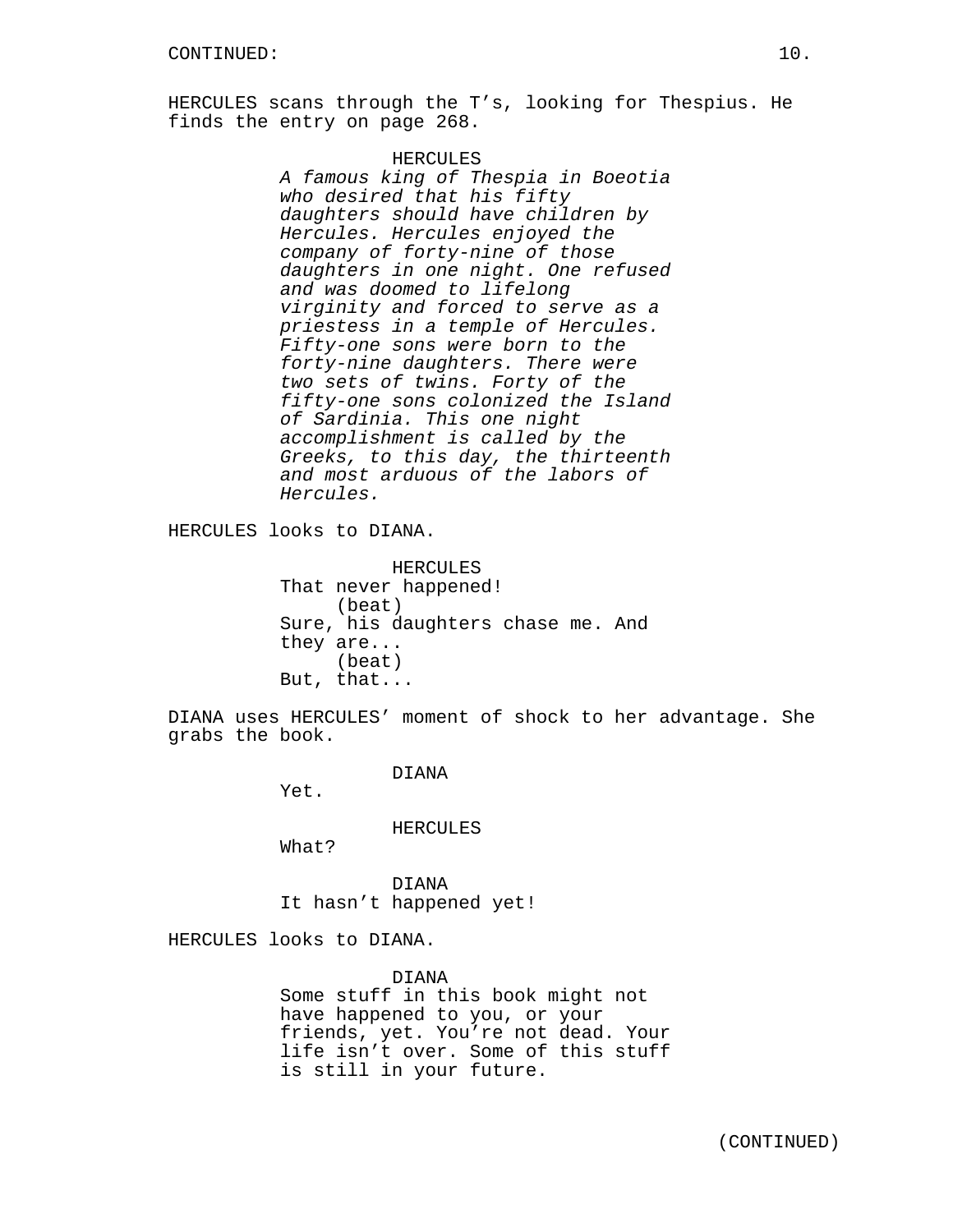HERCULES Maybe. (beat) But, come on now, do you really think I could do that?

HERCULES points to the book.

HERCULES 49 women. In one night. I...

DIANA smiles at him.

DIANA You are 1/2 God, aren't you?

HERCULES Yeah, but still, I...

## DIANA

Are you saying that the mighty Hercules couldn't handle...

HERCULES I... What was that about a temple? I don't have a temple. I...

DIANA We are getting way off topic here. (beat) Can we get back to the task at hand? (beat) Or do you not want to go home after all?

Momentary pause.

HERCULES

Okay.

DIANA

Good.

CONTINUE TO:

6 TABLE #2 6

They return to the table. DIANA brings the book with her. She sits at the table, and adds Hermes' name to their list. HERCULES sits at the table as well. DIANA looks to him after she finishes writing.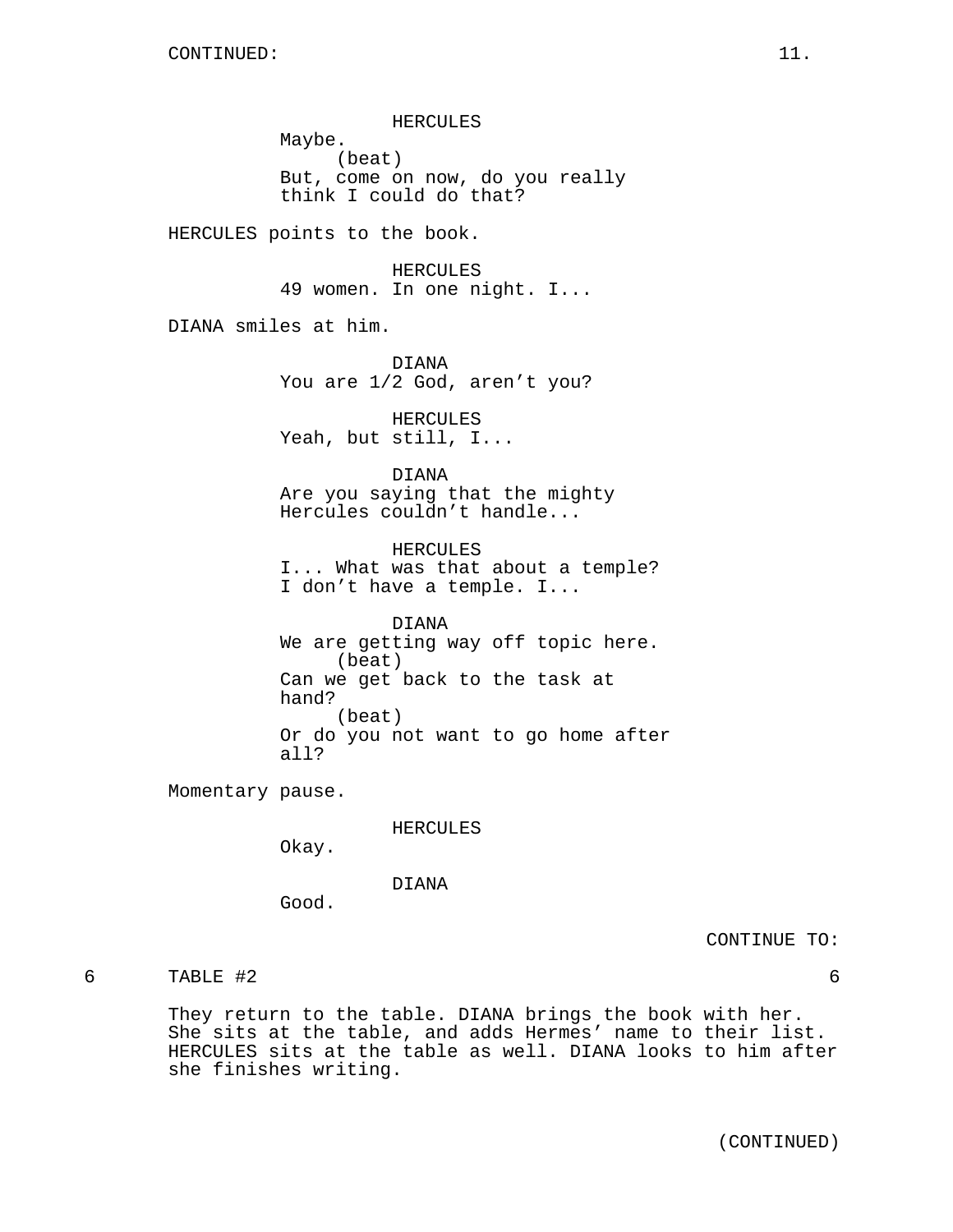DIANA What was the rest of Nemesis' message?

#### HERCULES

Uh...

HERCULES looks for the note. He finds it, then goes to the section they are at.

## HERCULES

Recite the 13 Olympians, stating their name, parentage, relationship to Zeus, and godly domain.

DIANA adds three more headings to her piece of paper. The headings now read "OLYMPIANS", "PARENTAGE", "RELATIONSHIP TO ZEUS", and "GODLY DOMAIN". The Olympian heading has the names under it.

> DIANA Okay. So first is PARENTAGE. Let's see how many we know. And how many we will need to look up.

HERCULES Well... Zeus, Poseidon, Hades, Demeter, Hestia, and Hera, are siblings.

DIANA And Zeus was the son of Cronus and Rhea. Therefore, they are either sons or daughters of Cronus and Rhea.

HERCULES nods in agreement.

#### HERCULES

Right.

DIANA writes "Son of Cronus & Rhea" beside "Zeus, Poseidon, and Hades". She writes "Daughter of Cronus & Rhea" beside "Demeter, Hestia, and Hera".

> DIANA That leaves... Apollo, Artemis, Ares, Hephaestus, Aphrodite, and Hermes.

Momentary pause.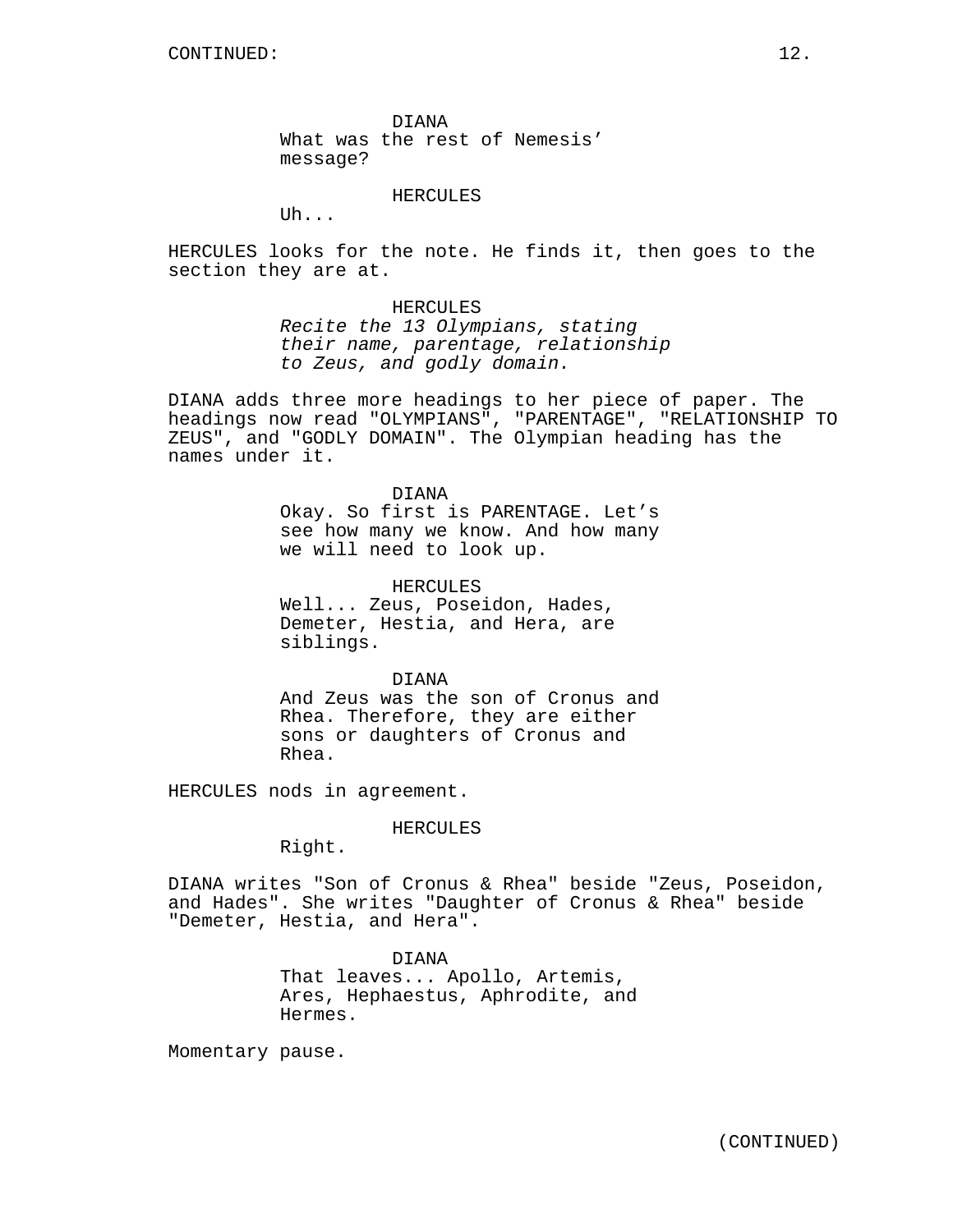DIANA Apollo & Artemis were twins, right?

HERCULES

Right.

DIANA And their father was Zeus.

HERCULES

Right.

DIANA Their mother was a Titaness named... umm...

DIANA tries to think of the name, but can't. After a few moments, HERCULES supplies the name.

#### HERCULES

Leto

# DIANA

Right. Leto.

DIANA writes "Son of Zeus & Leto" beside "Apollo", and "Daughter of Zeus & Leto" beside "Artemis".

### DIANA

I know that Ares and Hephaestus were also sons of Zeus. Their mother was...

HERCULES mumbles the following line.

HERCULES

Hera.

DIANA, not hearing what he said, looks at him.

## DIANA

What?

HERCULES speaks up.

HERCULES I said Hera. Their mother was Hera.

DIANA

Really?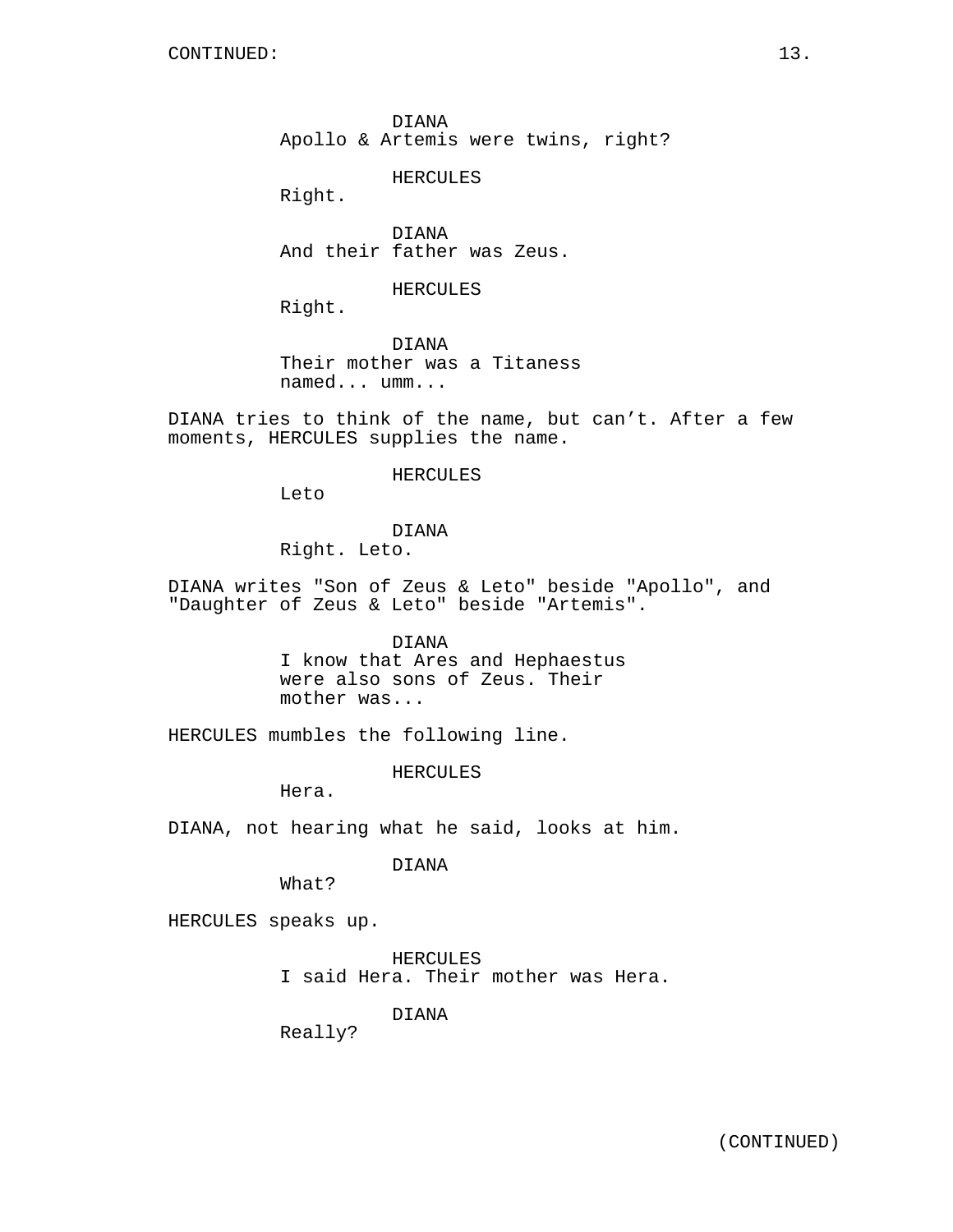#### HERCULES

Yep.

DIANA writes "Son of Zeus & Hera" beside "Ares". She starts to write "Son of Zeus & Hera" beside "Hephaestus", when HERCULES stops her. (She actually gets "Son of..." when he stops her.)

> HERCULES Actually, Zeus isn't Heph's father.

> > DIANA

He wasn't?

HERCULES

No.

DIANA Then who was?

HERCULES Not sure. I don't think he had one.

DIANA That's impossible. Everyone has a father! (beat) I don't think Hera got herself pregnant!

HERCULES She is a Goddess. With them, the impossible is usually possible. (beat) If he does have a father, no one knows who it is.

DIANA is not too sure on this, but decides to agree with him for now. After all, he knew these people. They were his "family". He should know these things.

#### DIANA

O-kay.

DIANA finishes writing beside "Hephaestus". She adds the "Hera" to the "Son of" line. She looks at the next empty name on the list.

> DIANA Aphrodite. (beat) Everyone knows that she was born from the foam of the sea when a drop of Uranus' blood fell into it.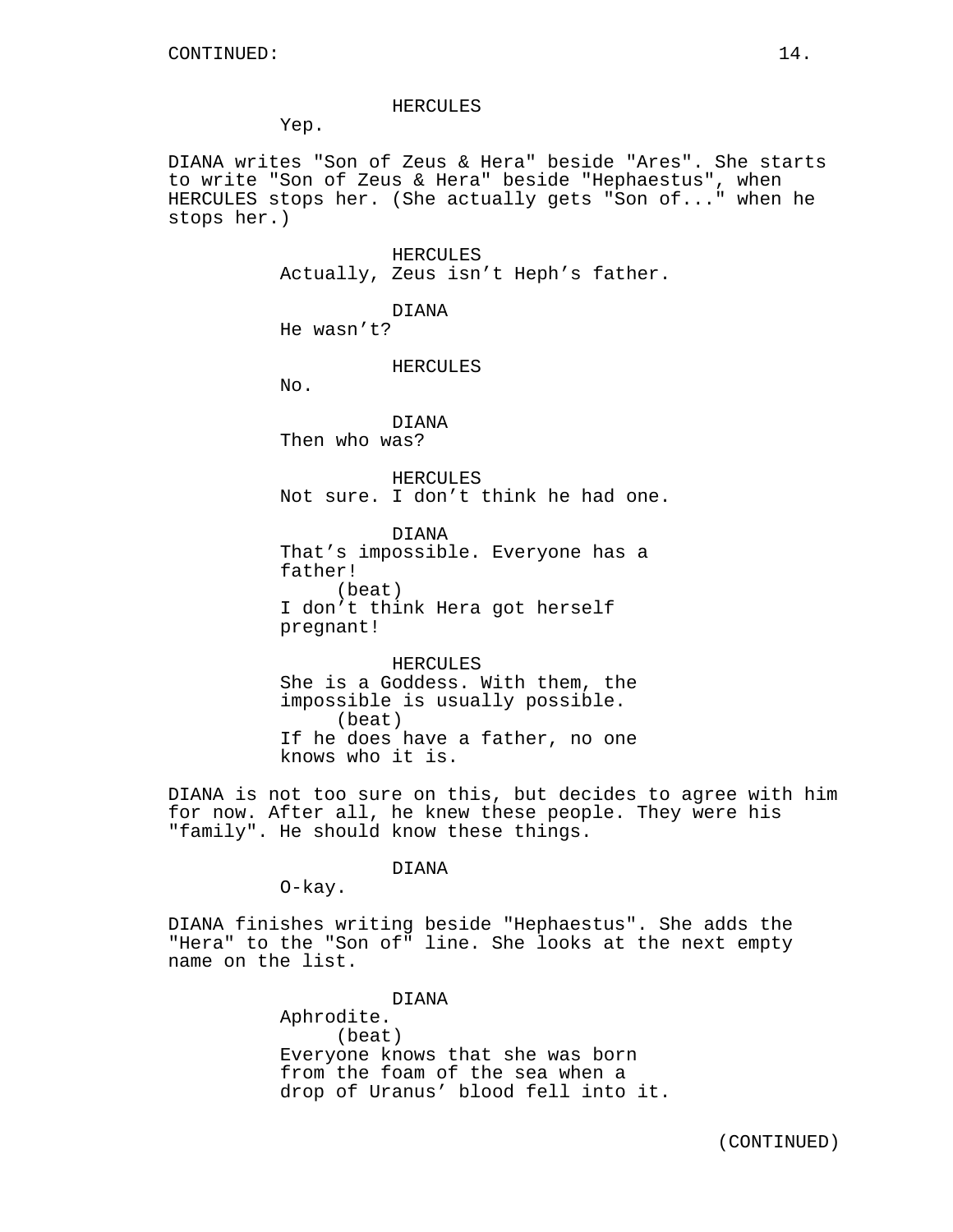HERCULES looks at her with raised eyebrows.

HERCULES

What? (beat) You're wrong on that one, Diana.

DIANA Wrong? What do you mean wrong?

HERCULES I mean... She's my sister.

DIANA Your sister?

HERCULES 1/2 sister actually. She is the daughter of Zeus & Dione.

DIANA looks at HERCULES with a raised eyebrow. She is confused. HERCULES wonders why she is staring at him, and not writing "Daughter of Zeus & Dione" beside Aphrodite's name.

> HERCULES Why aren't you writing it down?

DIANA picks up the dictionary and looks up "Aphrodite".

HERCULES You don't believe me? I think I know my own sister! Sometimes I wish I wasn't related to all...

DIANA finds the entry on page 25.

DIANA Aphrodite: The goddess of love, one of the twelve Olympians. Some legends say she was brought forth from ocean foam near Cyprus or Cythera; others says she was the daughter of Zeus and Dione.

DIANA stops reading and closes the book.

HERCULES See. I told you.

DIANA looks at him.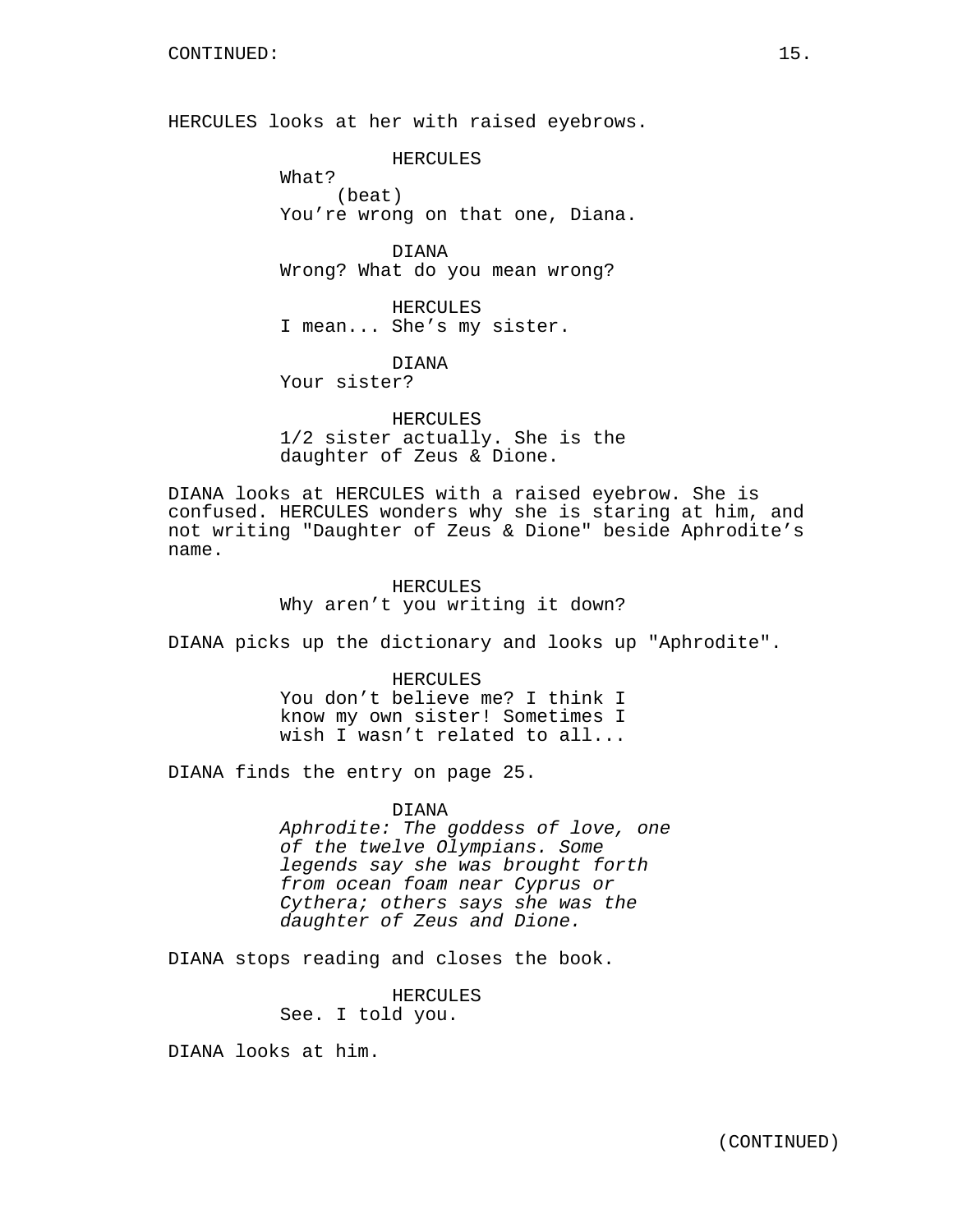DIANA We were both right. (beat) But, since you know her personally, I'll take your word for it.

### HERCULES

Thank you.

DIANA writes "Daughter of Zeus & Dione" beside "Aphrodite". She thinks of something, and opens the book again.

> DIANA And... while I have the dictionary...

DIANA looks up "Hephaestus".

HERCULES What are you look...

DIANA

Hang on.

She finds the entry on page 121.

DIANA Hephaestus: Son of Zeus & Hera according to Homer.

HERCULES

Who's Homer?

DIANA Homer was one of the famous Ancient Greek poets.

HERCULES

A bard?

DIANA nods a "yes".

DIANA He told of the epic adventures of the heroes.

HERCULES Well, he's wrong.

DIANA looks at HERCULES with a raised eyebrow.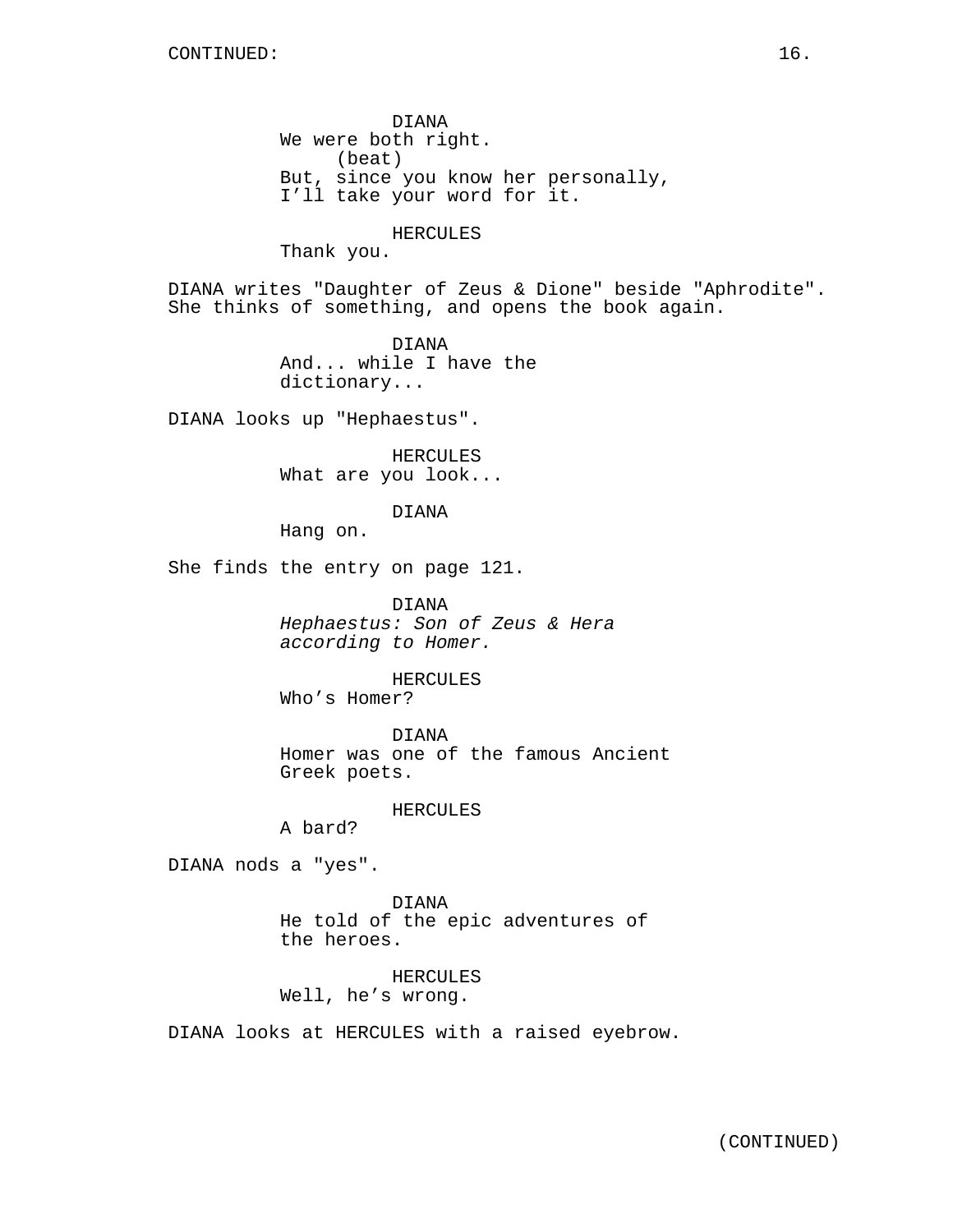Wrong?

## HERCULES

When I first met Heph, he claimed Zeus was his father. But later, he said that if Zeus had've been his father, maybe his life would have been different. He contradicted himself more than once.

#### DIANA

So, if Heph contradicted himself, how do you know that Homer was wrong. Maybe somewhere...

HERCULES looks at her.

## HERCULES

Can we move on?

# DIANA

Sure. But... (beat) Should I change the parentage on Heph?

## HERCULES

Leave it for now. Make a note beside it if you want. We can come back to it later. I'm sure...

HERCULES looks around the room.

# HERCULES

...that somewhere in here we can find the answer. If everything says Zeus and Hera, we'll use Zeus and Hera. But if we find anything to support Hera only...

DIANA gives in.

DIANA Okay. We'll come back to Heph.

## HERCULES

Thank you. (beat x2) Who's next?

DIANA looks at the list.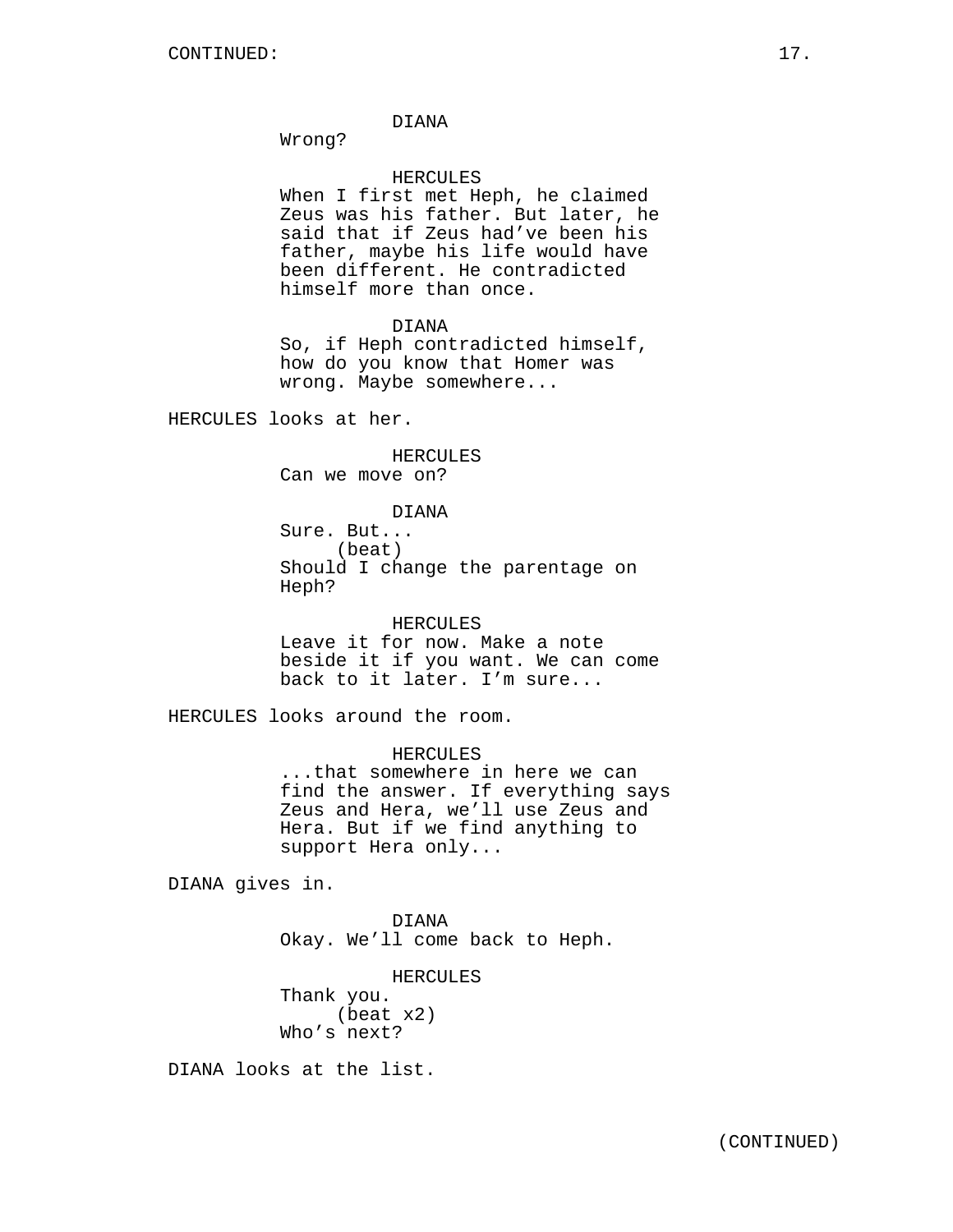Athena.

# HERCULES Daughter of Zeus and...

HERCULES draws a blank. DIANA writes "Daughter of Zeus &" beside "Athena". Momentary pause as DIANA waits for HERCULES to continue. After a few moments, she looks at him.

# DIANA

...and who?

#### HERCULES

I'm thinking.

While HERCULES thinks, DIANA picks up the dictionary again and looks up "Athena". She finds her on page 36. DIANA skims the entry.

> DIANA ...born out of the head of Zeus.

> > HERCULES

That's it?

DIANA In this book. (beat) Hang on.

DIANA rises from the table and goes back to the bookcase.

PAN TO:

#### 7 BOOKCASES 7

DIANA

I know I've read something, somewhere that says a little more than that.

DIANA looks for the book entitled GREEK MYTHS & LEGENDS. She finds it, takes it down, and flips through the book, stopping on page 50. Page 50 is entitled WHO'S WHO in the GREEK MYTHS. She looks for Athena.

> DIANA Daughter of Zeus; born from his head after he swallowed Titaness Metis, in the form of a fly... see pages 14 & 15.

DIANA turns to page 14 and skims the entry.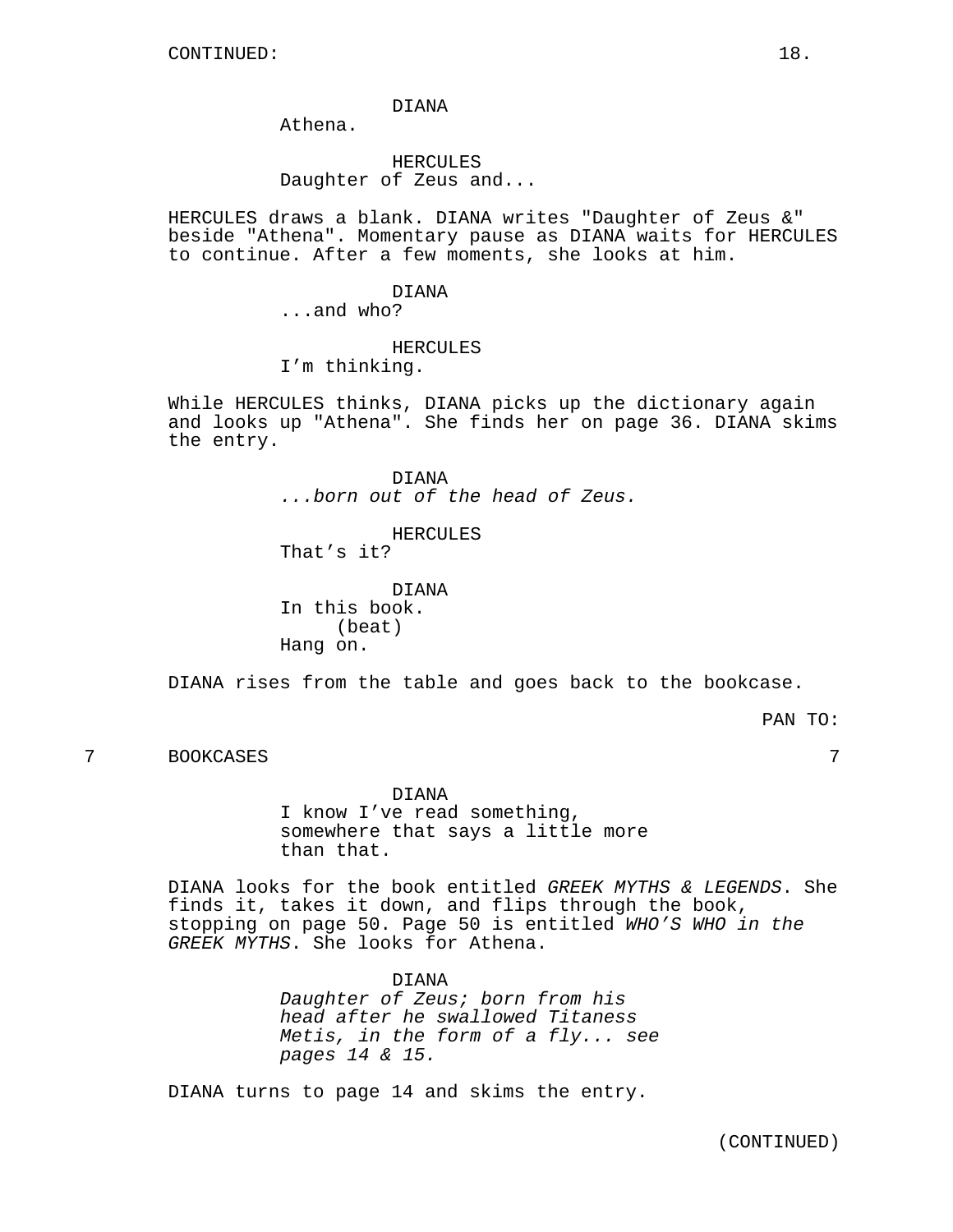Zeus fell in love with Metis. ... She was expecting a baby when Zeus heard a prophecy that any child Metis had would be greater than its father. Zeus could not permit this...

HERCULES rolls his eyes and mumbles.

#### HERCULES

Of course not.

DIANA ignores, or doesn't hear, HERCULES' comment, and continues.

## DIANA

...so he turned Metis into a fly and swallowed her. This is how Zeus gained his wisdom.

## HERCULES

I always wondered how he...

DIANA turns to him, and gives him a "that's not a nice thing to say" look.

## DIANA

Herc!

HERCULES raises his hands in an "okay, sorry" gesture. DIANA returns to the book, and continues to read the entry.

#### DIANA

Later Zeus was walking by Lake Triton in Libya when he developed a terrible headache. He ordered Hephaestus to crack open his skull, which he did as he knew he could not harm an Immortal. From the split appeared a female figure in full armour. Zeus introduced her as his daughter Athena.

DIANA closes the book, puts it back on the shelf, and returns to the table.

> DIANA So, I guess the answer is Zeus and Metis.

DIANA writes "Metis" on the paper after the "Zeus &". She looks back at the list and notices there is only one left.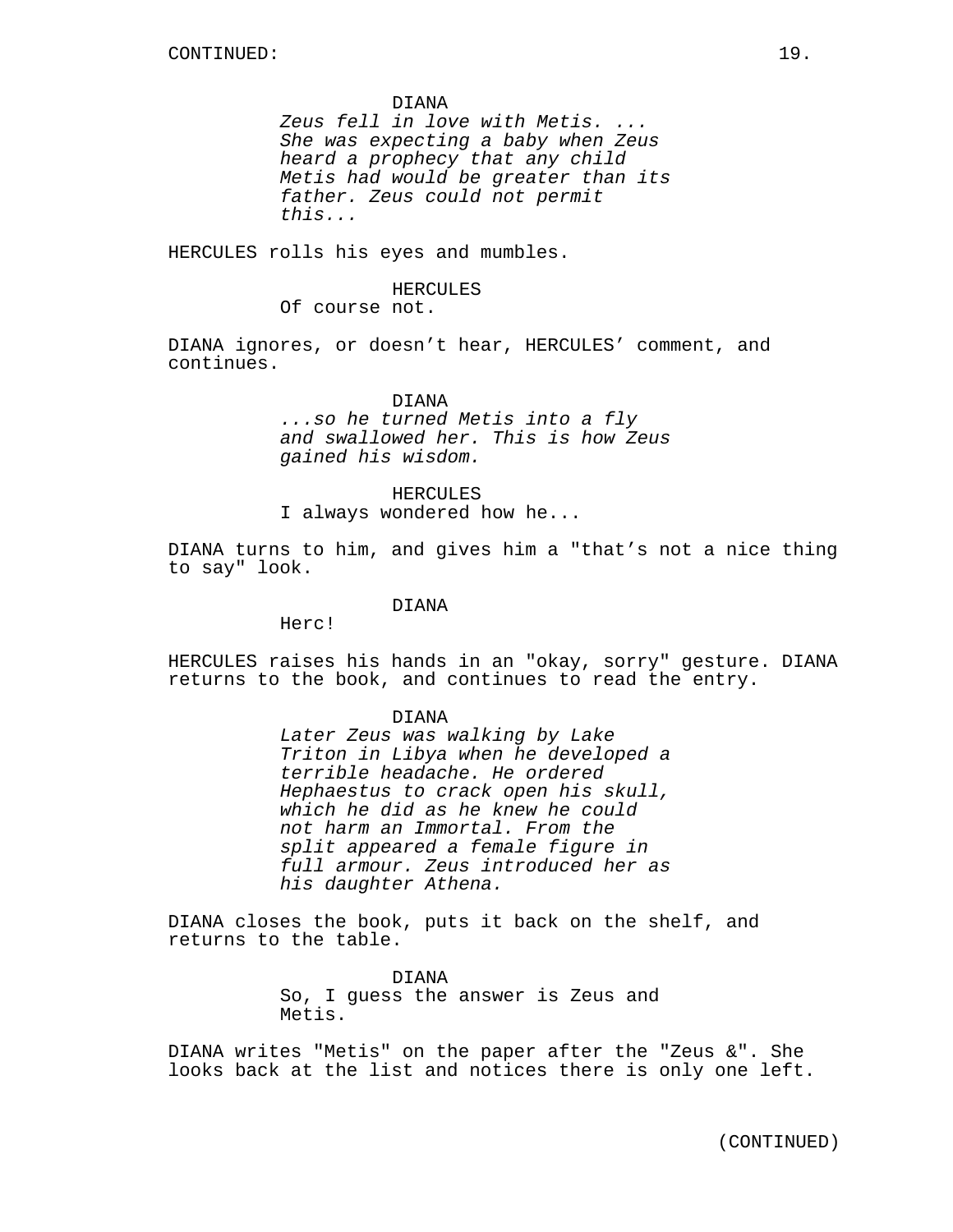DIANA And, last but not least... Hermes.

HERCULES

Zeus & Maia.

## DIANA

My-ya?

HERCULES Yes. She's a daughter of Atlas and Pleione.

# DIANA

Oh that Maia.

DIANA writes "Son of Zeus & Maia" beside "Hermes". Momentary pause as DIANA looks over the list to make sure every name has an entry in the "PARENTAGE" column. They all do. DIANA looks at the next column, "RELATIONSHIP TO ZEUS."

> DIANA Next. Relationship to Zeus.

HERCULES Poseidon and Hades were Zeus' brothers.

DIANA writes "Brother of Zeus" beside "Poseidon" and "Hades".

> HERCULES Demeter and Hestia were Zeus' sisters.

DIANA writes "Sister of Zeus" beside "Demeter" and "Hestia".

DIANA And Hera was both sister and wife of Zeus.

DIANA writes "Sister & Wife of Zeus" beside "Hera". DIANA looks at the list, and realizes something.

DIANA

Actually...

DIANA looks at HERCULES.

DIANA ...wasn't Demeter also married to Zeus? That would make her sister & ex-wife, wouldn't it?

(CONTINUED)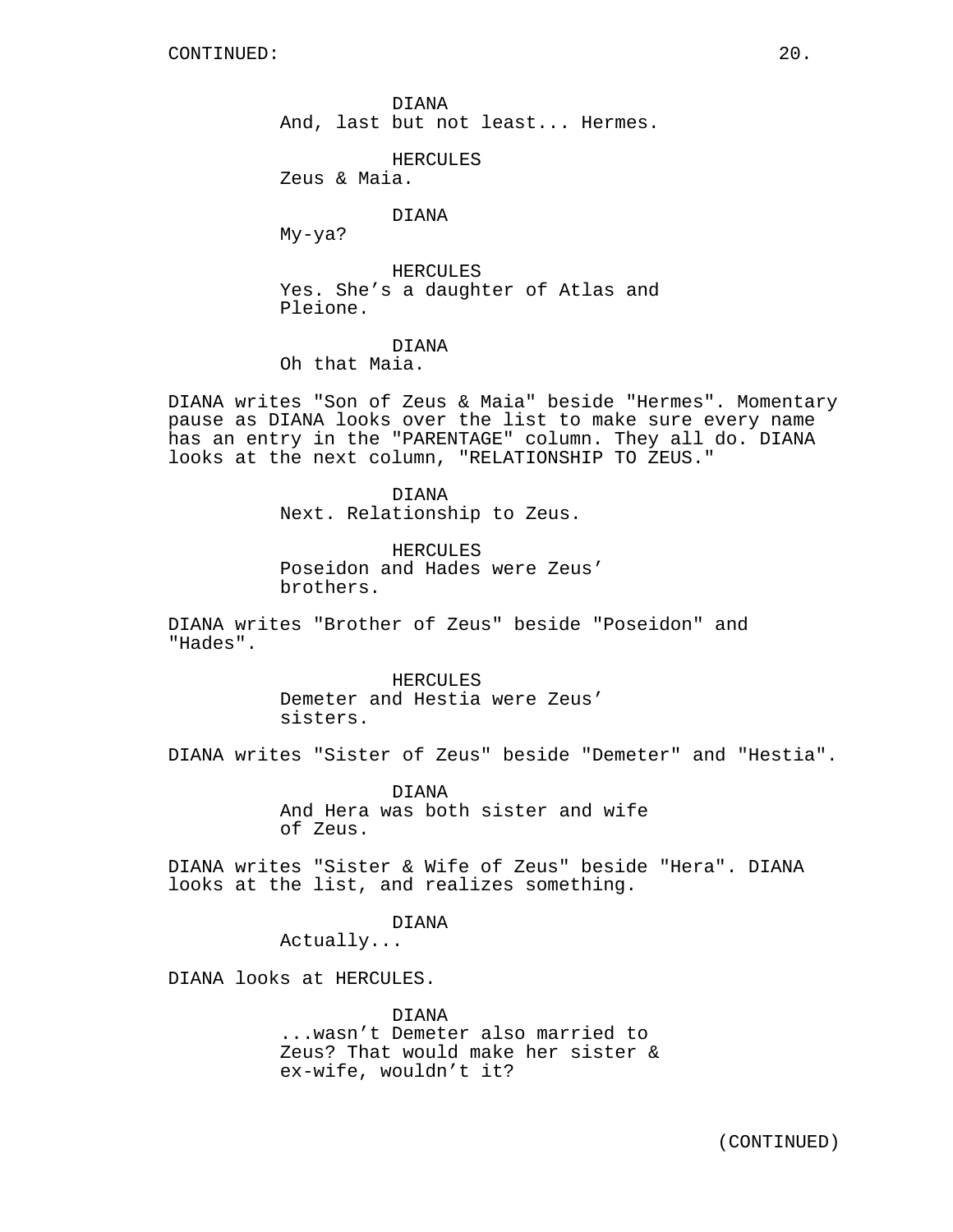## HERCULES

I guess.

DIANA raises an eyebrow.

DIANA You guess? (beat) There's no guessing. Do I change it to sister & ex-wife? Or leave it as sister only?

HERCULES thinks.

DIANA

Well?

Momentary pause.

HERCULES Okay. Change it to sister & ex-wife.

DIANA changes the entry. DIANA looks at the rest of the list, and notices that Zeus is the father of most, if not all, of the remaining Gods.

> DIANA Didn't Nemesis say something about... if Zeus is their father then we don't need to answer the relationship part?

HERCULES looks back at the note.

HERCULES ...only use relationship to Zeus, if Zeus is not their father....

DIANA places a "n/a" in the columns for all the remaining names.

> DIANA Which brings us to our last category. Godly Domain. Don't help me. Let's see how many I know.

> > HERCULES

Okay.

DIANA looks back at the piece of paper and reads the first name on the list.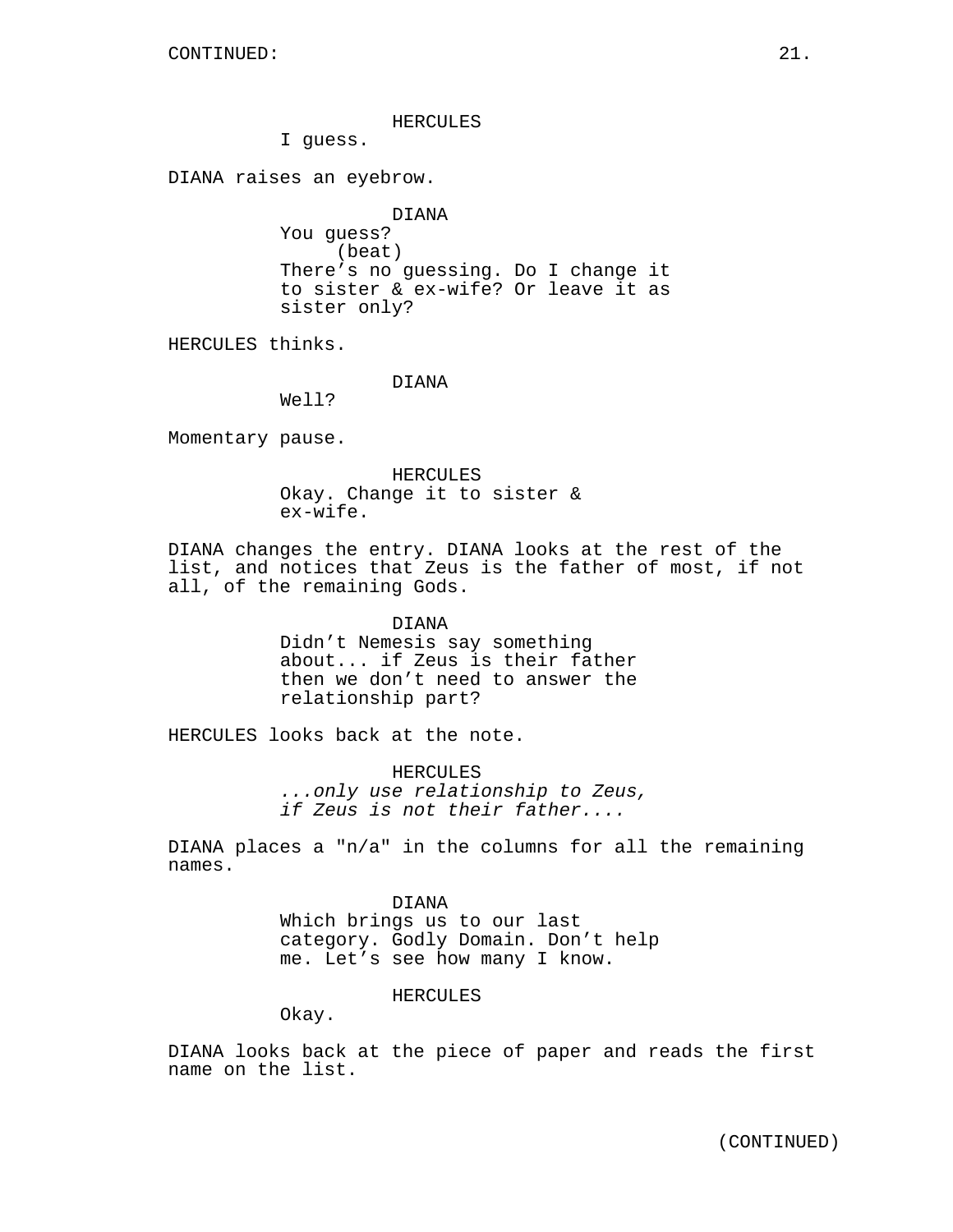DIANA Zeus. King of all the Gods and men.

HERCULES nods a "yes" and adds the following.

# HERCULES

...and Ruler of Heaven and Earth.

DIANA writes "King of all the Gods and men, Ruler of Heaven and Earth" beside "Zeus". For the rest of the list, DIANA speaks, HERCULES nods approvingly, and she writes what she says beside the entry. If HERCULES adds anything to her answer she adds what he says.

> DIANA Poseidon, God of the sea; Hades, God of the underworld; Demeter, Goddess of Agriculture; Hestia, Goddess of...

Momentary pause. DIANA tries to recall what Hestia was the Goddess of. After a few moments, HERCULES supplies the answer.

> HERCULES ...the hearth.

DIANA Right. Why can I never remember that?

Momentary pause. DIANA moves on to the next name.

DIANA Apollo, God of the Sun.

HERCULES ...and the arts.

DIANA Artemis, Goddess of the Moon.

HERCULES ...and the hunt.

DIANA

Ares, God of War; Hephaestus, God of Fire; Aphrodite, Goddess of Love; Athena, Goddess of wisdom and war; Hera, Queen of the Gods and of Heaven, Goddess of women and childbirth; Hermes, Messenger to the gods.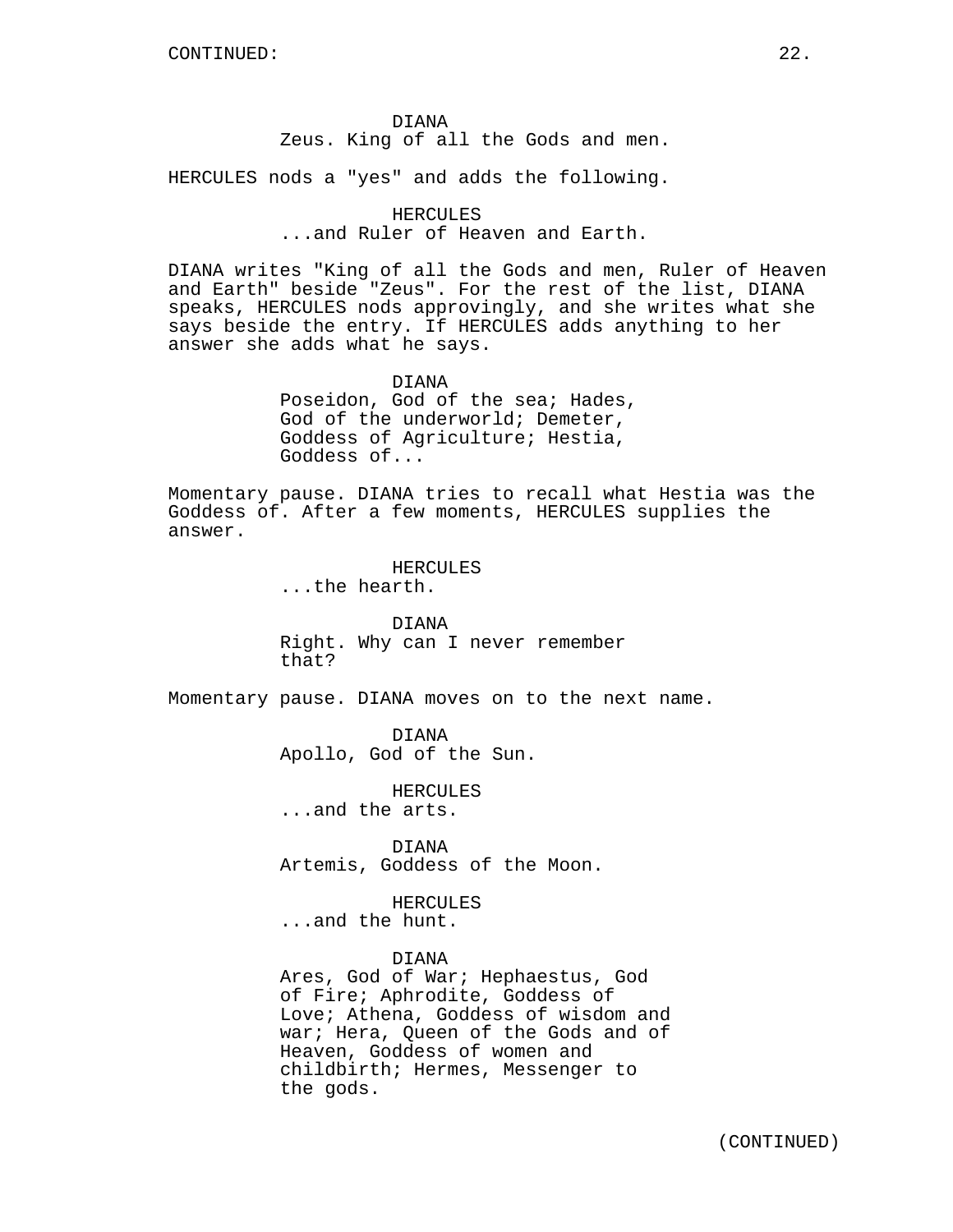DIANA puts her pen down. The chart is completed. DIANA looks to HERCULES.

> DIANA Now for the hard part.

> > HERCULES

Which is?

# DIANA

Hephaestus.

HERCULES Right. Where do we start?

DIANA

Good question.

DIANA and HERCULES look towards the shelves of information. They rise from the table and head over to them.

CONTINUE TO:

8 TIME FLIES MONTAGE 8

They search through all the reference books that DIANA has. Every single entry they find for Hephaestus, states that he was the son of Zeus & Hera.

CONTINUE TO:

#### 9 TIME RESUMES 9

They are about to give up, when HERCULES picks up a book entitled, Gods and Myths of Ancient Greece: The Archaeology and Mythology of Ancient Peoples. Using the "Table of Contents", HERCULES opens the book to "Chapter Four: The Gods of Olympus." (page 114). Then flips through the chapter searching for Hephaestus. He finds him on page 61. Just above the entry for Hephaestus, is the entry for Ares. HERCULES starts to read it, and laughs. DIANA stops searching, and looks at him.

DIANA

What?

HERCULES Listen to this. (beat) Ares. The god of war, is perhaps the least developed of the whole Pantheon, probably because Athena was a much more skillful fighter (MORE)

(CONTINUED)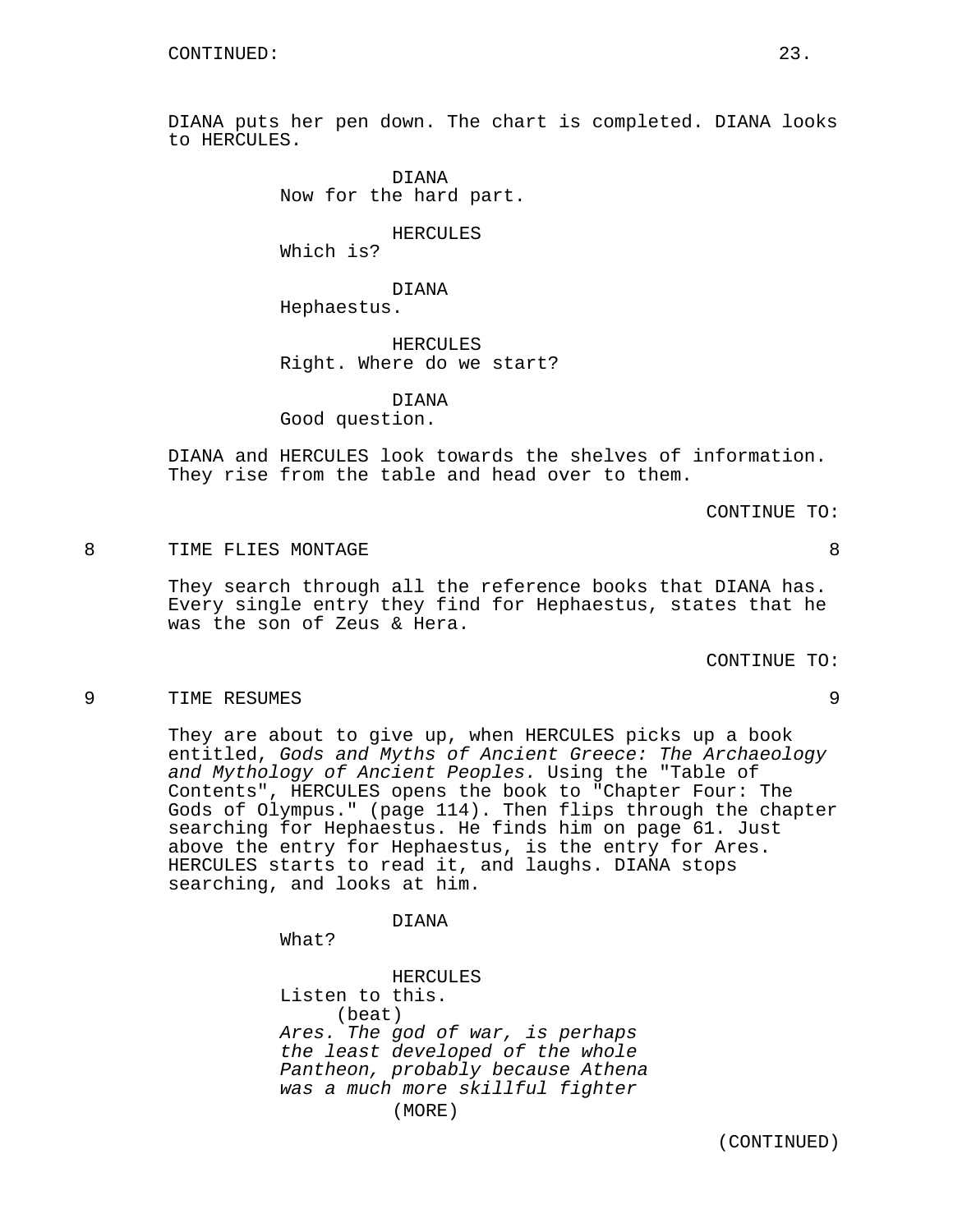HERCULES (cont'd) and he was, in a sense, unnecessary.

HERCULES laughs again.

#### HERCULES

Unnecessary. It actually says that. (beat) Ares would go ballistic if he knew that he was seen as unnecessary.

DIANA That's just one opinion.

HERCULES looks back at the book.

#### HERCULES

There's more. (beat) Although a god, Ares was actually wounded on a number of occasions, by Hercules and by Diomedes.

HERCULES looks up from the book.

## HERCULES

It's true. Ares and I have had our fair share of knockdown, drag'em out, fights. We each give as good as we get. Nothing serious though. A few scratches, bruises, you know. Although mine do take longer to heal than his.

DIANA gives him a look.

DIANA Didn't you something earlier about a protection order?

HERCULES What does...

DIANA Maybe Ares was going easy on you. (beat) I mean he could only go so far, right?

DIANA looks at him. He looks back. Pause. HERCULES goes back to the book. DIANA goes back to what she was doing. HERCULES starts laughing again. He can't believe how this book is portraying Ares. DIANA stops and looks at him.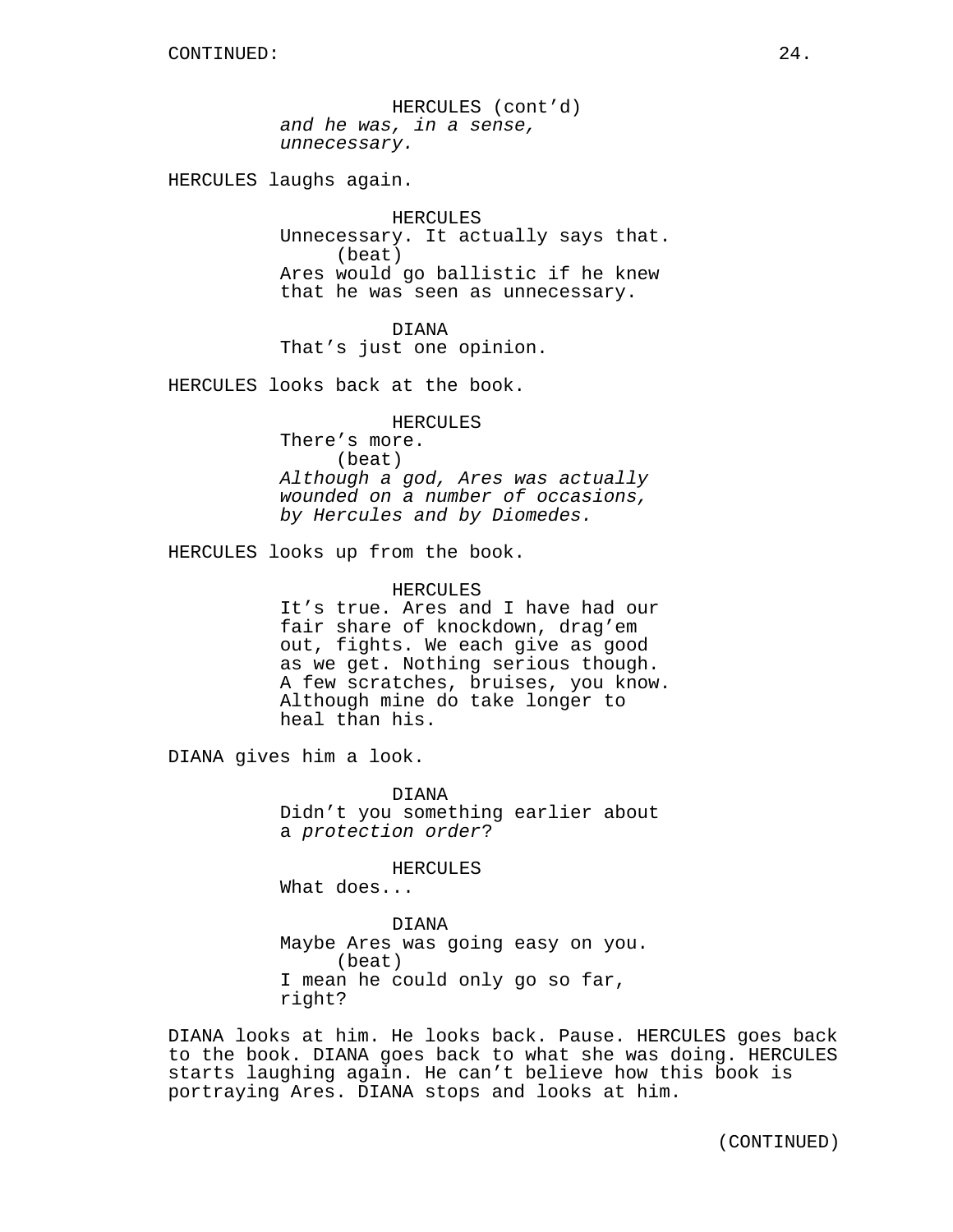DIANA Now what?

HERCULES This just keeps getting better.

DIANA Are you still on Ares?

HERCULES He is shown as crudely violent...

DIANA That would be a yes.

HERCULES ...and not popular with the other gods. Apart from Aphrodite.

HERCULES looks up from the book.

HERCULES

Aphrodite?

DIANA gives him a look.

DIANA We don't have time for this? You should...

He returns to the book.

HERCULES He had some affairs with mortal women...

HERCULES looks up from the book.

HERCULES Some? That's an understatement. He...

DIANA gives him that same look again. He returns to the book.

> HERCULES ...but most of his children were unpleasant and violent.

HERCULES stops laughing as he reads the next sentence.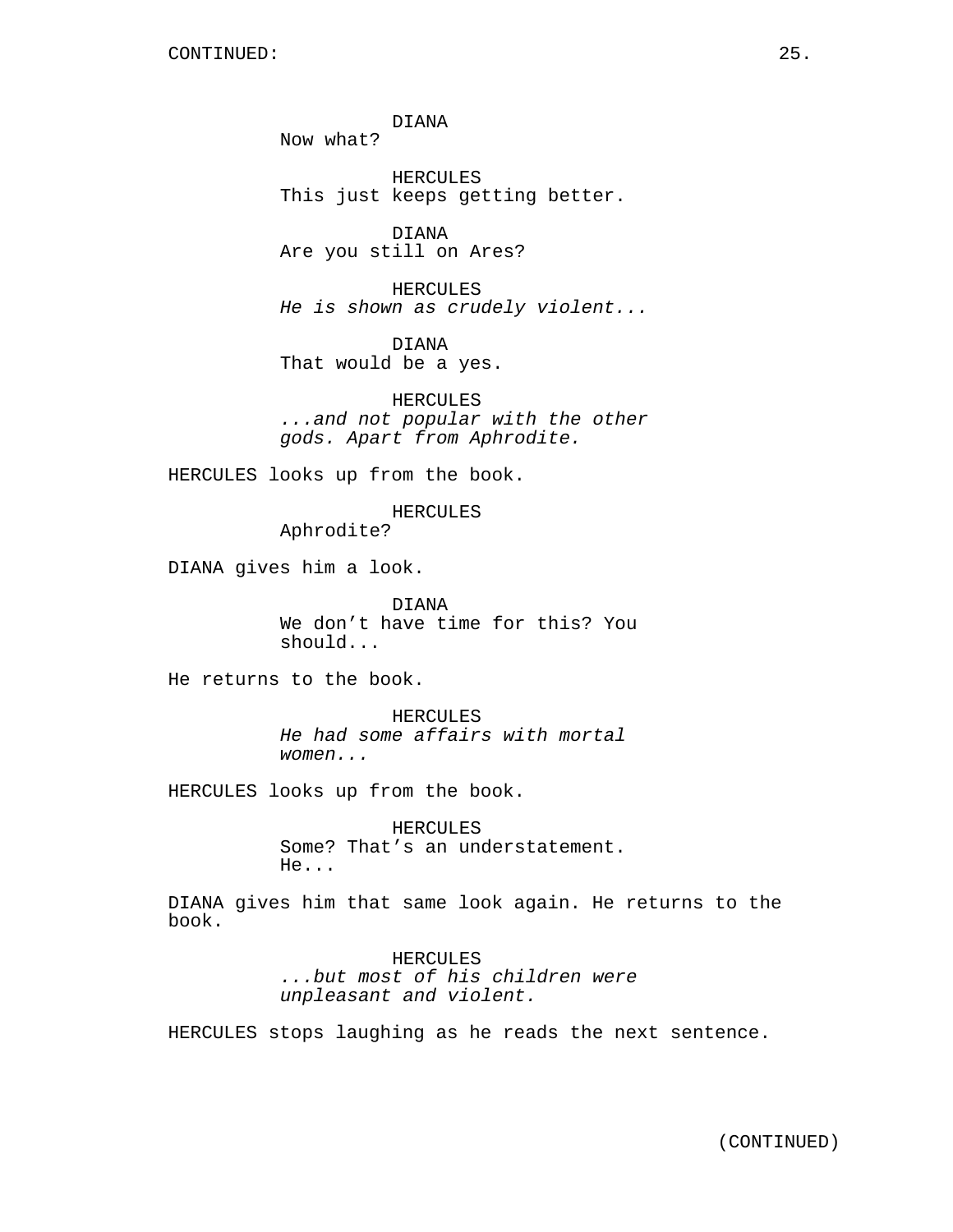HERCULES He is usually shown dressed in armour and helmet, and carrying a shield, spear, and sword.

HERCULES looks up from the book.

HERCULES Ares never wears a helmet or armour. He's a God! Why would he? (beat) And, I don't think I've ever seen him carrying anything other than his sword.

DIANA You finished?

HERCULES looks back at the book.

HERCULES One paragraph. The great Ares, only gets one paragraph in this book. (beat) And a not to flattering paragraph either. (beat) I'd love show this to him. The expression on his face would be...

HERCULES looks up from the book when DIANA starts talking.

DIANA Okay. Enough. You've had your fun. Leave Ares alone.

HERCULES Sorry. You're right.

HERCULES looks back at the book.

HERCULES

Ah, here.

DIANA

What now?

HERCULES See for yourself.

HERCULES offers DIANA the book. DIANA says line as she approaches HERCULES.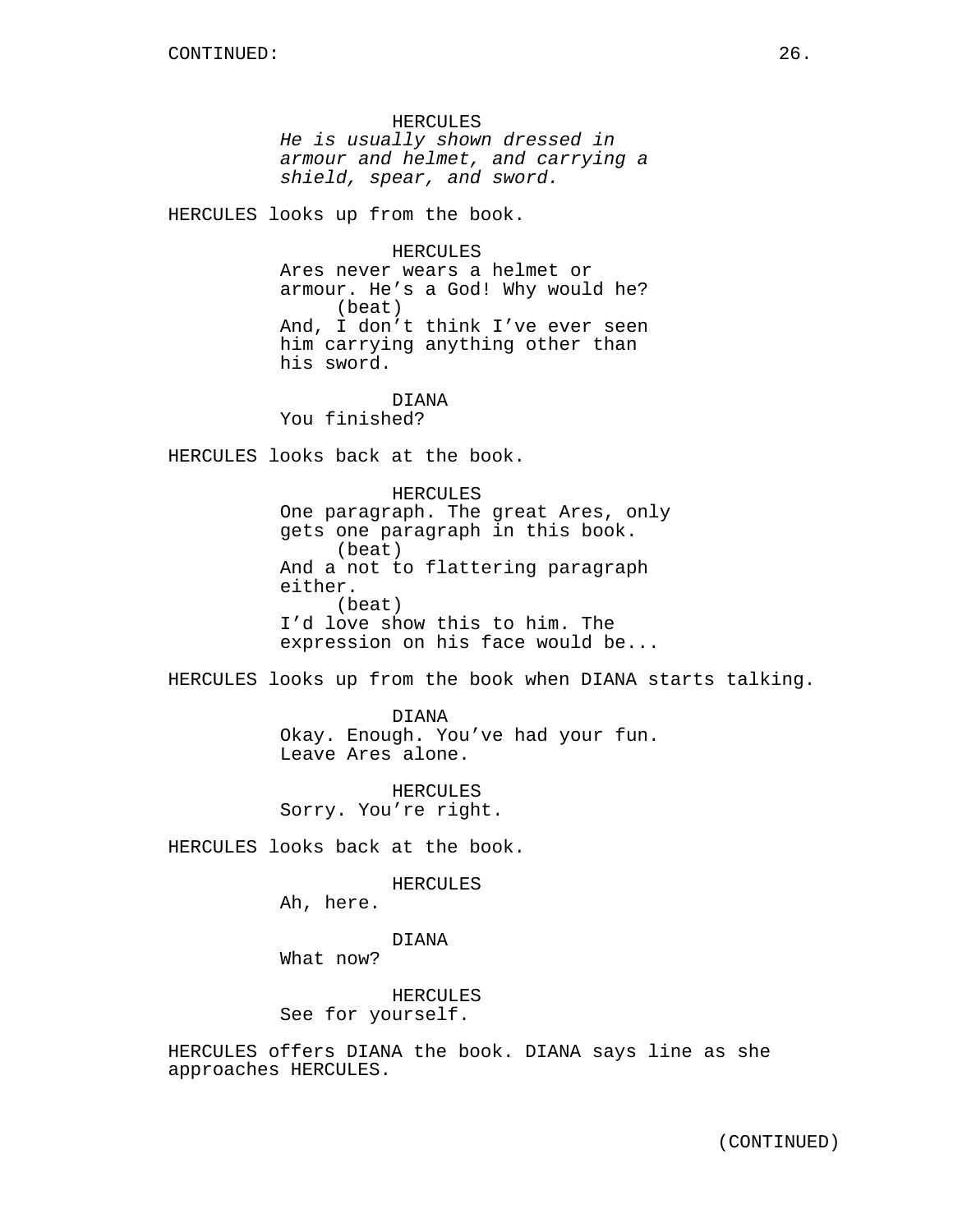DIANA This better be...

HERCULES The next entry is Hephaestus. I think you should read it.

DIANA reaches HERCULES, takes the book, and reads entry.

## DIANA

Hephaestus was the son of Hera only, according to Hesiod, but of Hera & Zeus according to Homer.

HERCULES So, it wasn't only Heph that contradicted himself. The bards did too.

DIANA Yeah. Looks like it.

HERCULES But, why did every other book take...

DIANA Homer's writings tend to be taken as gospel whereas...

HERCULES Tend to be taken as what?

## DIANA

Gospel.

Momentary pause. DIANA realizes that HERCULES is a man from BC. He wouldn't understand the term.

> DIANA Sorry. Truth. (beat) Homer's works tend to be taken as the truth.

## HERCULES

I see.

DIANA looks at HERCULES and, referring to Hephaestus' parentage, says the following line.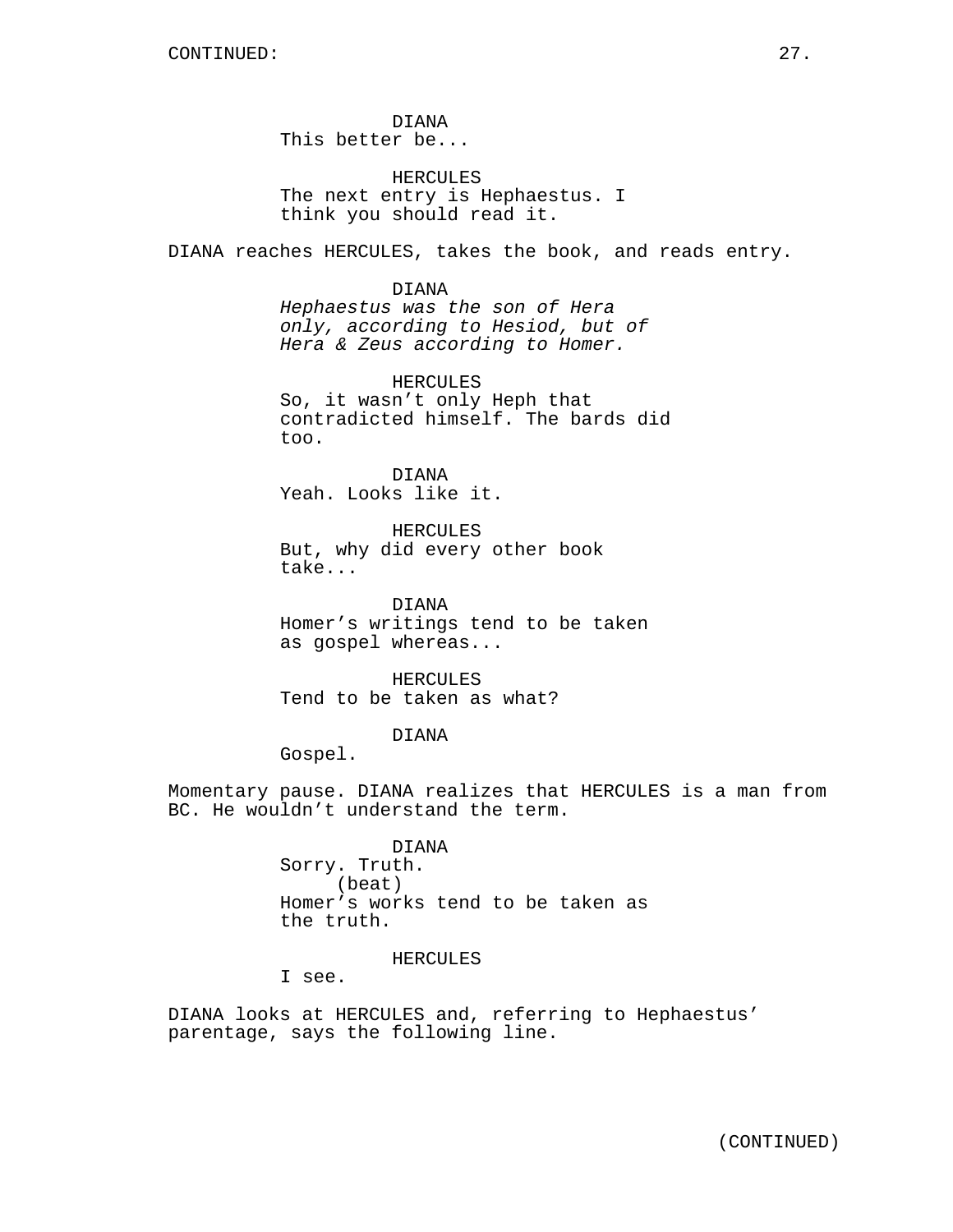DIANA I guess you win.

HERCULES is confused.

HERCULES

Win?

DIANA

Yep.

DIANA heads back to the table. HERCULES follows.

CONTINUE TO:

10 TABLE #2 10

DIANA removes the "\*" from beside Hephaestus' name, then realizes something. HERCULES is sitting in the chair across from her, as she starts her line.

> DIANA Wait. If we use "Son of Hera" only, we need to put something under "relationship to Zeus". What should we use?

HERCULES We could use stepson, couldn't we?

DIANA

I guess.

DIANA removes the "n/a" from "Relationship" column and enters "Stepson of Zeus". After she does that, she just stares at the list. She gets this far off look in her eyes. HERCULES looks at her.

## HERCULES

What's wrong?

## DIANA

Well... Now that we have everything that Nemesis asked for... I guess you'll be leaving.

HERCULES understands.

HERCULES Yeah. It looks like it.

DIANA rips the chart off of the pad of paper, and hands it across the table to him.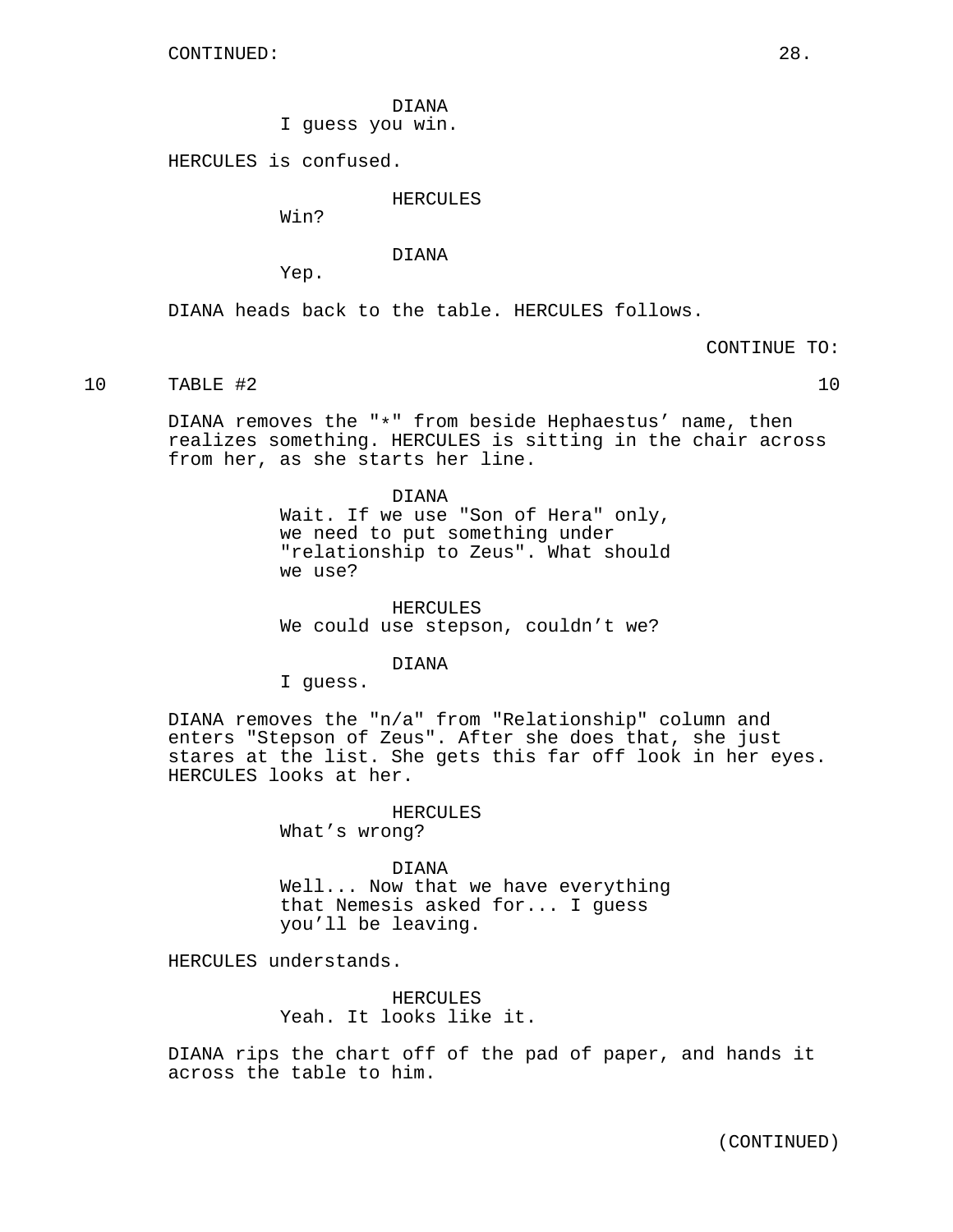Here.

HERCULES takes it from her.

HERCULES Thanks for everything.

DIANA You're welcome.

DIANA rises from the table and walks over to his side. She looks at him.

DIANA

Goodbye, Hercules.

HERCULES rises from the table and gives her a hug.

#### HERCULES

Bye.

HERCULES breaks the hug after a few moments, and looks at her. He gives her a short kiss, then breaks the kiss and goes over to the table where the objects are linked. DIANA watches him walk over.

PAN TO:

11 TABLE #1 11 11

He sits at that table, turns to her and says his line.

## HERCULES

Well, here goes nothing.

HERCULES looks back at the table. He touches his gauntlets. The chart is on the table in front of him. He looks at it, and starts to recite the information on it. As he recites the info, DIANA slowly makes her way over to the table.

#### HERCULES

Zeus, Son of Cronus & Rhea. King of all Gods & men. Ruler of Heaven & Earth; Poseidon, Son of Cronus & Rhea. Brother of Zeus. God of the Sea; Hades, Son of Cronus & Rhea. Brother of Zeus. God of the Underworld; Demeter: Daughter of Cronus & Rhea. Sister & Ex-wife of Zeus. Goddess of Agriculture; Hestia, Daughter of Cronus & Rhea. Sister of Zeus. Goddess of the (MORE)

(CONTINUED)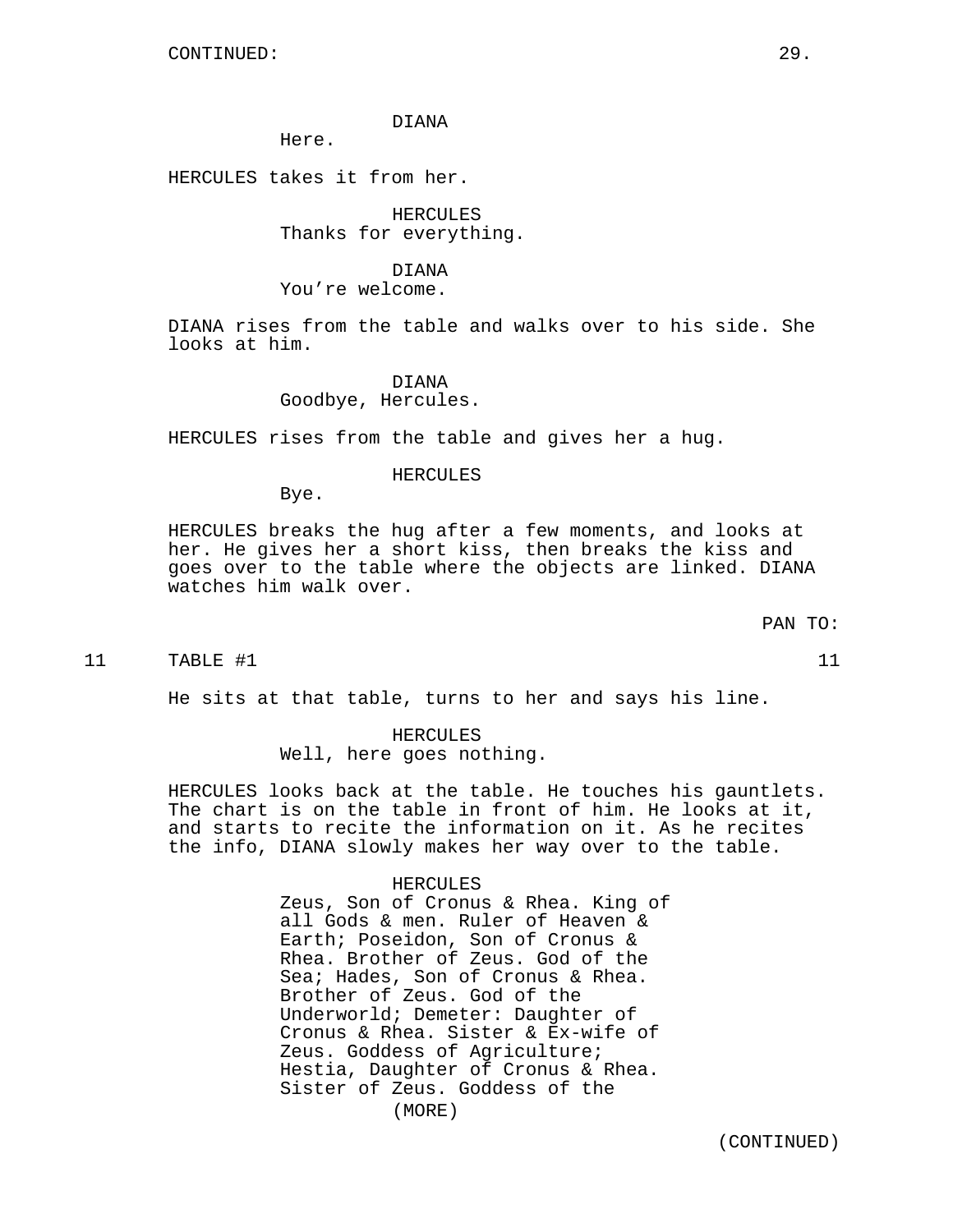HERCULES (cont'd) hearth; Apollo: Son of Zeus & Leto. God of the sun and the arts; Artemis, Daughter of Zeus & Leto. Goddess of the moon & the hunt; Ares, Son of Zeus & Hera. God of War; Hephaestus: Son of Hera. Stepson of Zeus. God of Fire; Aphrodite: Daughter of Zeus & Dione. Goddess of Love; Athena, Daughter of Zeus & Metis. Goddess of Wisdom & War; Hera: Daughter of Cronus & Rhea. Sister & Wife of Zeus. Queen of Gods & of Heaven. Goddess of women & childbirth; Hermes: Son of Zeus & Maia. Messenger to the Gods.

Nothing happens. HERCULES looks at DIANA who is now on the other side of the table in front of him.

> DIANA Maybe it's suppose to be said more like a prayer. A chant. Try this. (beat) "Hail Zeus. Son of Cronus & Rhea. King of all Gods & Men. Ruler of Heaven & Earth. Hail Poseidon..." And so on.

HERCULES That means I'd have to "hail" Hera. I don't...

DIANA looks at him with raised eyebrows.

DIANA Herc, she sent you here, didn't she? (beat) Maybe the only way you can get back, is if...

HERCULES Okay. Okay.

HERCULES takes a deep breath, and then tries again.

HERCULES Hail Zeus. Son of Cronus & Rhea. King of all Gods & men. Ruler of Heaven & Earth.

(MORE)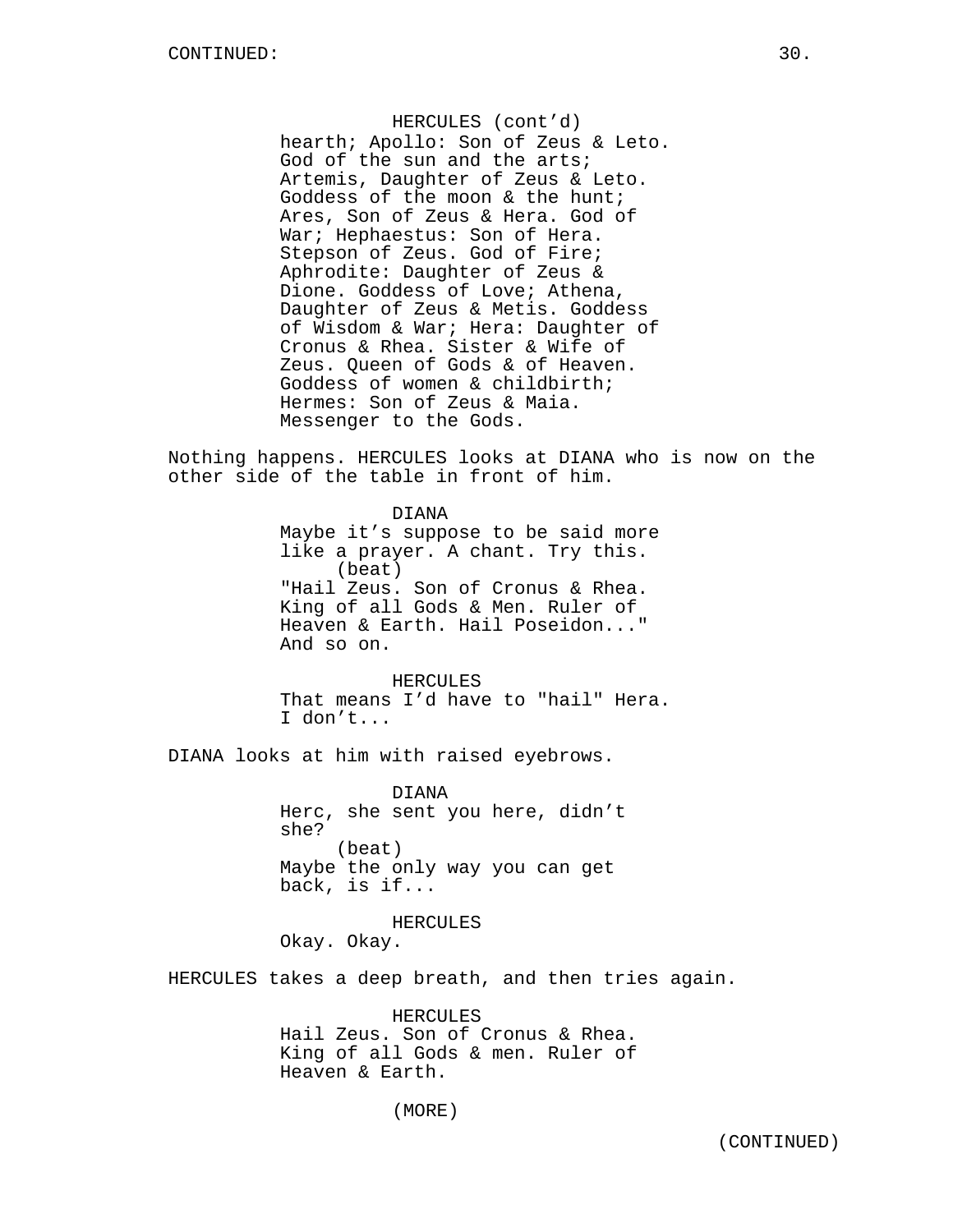HERCULES (cont'd) Hail Poseidon: Son of Cronus & Rhea. Brother of Zeus. God of the Sea.

Hail Hades: Son of Cronus & Rhea. Brother of Zeus. God of the Underworld.

Hail Demeter: Daughter of Cronus & Rhea. Sister & Ex-wife of Zeus. Goddess of Agriculture.

Hail Hestia: Daughter of Cronus & Rhea. Sister of Zeus. Goddess of the hearth.

Hail Apollo: Son of Zeus & Leto. God of the sun and the arts.

Hail Artemis: Daughter of Zeus & Leto. Goddess of the moon & the hunt.

Hail Ares: Son of Zeus & Hera. God of War.

Hail Hephaestus: Son of Hera. Stepson of Zeus. God of Fire.

Hail Aphrodite: Daughter of Zeus & Dione. Goddess of Love.

Hail Athena: Daughter of Zeus & Metis. Goddess of Wisdom & War.

Hail Hera: Daughter of Cronus & Rhea. Sister & Wife of Zeus. Queen of Gods & of Heaven. Goddess of women & childbirth.

Hail Hermes: Son of Zeus & Maia. Messenger to the Gods.

Again, nothing happens.

## HERCULES

Now what?

DIANA says her line as she comes around the table.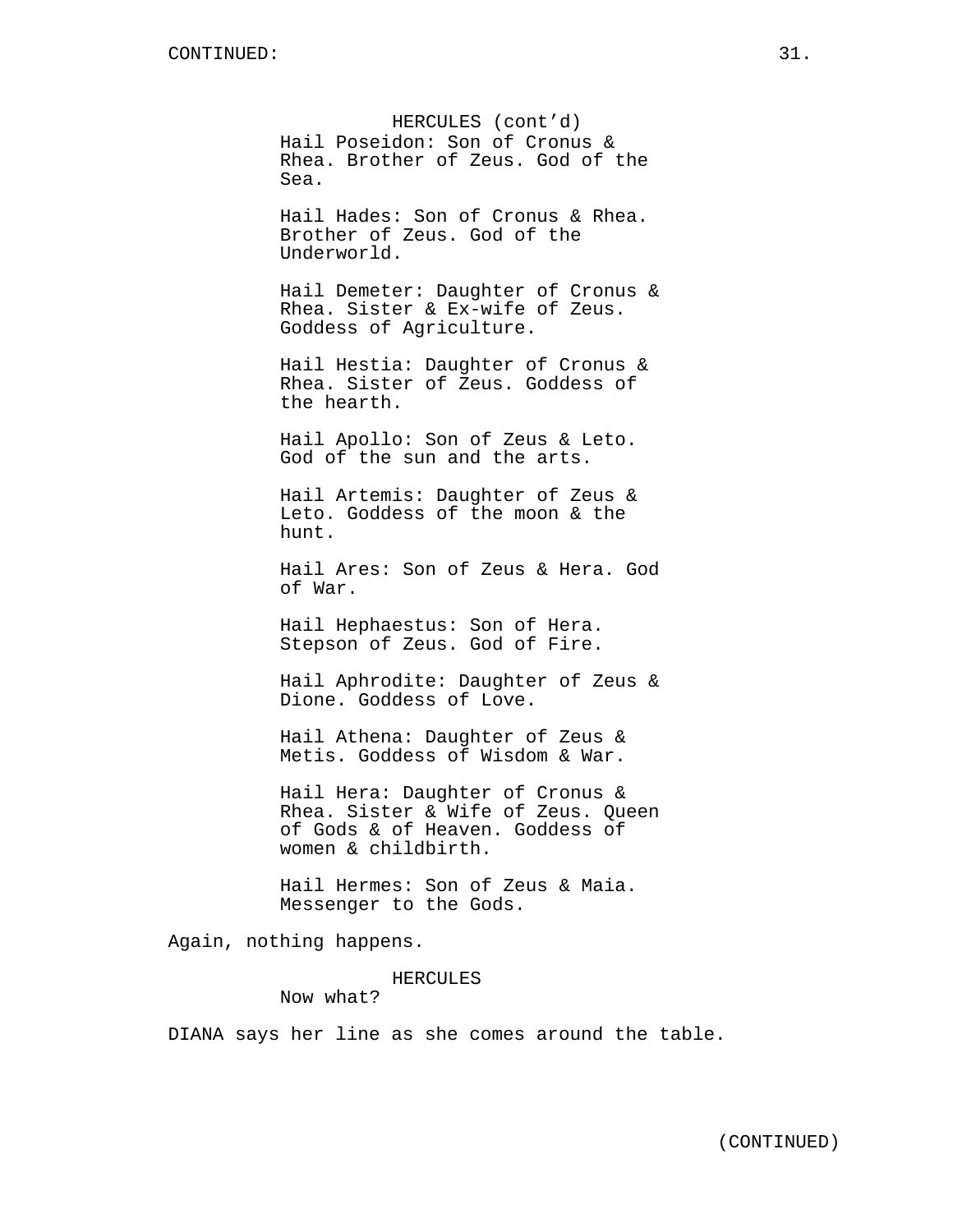DIANA I don't get it? What did we do wrong?

DIANA stands behind HERCULES.

HERCULES Obviously we've forgotten something.

DIANA Are you sure you read Nemesis' note correctly?

HERCULES

Yes.

Momentary pause as DIANA thinks. She looks at the list.

DIANA Maybe we have to recite them in a certain order.

HERCULES Order? You've got to be kidding! Do you how many possible different combinations of these 13 names there are?

DIANA There can't be that many.

HERCULES Not that many? There must be hundreds, maybe thousands!

DIANA

No way.

HERCULES Want to bet?

DIANA Okay. I'll prove it.

DIANA goes over to the computer. HERCULES follows her.

PAN TO: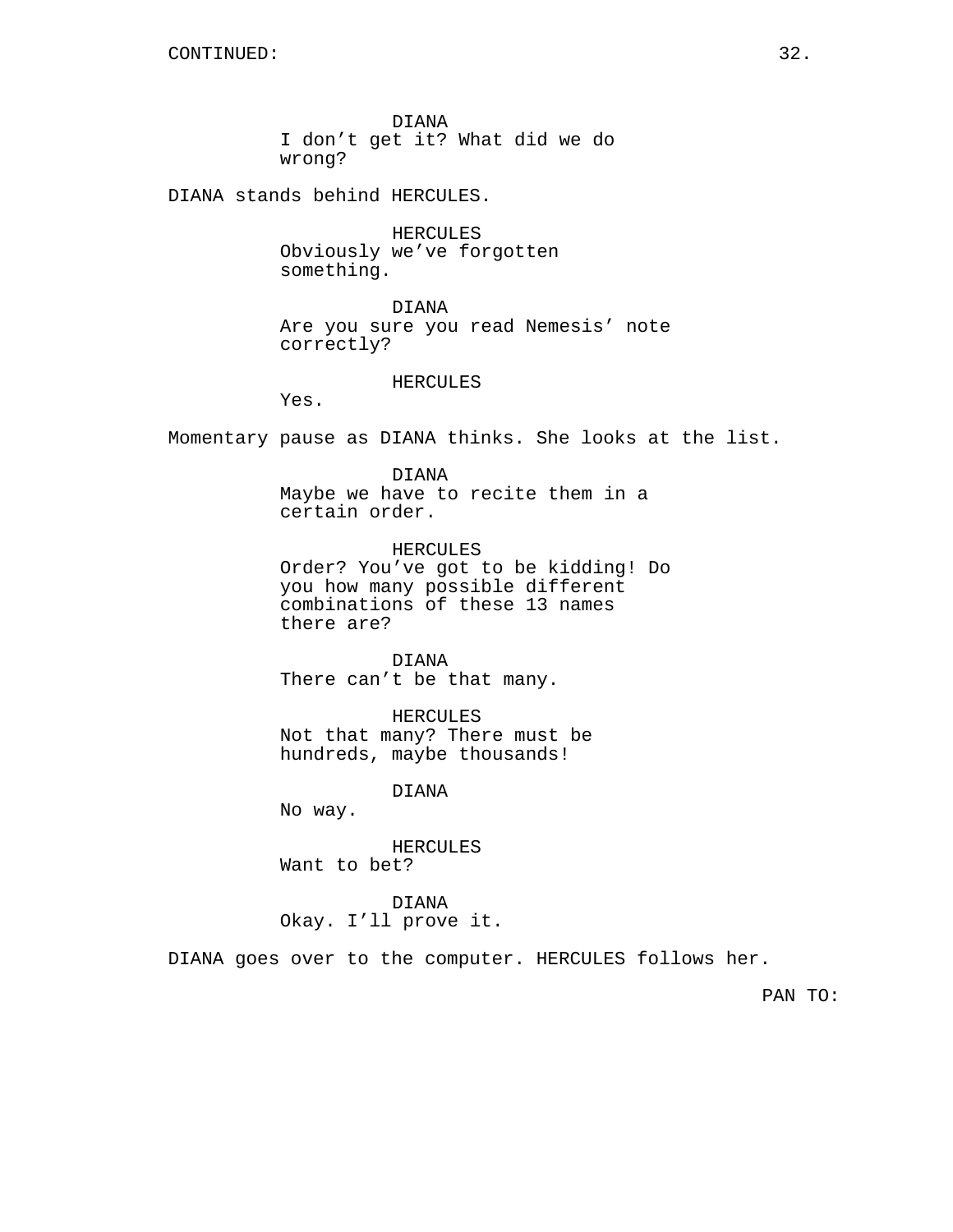# 12 COMPUTER 12

She turns the computer on and types MATH at the DOS prompt. The computer loads up a math program. She selects "Formulas" from the main menu, and then "Combinations" from the sub-menu. The screen changes and displays the following message, "How many numbers / items in your list?". She enters 13. The screen displays the following message "Calculating..." After a few moments the following message appears on the screen. "Number of possible combinations: 6,227,020,800. (13x12x11x10x9x8x7x6x5x4x3x2x1). Do you wish to continue (Y/N?)"

> DIANA 6 billion, 227 million, 20 thousand, and 8 hundred? (beat) You've got to be kidding!

#### HERCULES

I told you. (beat) We'll be here forever trying to figure out the right order.

DIANA There has to be a way to eliminate possibilities. (beat) There must be some logic to the order.

HERCULES

Such as?

DIANA

Well... (beat) The first six have to be Zeus and his siblings in some sort of order, right?

HERCULES

I guess.

DIANA Then the remaining seven are the kids.

HERCULES

Kids?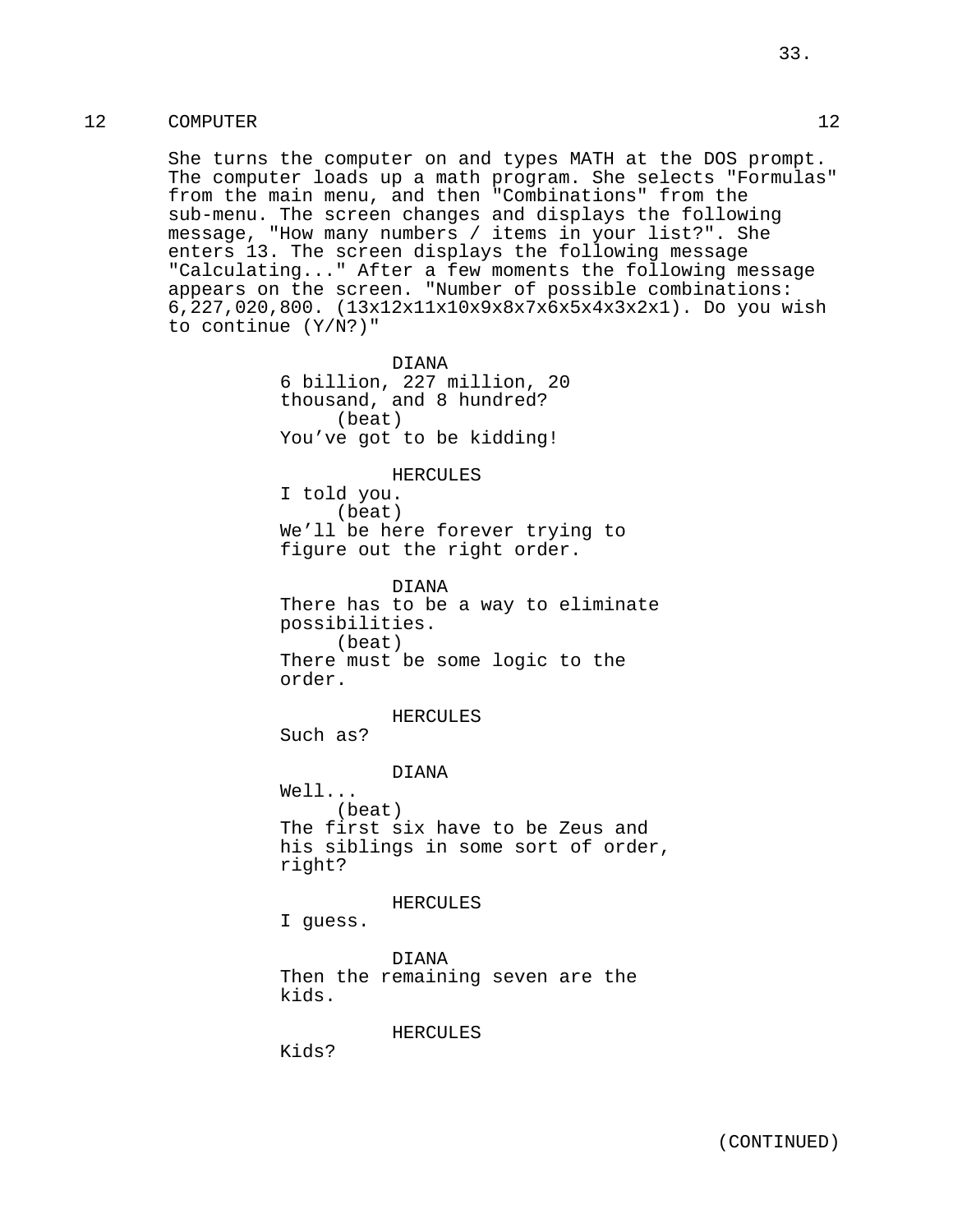DIANA You know what I mean.

# HERCULES<sup>1</sup> That's still a lot of combinations!

DIANA looks back at the computer. She types "Y". The screen goes back to the "How many numbers / items in your list?" screen. This time she enters 6. The screen displays the following message "Calculating..." After a few moments the following message appears on the screen. "Number of possible combinations: 720. (6x5x4x3x2x1). Do you wish to continue  $(Y/N?$  "

> HERCULES Well, at least it's not 6 billion.

DIANA answers the computer's question. She types "Y". The screen goes back to the "How many numbers / items in your list?" screen. This time DIANA enters 7. The screen displays the following message "Calculating..." After a few moments the following message appears on the screen. "Number of possible combinations: 5040. (7x6x5x4x3x2x1). Do you wish to continue  $(Y/N?)$ ". This time she types "n", and the computer returns to the "Formula" menu. DIANA selects the "Return to Main Menu" option. The computer does so. DIANA selects the "Exit Program" option. The computer does so. Once the computer returns to the DOS prompt, she turns it off.

DIANA

So, now we are down to 720 possible combinations for the first 6, and 5040 combinations for the remaining 7.

HERCULES I don't think it should be this complicated.

DIANA You're right. (beat) New approach then.

DIANA heads to the table. HERCULES follows.

PAN TO: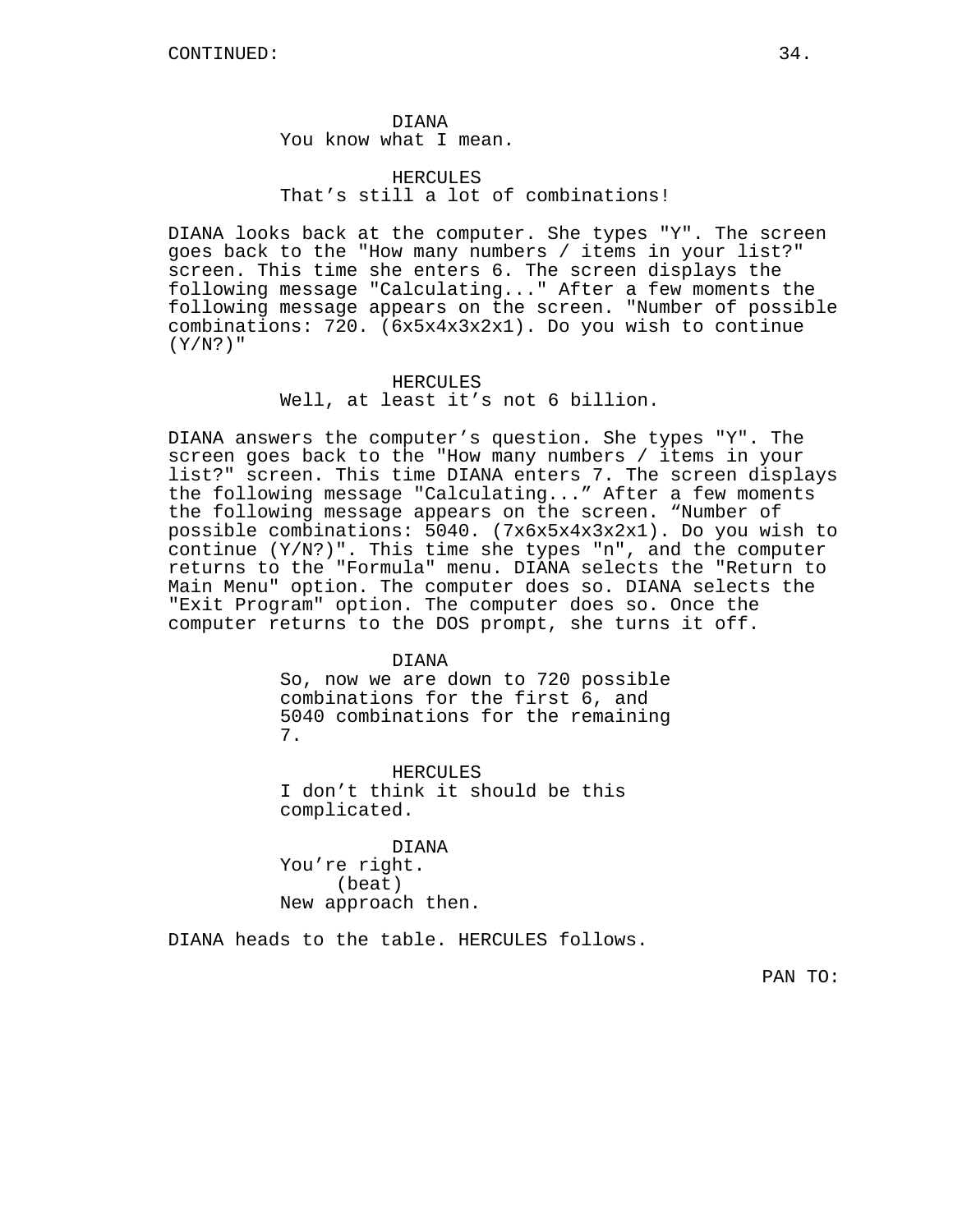# 13 TABLE #2 13

DIANA Let's look at it as a logic puzzle.

HERCULES A logic puzzle?

#### DIANA

Yeah.

DIANA sits at the table. So does HERCULES. DIANA rips a page off a pad of paper, picks up her pen, and writes the following 6 names on the piece of paper. "Zeus, Poseidon, Hades, Demeter, Hestia, Hera". (All names are on the same line. In a row). Then, underneath that line, she places the numbers 1, 2, 3, 4, 5, and 6. (All on separate lines.) HERCULES is watching her, wondering what she is doing.

DIANA

Okay. (beat) Now logically speaking, since Zeus was "King of the Gods", he should be first, correct?

HERCULES thinks he understands.

HERCULES I see where you're going now.

DIANA looks at him and smiles.

## DIANA

Good.

DIANA writes "Zeus" beside number 1, and crosses his name off the row list.

> DIANA Number 2, would be Hera since she was "queen".

DIANA writes "Hera" beside number 2, and crosses her name off the row list.

> DIANA Number 3. (beat) Umm, that's a hard one. (beat) Number 6 is definitely Hestia.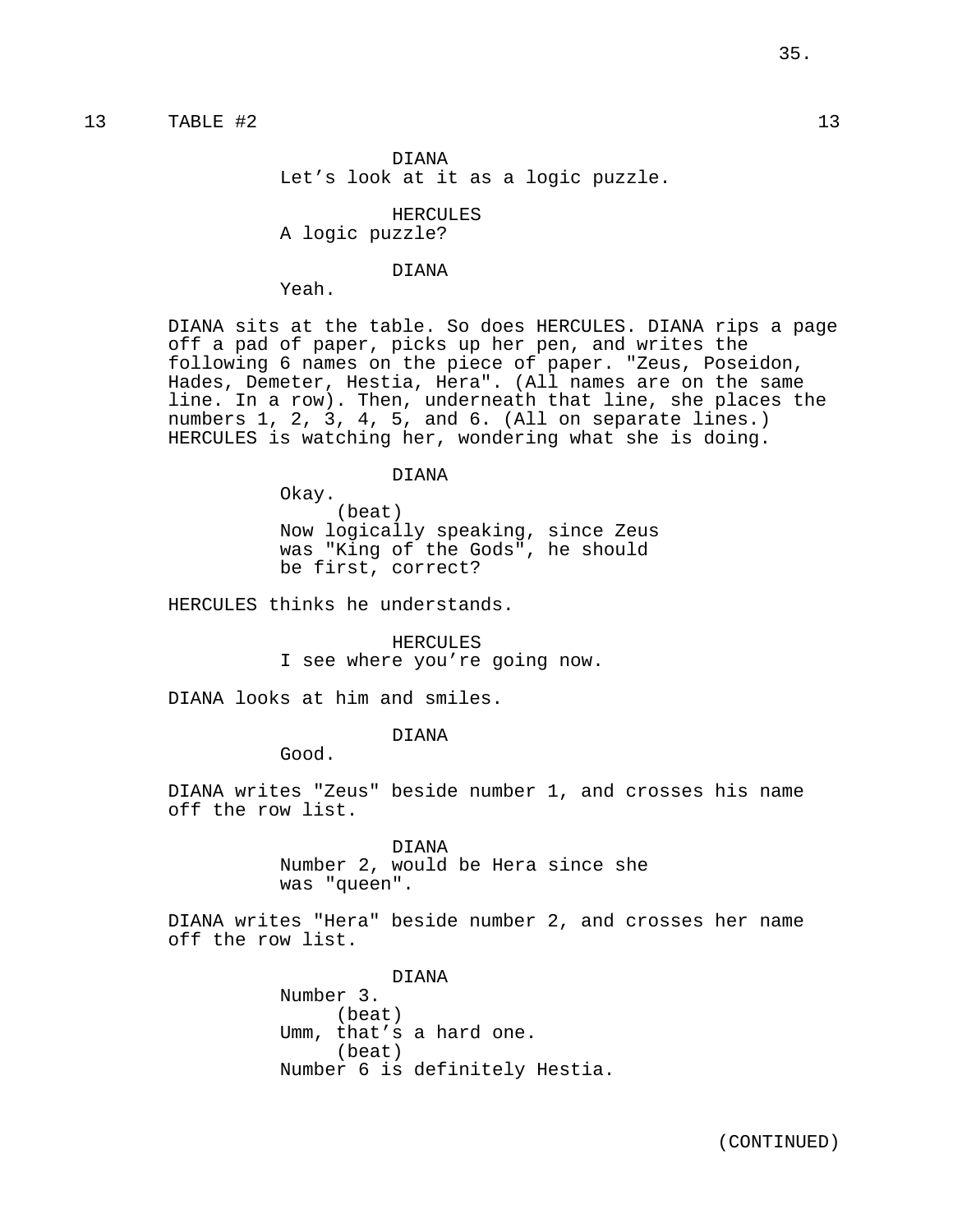HERCULES What makes you say that?

DIANA Not much is mentioned about her. Of the 6, she is the one that most people know little or nothing about.

DIANA writes "Hestia" beside number 6, and crosses her name off the row list.

> HERCULES So that leaves Demeter, Poseidon, and Hades.

DIANA Right. So what order should they go in?

Momentary pause as they both think.

DIANA

Any ideas?

HERCULES I'm thinking.

DIANA

```
Logic.
     (beat)
Logic.
     (beat)
Logic.
     (beat)
Well, Hades is the underworld. When
people think of him, they think of
death. So...
     (beat)
Let's put him at number 5.
```
DIANA writes "Hades" beside number 5, and crosses his name off the row list.

> DIANA That leaves Demeter and Poseidon.

DIANA looks at the list, thinking. She notices a pattern. Number 1 and 5 are male, and numbers 2 and 6 are female. Following that pattern, number 3 would be male and number 4 would be female. So, 3 must be "Poseidon" and 4 must be "Demeter".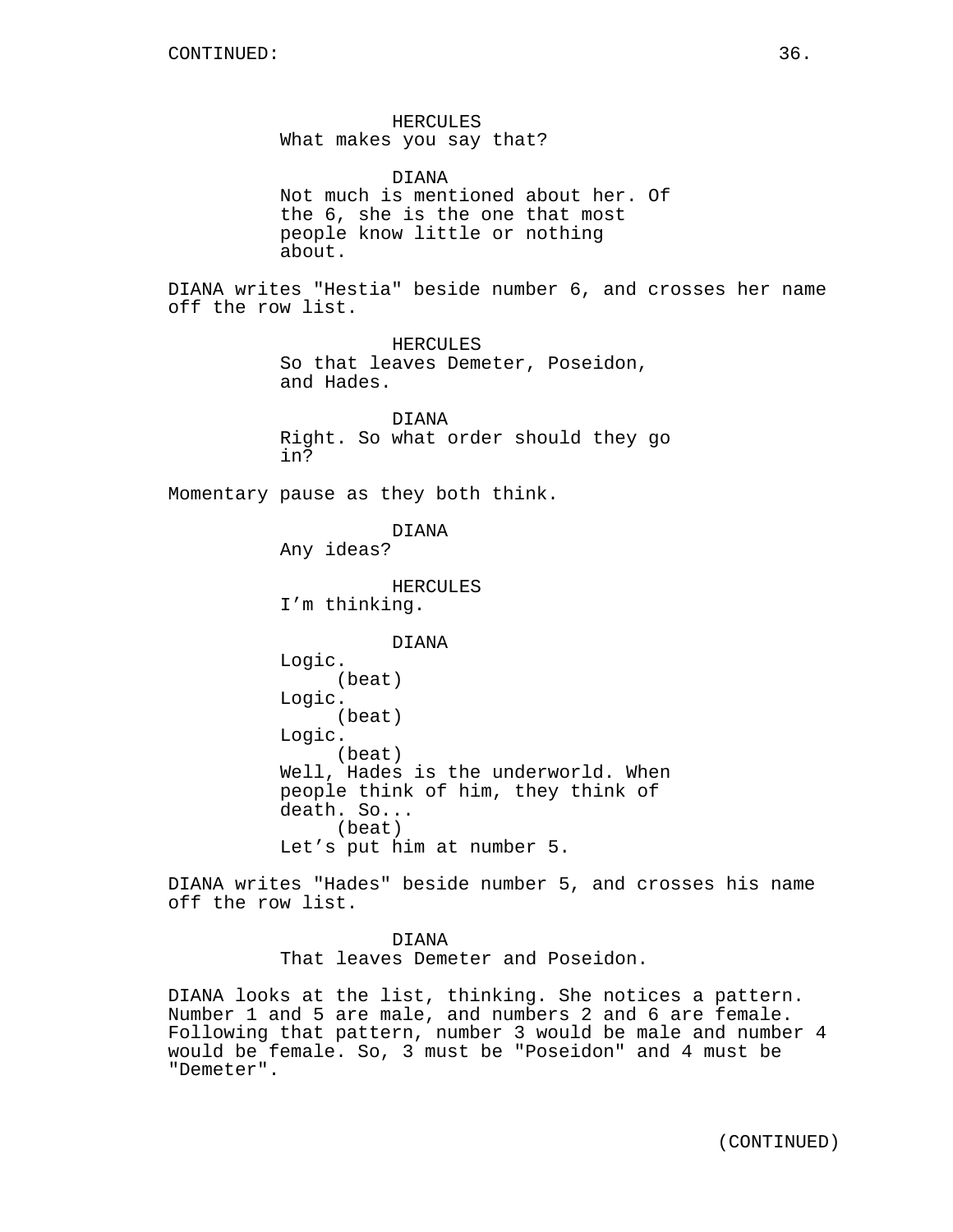Got it.

BEAT Number 3 is Poseidon, and number 4 is Demeter.

DIANA writes "Poseidon" beside number 3, "Demeter" beside number 4, then crosses both their names off the row list.

> HERCULES What makes you...

DIANA The pattern.

## HERCULES

Pattern?

#### DIANA

Look...

DIANA points to the list.

DIANA

Numbers 1 and 5 are male, and numbers 2 and 6 are female. That means that number 3 must be male, and number 4 must be female.

## HERCULES

Oh.

(beat) Now that we have the first 6, we have the next 7 to sort through. (beat) And there were, how many, 5040 combinations?

DIANA But, now that we know there is pattern. (beat) Male, female, male, female... (beat) We can cut that number down drastically. Let's see who's left.

DIANA picks up the original list and writes the names of the remaining Olympians - "Apollo, Artemis, Ares, Hephaestus, Aphrodite, Athena, Hermes" - in a single row under the list of six.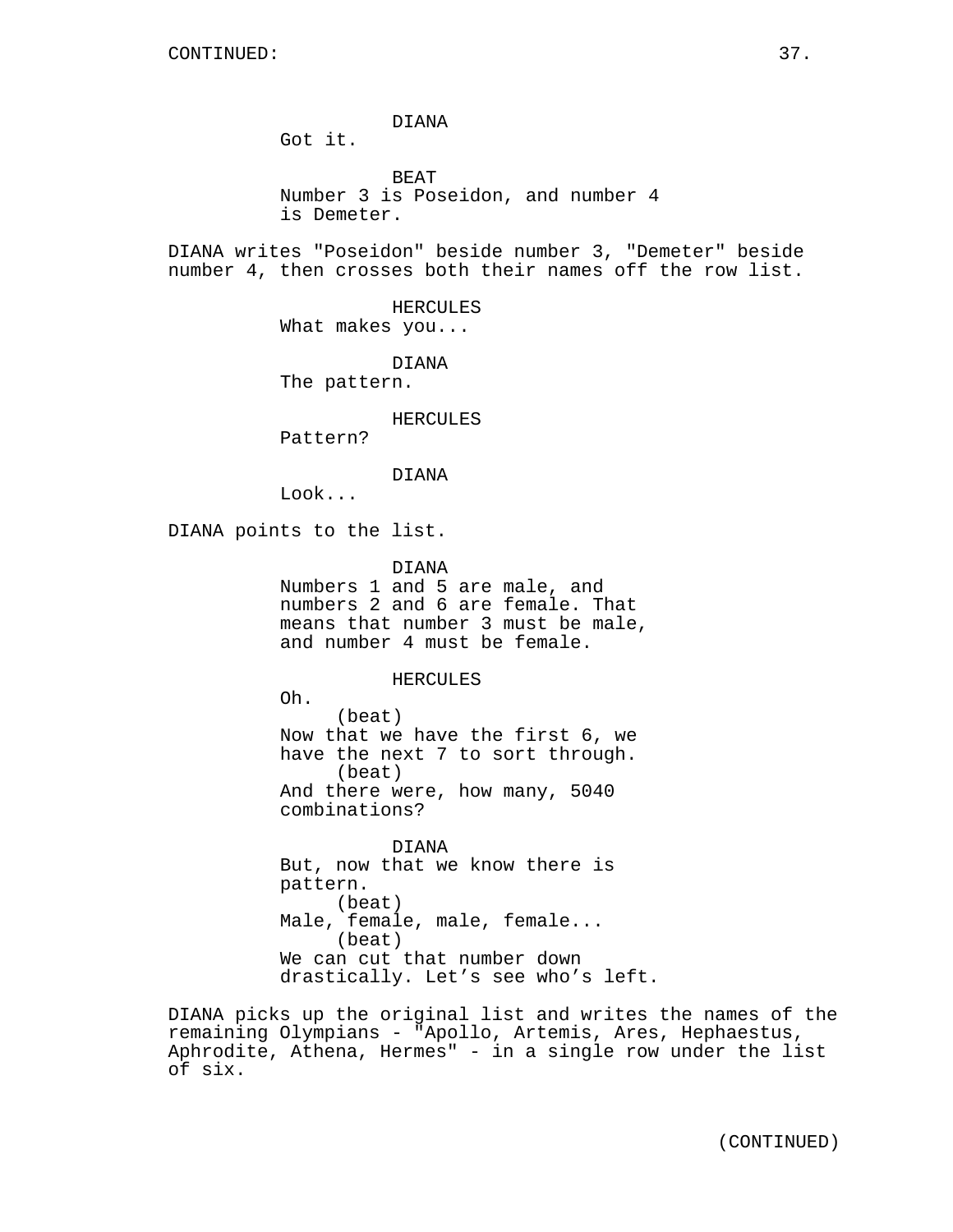Okay. Let's split them up.

DIANA goes to the next line and breaks the list into two sets. Male and Female. On the "male" list she places "Apollo, Ares, Hephaestus and Hermes". On the "female" list she places "Artemis, Aphrodite and Athena". Then she writes the numbers 7, 8, 9, 10, 11, 12, and 13 each on their own line. DIANA Using the above pattern of male, female... We need to place these 7 in their logical order. (beat) Since number 6 was Hestia, number 7 must be male. (beat) so it's Apollo, Ares, Hephaestus, or Hermes. Momentary pause DIANA looks at HERCULES. DIANA So which will it be? (beat) What is the logical order for those 4? HERCULES Hermes would be fourth, and Hephaestus would be third. DIANA Okay. DIANA writes "Hermes" beside number 13 and "Hephaestus" beside number 11, then crosses their names off the list. DIANA looks at list. DIANA That leaves Apollo and Ares. Momentary pause. HERCULES is quiet.

DIANA I think Ares should be first, and then Apollo.

DIANA looks up from list at HERCULES and notices the look on his face.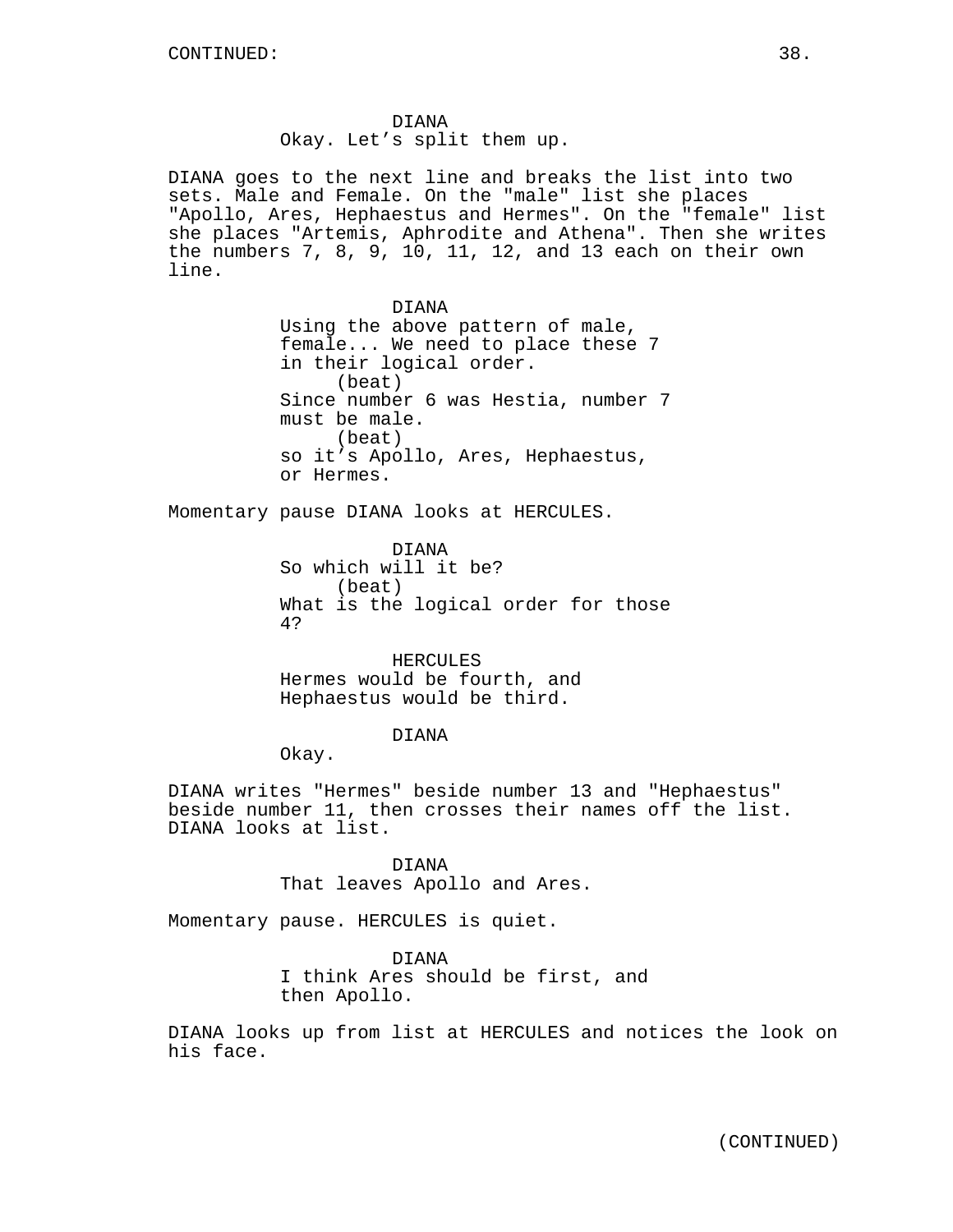DIANA I mean... War God vs. Sun God? (beat) Come on. No contest. War would win hands down. (beat) Besides, I believe Ares had more of a following anyway. Don't you agree?

Momentary pause. HERCULES seems to be pondering that thought. As much as he despises Ares, she is right.

> DIANA Hercules? (beat) Herc?

HERCULES Right. Ares then Apollo.

DIANA writes "Ares" beside number 7 and "Apollo" beside number 9, then crosses their names off the list. DIANA looks at list.

> DIANA Now for Artemis, Aphrodite, and Athena.

HERCULES That's easy. Aphrodite, Artemis, then Athena.

DIANA looks at HERCULES.

DIANA

You sure?

HERCULES Yes. I'm sure.

DIANA

Okay. Okay.

DIANA writes "Aphrodite" beside number 8, "Artemis" beside number 10, and "Athena" beside number 12, then crosses their names off the list. DIANA looks at list.

> DIANA Now all we have to do, is rewrite the chart.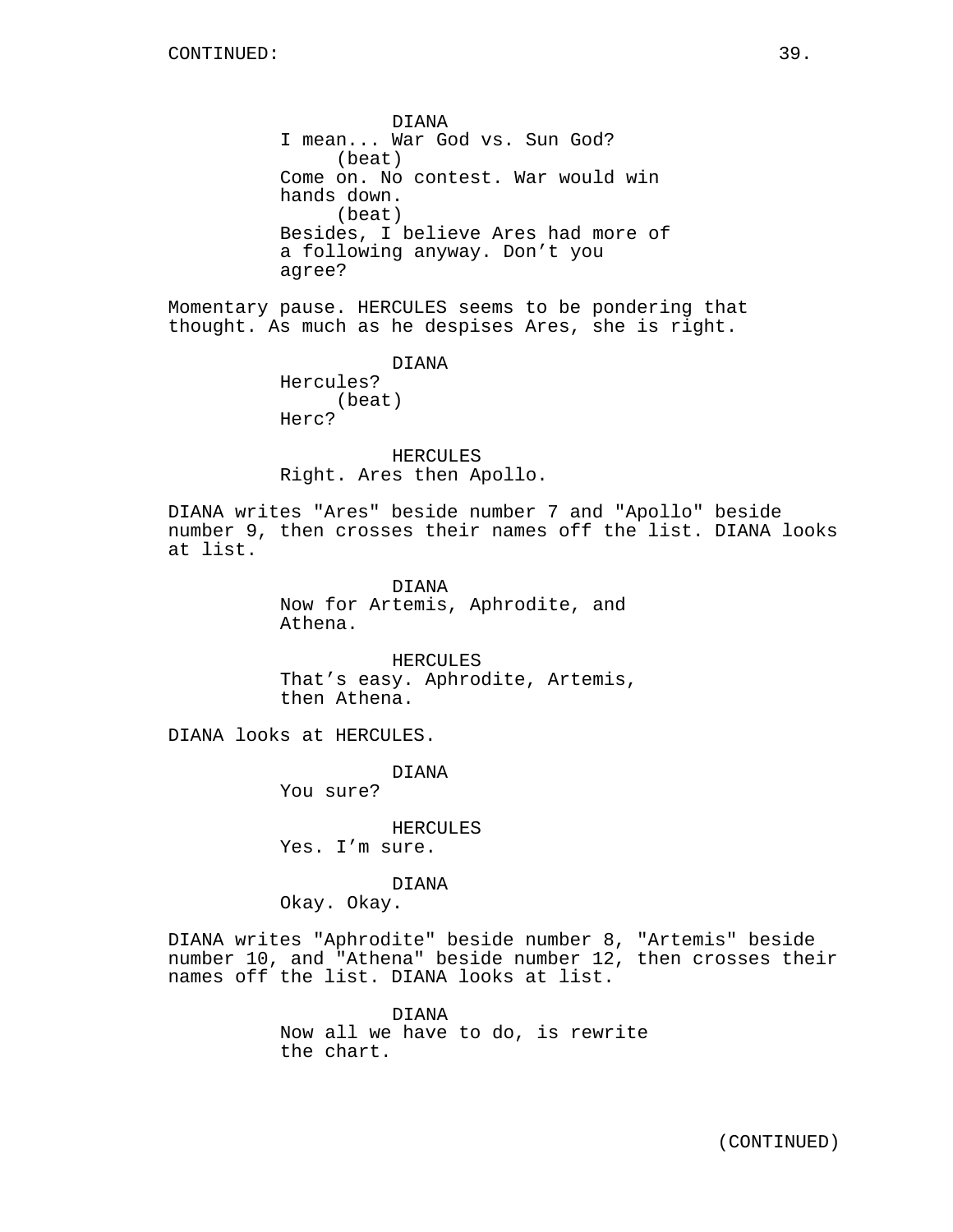DIANA rewrites the chart placing the names in the order they just settled on. HERCULES watches her rewrite it. Once done, she hands the new chart to HERCULES.

# DIANA Here, give it another try.

HERCULES takes the chart and goes back to other table.

PAN TO:

14 TABLE #1 14

He sits at the table, and touches his gauntlets. He looks to DIANA. The chart is in front of him as he reads it.

> HERCULES Here goes nothing.

HERCULES takes a deep breath, then recites the names.

HERCULES Hail Zeus: Son of Cronus & Rhea. King of all Gods & men. Ruler of Heaven & Earth.

Hail Hera: Daughter of Cronus & Rhea. Sister & Wife of Zeus. Queen of Gods & of Heaven. Goddess of women & childbirth.

Hail Poseidon: Son of Cronus & Rhea. Brother of Zeus. God of the Sea.

Hail Demeter: Daughter of Cronus & Rhea. Sister & Ex-wife of Zeus. Goddess of Agriculture.

Hail Hades: Son of Cronus & Rhea. Brother of Zeus. God of the Underworld.

Hail Hestia: Daughter of Cronus & Rhea. Sister of Zeus. Goddess of the hearth.

Hail Ares: Son of Zeus & Hera. God of War.

Hail Aphrodite: Daughter of Zeus & Dione. Goddess of Love.

(MORE)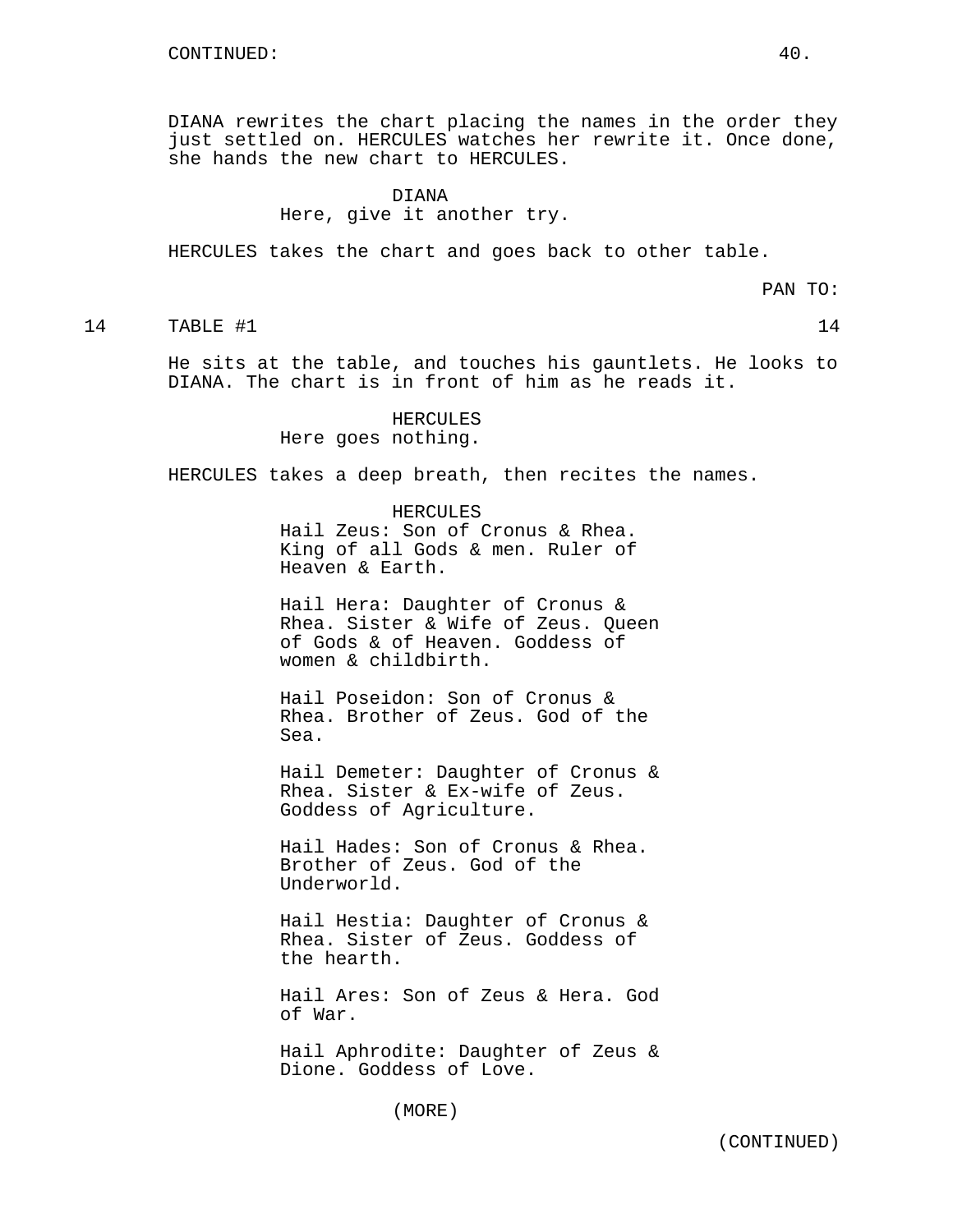HERCULES (cont'd) Hail Apollo: Son of Zeus & Leto. God of the sun and the arts.

Hail Artemis: Daughter of Zeus & Leto. Goddess of the moon & the hunt.

Hail Hephaestus: Son of Hera. Stepson of Zeus. God of Fire.

Hail Athena: Daughter of Zeus & Metis. Goddess of Wisdom & War.

Hail Hermes: Son of Zeus & Maia. Messenger to the Gods.

Again, nothing happens HERCULES is getting frustrated. Why isn't this working? DIANA goes to him.

#### HERCULES

Ugh. (beat) Don't tell me. We have to change the order again, right? I thought...

DIANA starts to massage his shoulders. He likes it.

DIANA No. We have the right order. It is the only logical order.

Momentary pause. HERCULES is relaxing under her touch. He leans back in the chair.

> DIANA Think, Diana. Think.

Momentary pause HERCULES closes his eyes.

DIANA The answer is probably staring us right in the face again.

HERCULES Last time the answer was your bracelet.

Momentary pause. DIANA stares at the bracelet. She stops massaging his shoulders. He opens his eyes and notices her looking at the bracelet. He looks at it.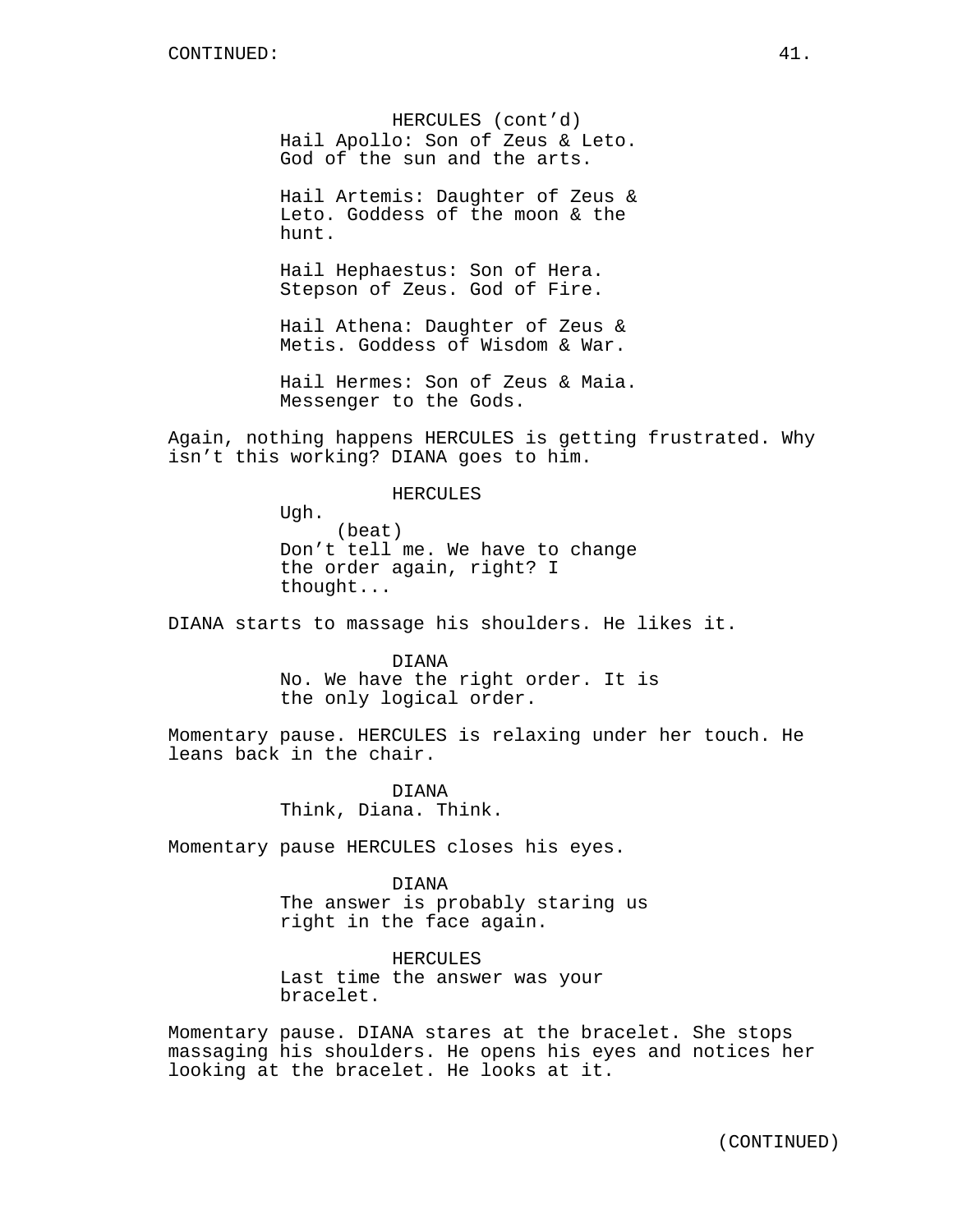DIANA You don't think it could be the answer again, do you?

HERCULES I don't think so.

DIANA looks at the bracelet, and something in the inside corner catches her eye.

> DIANA Then again... (beat) ...maybe it is.

### HERCULES

What?

DIANA reaches for the bracelet, stretching her arm over his shoulder. She picks up the bracelet and looks more closely at what she saw. It looks like another symbol. The same symbol, is in both the right, and left, inside corner. DIANA points to the middle symbol.

> DIANA Herc, if this symbol...

DIANA points to Hephaestus' symbol.

DIANA ...belongs to Hephaestus, who do these...

DIANA points to the corner symbols.

DIANA ...belong to?

HERCULES leans forward in his chair to get a look.

#### HERCULES

They look the same. But... I believe that the symbol is not one, but two.

# DIANA

Two?

HERCULES Yeah. The symbols appear to be intertwined.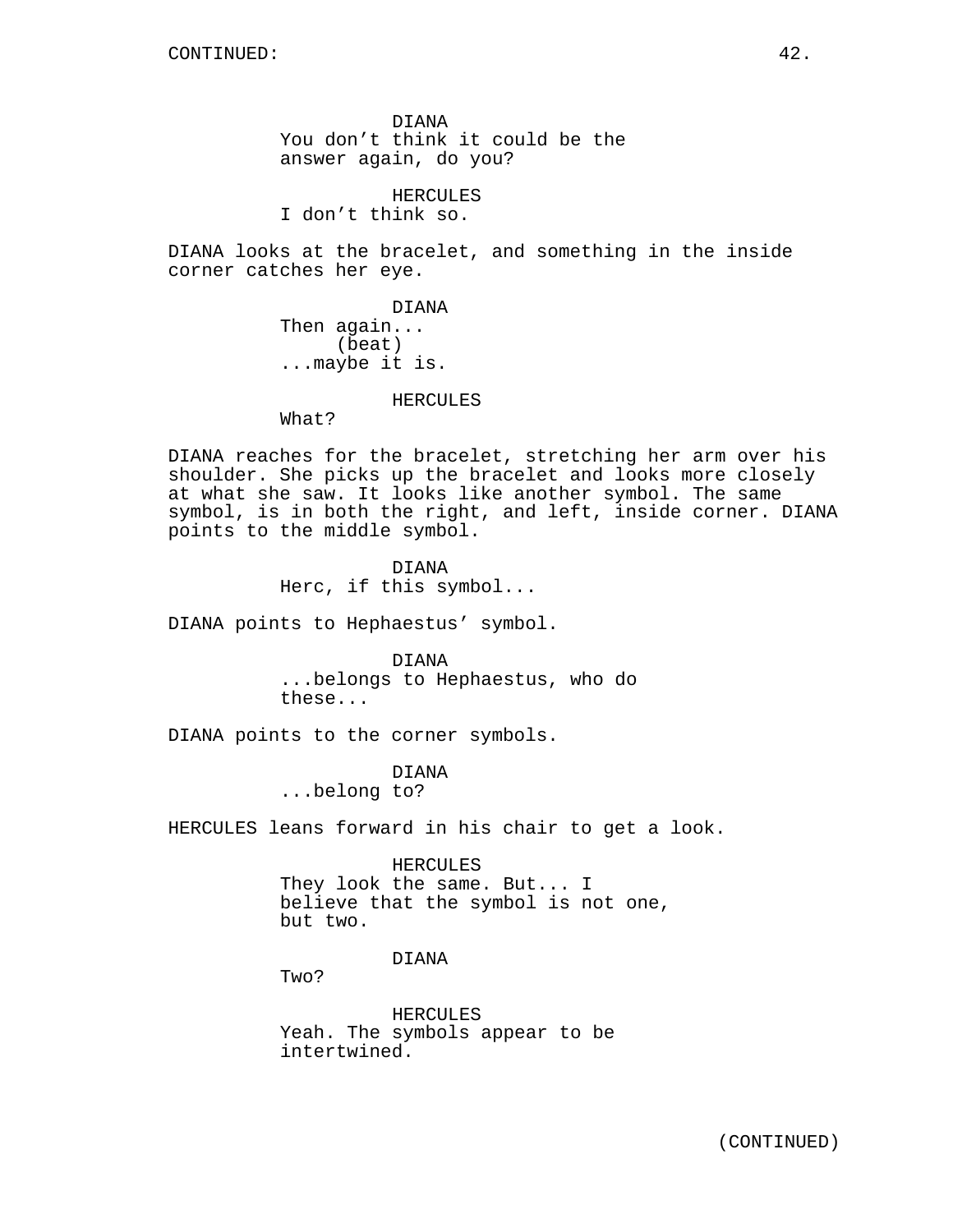DIANA (raise eyebrow) Intertwined? Can you tell who the symbols belonged to?

HERCULES They look like...

Momentary pause HERCULES tries to decipher the two symbols.

HERCULES Ares and Aphrodite.

DIANA Ares and Aphrodite? Are you sure?

HERCULES

Yeah. I'm sure.

DIANA Why would...

DIANA remembers part of the myth of Aphrodite. That part that stated that she and Ares were lovers even though she was married to Hephaestus. DIANA says next line more to herself then to HERCULES.

> DIANA Could that be the answer?

> > HERCULES

What?

DIANA Well, Ares and Aphrodite were lovers, yet she was married to Hephaestus, and...

HERCULES Whoa. What? (beat) Aphrodite isn't married to Hephaestus? And she certainly isn't sleeping with Ares!

DIANA ignores HERCULES' statement.

DIANA Maybe Heph forged this as a love cuff. (beat) You said the symbols of Ares and Aphrodite were intertwined, like lovers, right?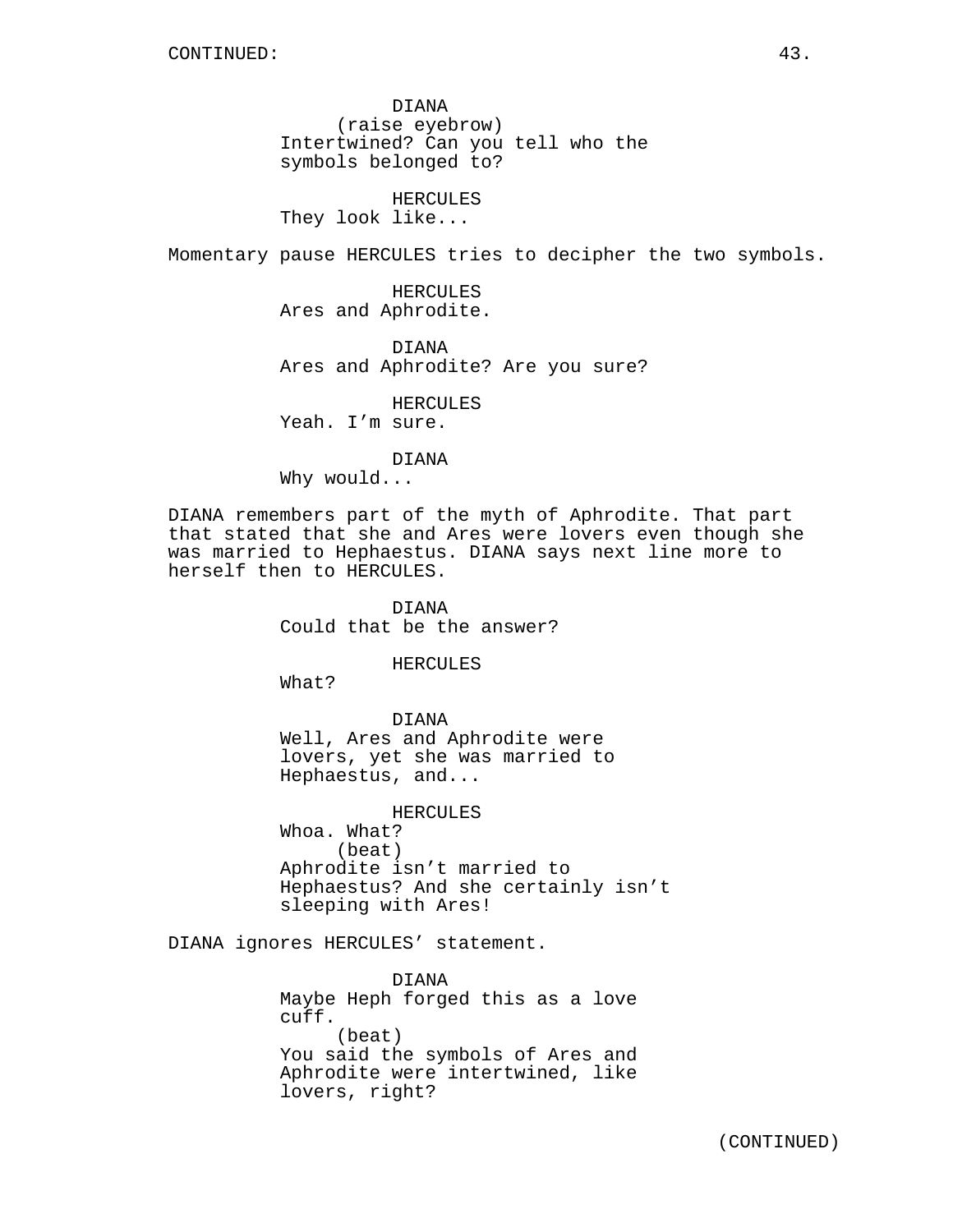HERCULES I guess you could see it that way. But I told you, Ares...

DIANA Maybe this bracelet is useless, unless...

DIANA pauses.

HERCULES Unless what?

HERCULES waits for DIANA to continue. She doesn't. After a few moments he prompts her.

## HERCULES

Diana?

DIANA Unless the receiver and giver are lovers.

#### HERCULES

Oh.

DIANA is still behind HERCULES. She looks at him. She places her hands back on his shoulders and starts to massage them again.

> HERCULES What are you doing?

DIANA learns over and kisses his neck.

HERCULES

Diana?

DIANA seductively whispers in his ear.

DIANA How badly do you want to get home?

HERCULES You don't have to do this?

DIANA

I want to.

DIANA looks at him.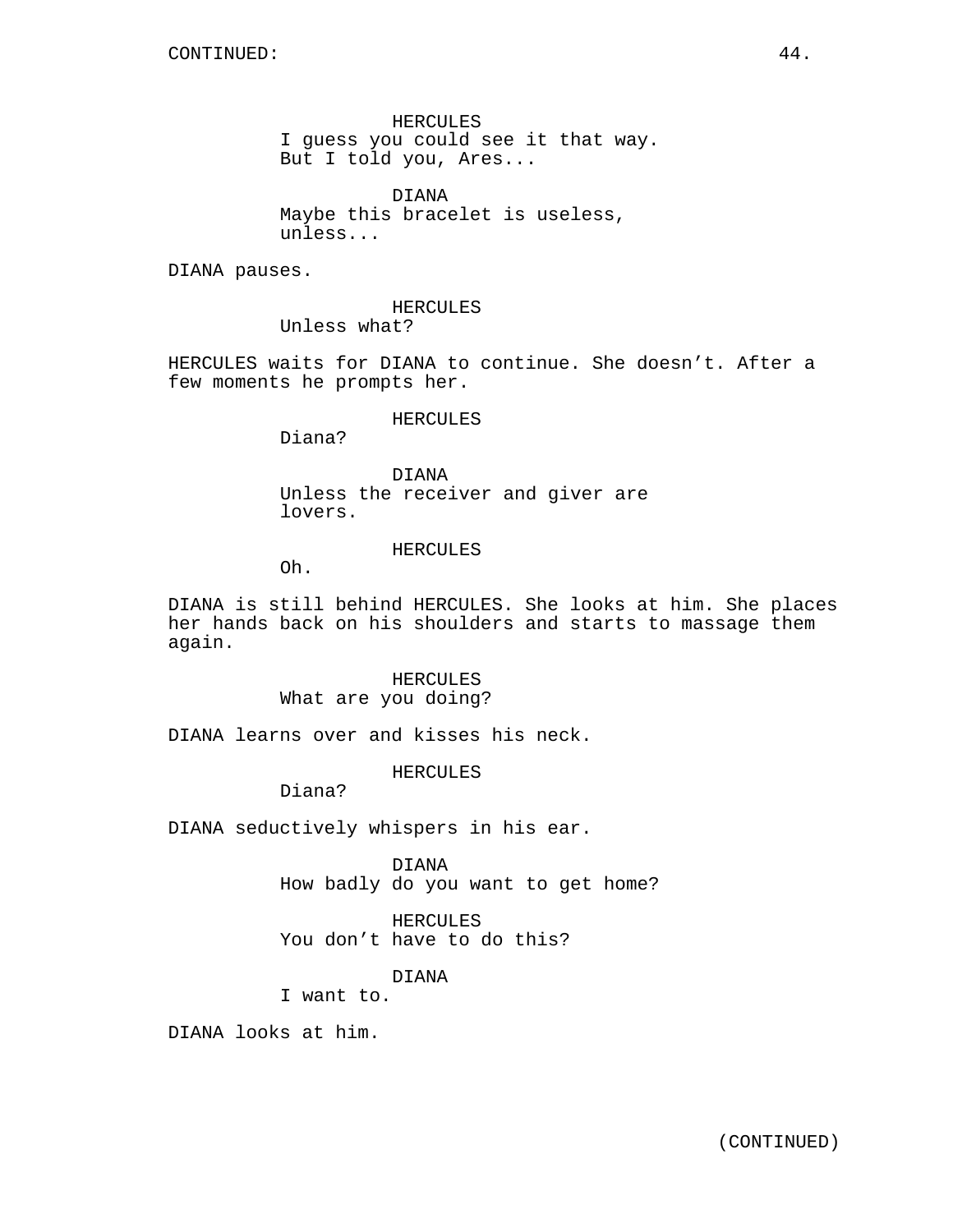DIANA And so do you. (beat) We've been stepping around this since you got here.

DIANA goes to his side, and takes his hand in hers. He gets up from the table.

CONTINUE TO:

15 STAIRWAY 15

She leads him up the stairs.

CONTINUE TO:

16 UPSTAIRS 16

They reach the top of the stairs, and go through the kitchen to the hallway.

CONTINUE TO:

17 HALLWAY 17

They walk down the hall and stop at the bedroom door. She opens the door. He stops.

> HERCULES Diana, I...

DIANA looks at him.

DIANA You could stay here till hell freezes over if you want to try all 6 billion combinations, or you can trust me and...

HERCULES Diana, this isn't right. I...

DIANA wraps her arms around his neck.

DIANA Has anyone ever told you that you talk too much?

HERCULES (raise eyebrow) What?

(CONTINUED)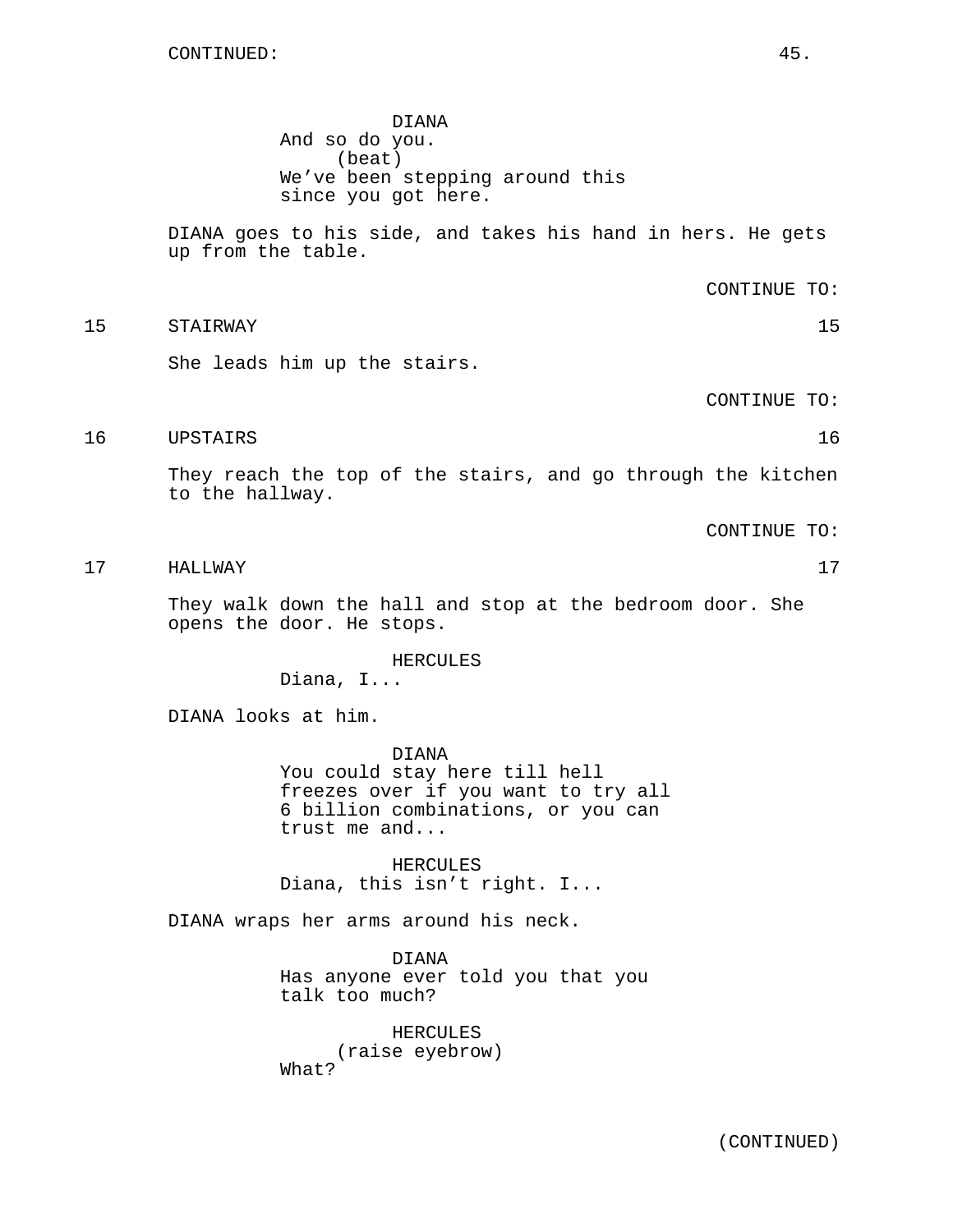DIANA kisses him. He gives in. He wraps his arms around her, and picks her up.

CONTINUE TO:

# 18 BEDROOM 18

He carries her across the room and lays her on the bed. He breaks the kiss and looks at her.

# HERCULES

Are you sure you want to do this?

DIANA smiles at him and looks deep into his eyes.

DIANA Since the moment you stepped out of my pool.

She slides her arms down his chest, and then under his shirt. She removes his shirt and pulls him close.

DIANA

Now, just shut-up and kiss me.

HERCULES kisses her. They make love.

CUT TO:

# **TUESDAY JUNE 11th 1996**

19 BEDROOM (10:00AM) 19

DIANA wakes up. HERCULES is gone.

DIANA No, he wouldn't.

DIANA gets out of bed, throws on her long nightshirt, and then exits the room, running.

CONTINUE TO:

20 HALLWAY 20

She runs down the hall to the kitchen.

CONTINUE TO: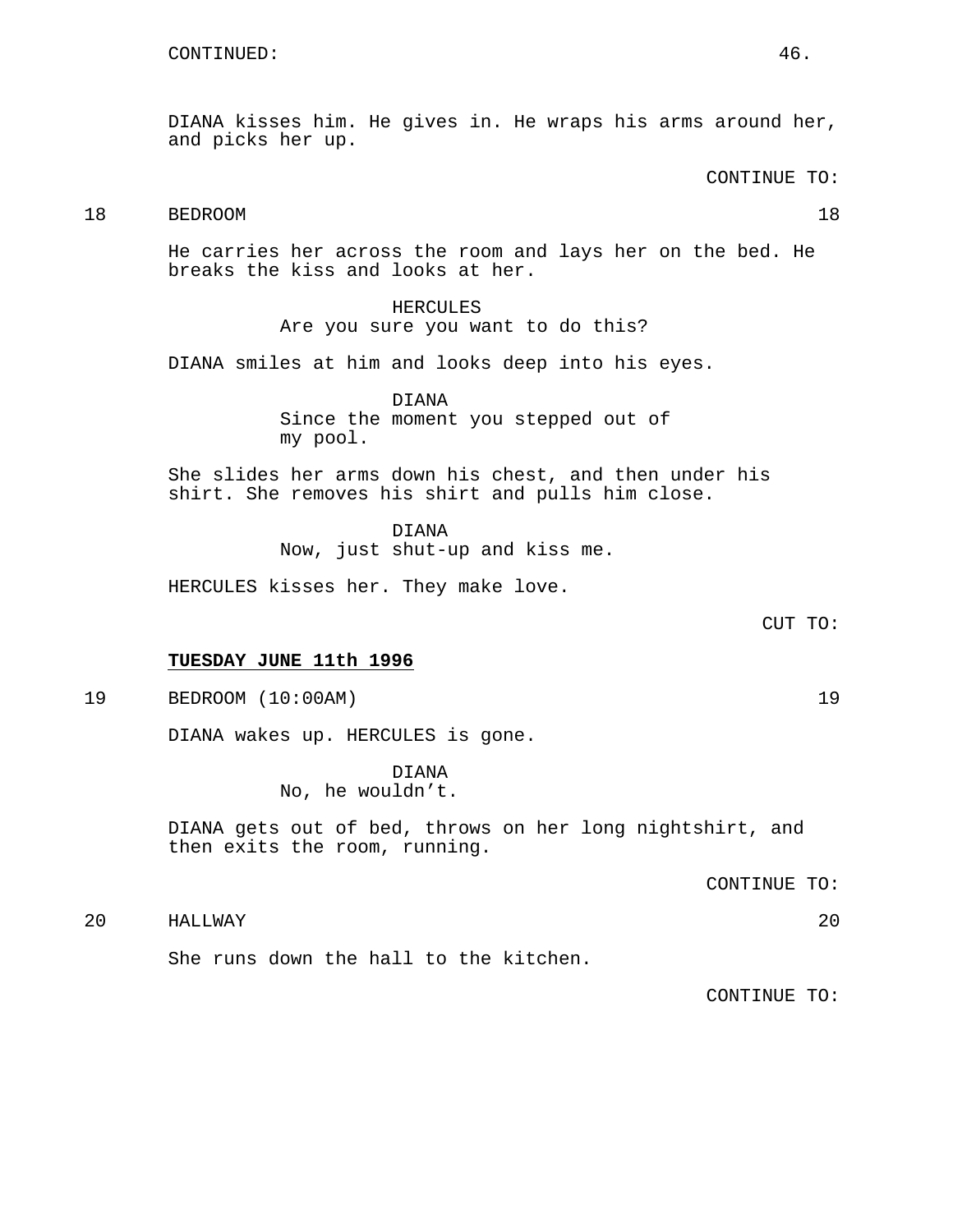# 21 KITCHEN 21

She runs through the kitchen to the stairs.

CONTINUE TO:

# 22 STAIRS 22

She stops at the top of the stairs. She can hear a female voice downstairs.

# DIANA Who is he talking to?

DIANA slowly heads down the stairs.

CONTINUE TO:

## 23 BASEMENT - TABLE #1 23

HERCULES is sitting at table #1. There is, what appears to be, a hologram of NEMESIS delivering a message. DIANA gets to the bottom of the stairs as the message is finishing. DIANA can't understand what the voice is saying, as Nemesis is speaking in the language of the Gods. HERCULES can understand her though. Here is the translation of the end of Nemesis' message. HERCULES is writing down what NEMESIS is saying.

#### NEMESIS

...Ares and Hermes are side by side. Artemis passes them on her way to Apollo who is behind Aphrodite who is trailing behind Ares and Hermes. Zeus surrounds them.

The hologram disappears. DIANA goes to HERCULES. The sound of her voice startles him.

# DIANA Were you really planning on leaving without saying goodbye?

HERCULES turns to her. He can see she is upset. He rises from the table and goes to her.

> HERCULES I thought it would be better. But...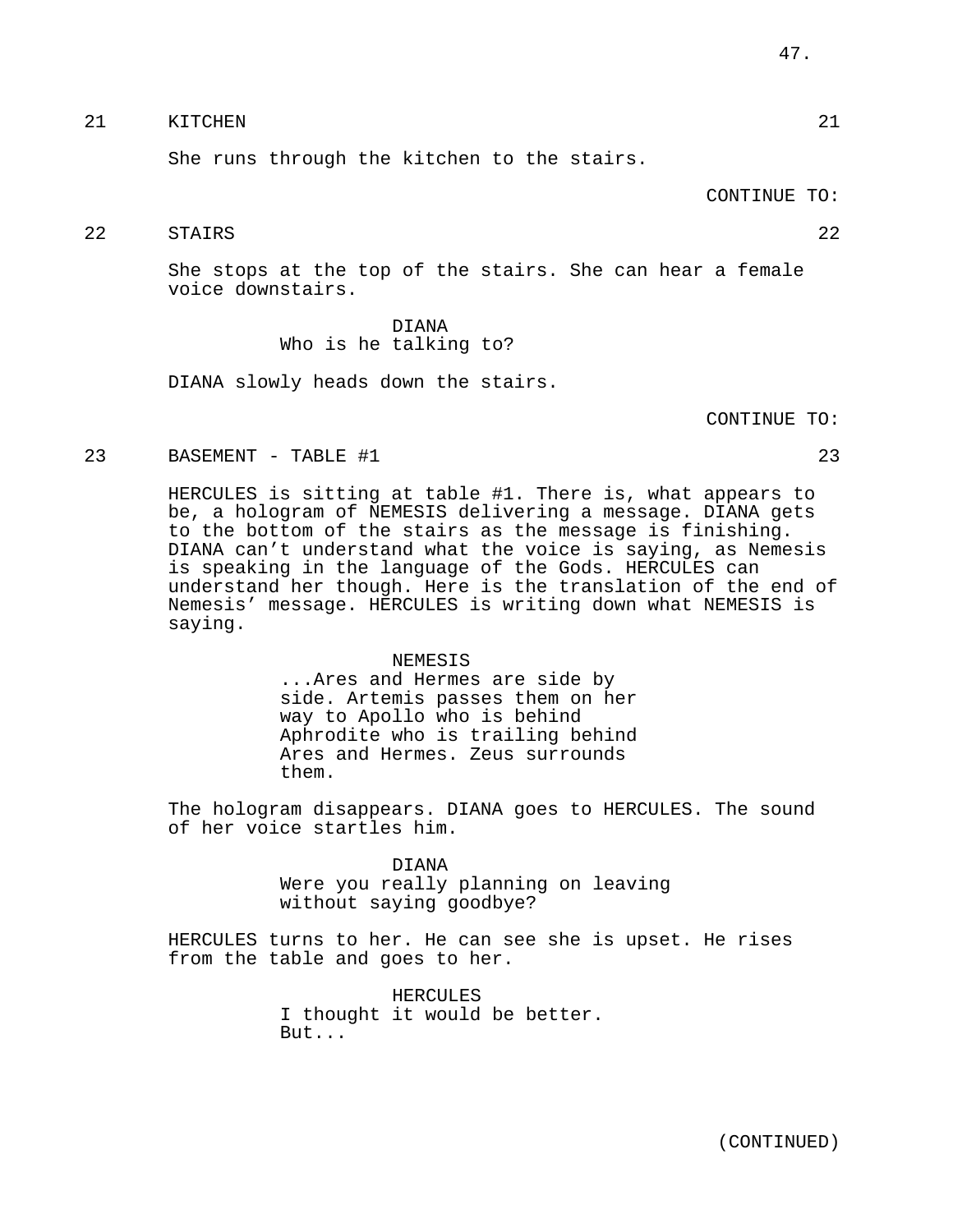But what?

HERCULES kisses her. After about 7 seconds, he breaks the kiss. DIANA remembers the hologram.

> DIANA Who was that?

#### HERCULES

Nemesis.

DIANA Nemesis? Really? (beat) What did she have to say?

#### HERCULES

She said that I have to wait until Ares and Hermes are side by side, and Artemis passes them on her way to Apollo who is behind Aphrodite who is trailing behind Ares and Hermes and Zeus surrounds them.

DIANA

Which means?

HERCULES I have no idea.

#### DIANA

But... (beat) ...once all that happens, you just recite...

HERCULES

We recite it.

DIANA (look at him)

We?

HERCULES Apparently there are different instructions for each third piece.

DIANA

You mean...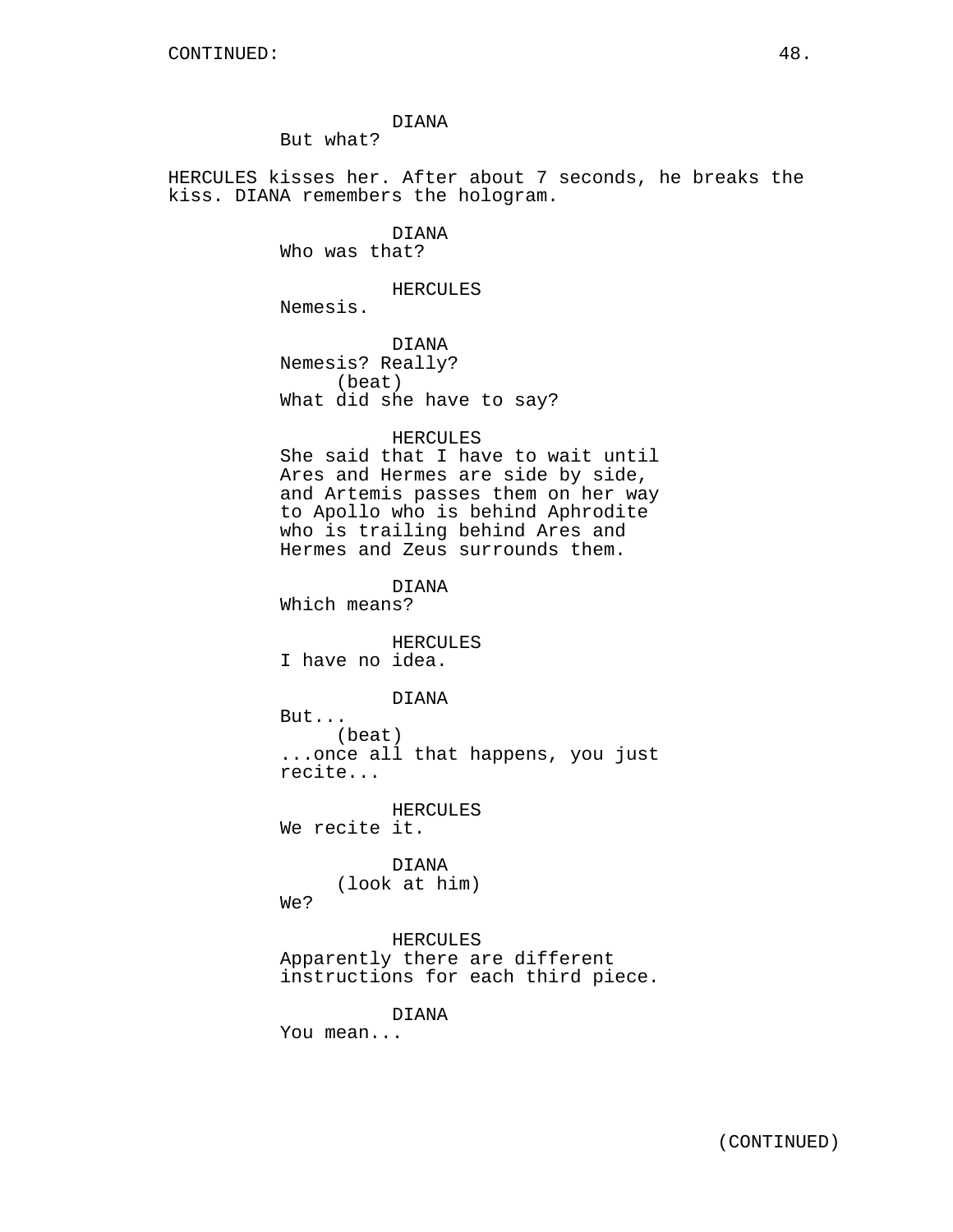HERCULES Since we used a love cuff...

DIANA (smile) See, I told you it was a love cuff.

HERCULES (smile) Since we used a love cuff, we must recite the passage.

DIANA So we say it together, then.

HERCULES (look at her) No. We alternate names.

DIANA

Oh. (beat) Now all we have to do is figure out what Nemesis' new message means.

24 TABLE #2 24

DIANA goes to the table, and picks up a pen and a piece of paper.

> DIANA What was the message again?

HERCULES repeats the message. DIANA writes it on the piece of paper. She places each sentence on it's own line.

HERCULES

Ares and Hermes are side by side. Artemis passes them on her way to Apollo, who is behind Aphrodite, who is trailing behind Ares & Hermes. Zeus surrounds them.

DIANA (look at paragraph) Obviously it is a code of some sort.

HERCULES Obviously.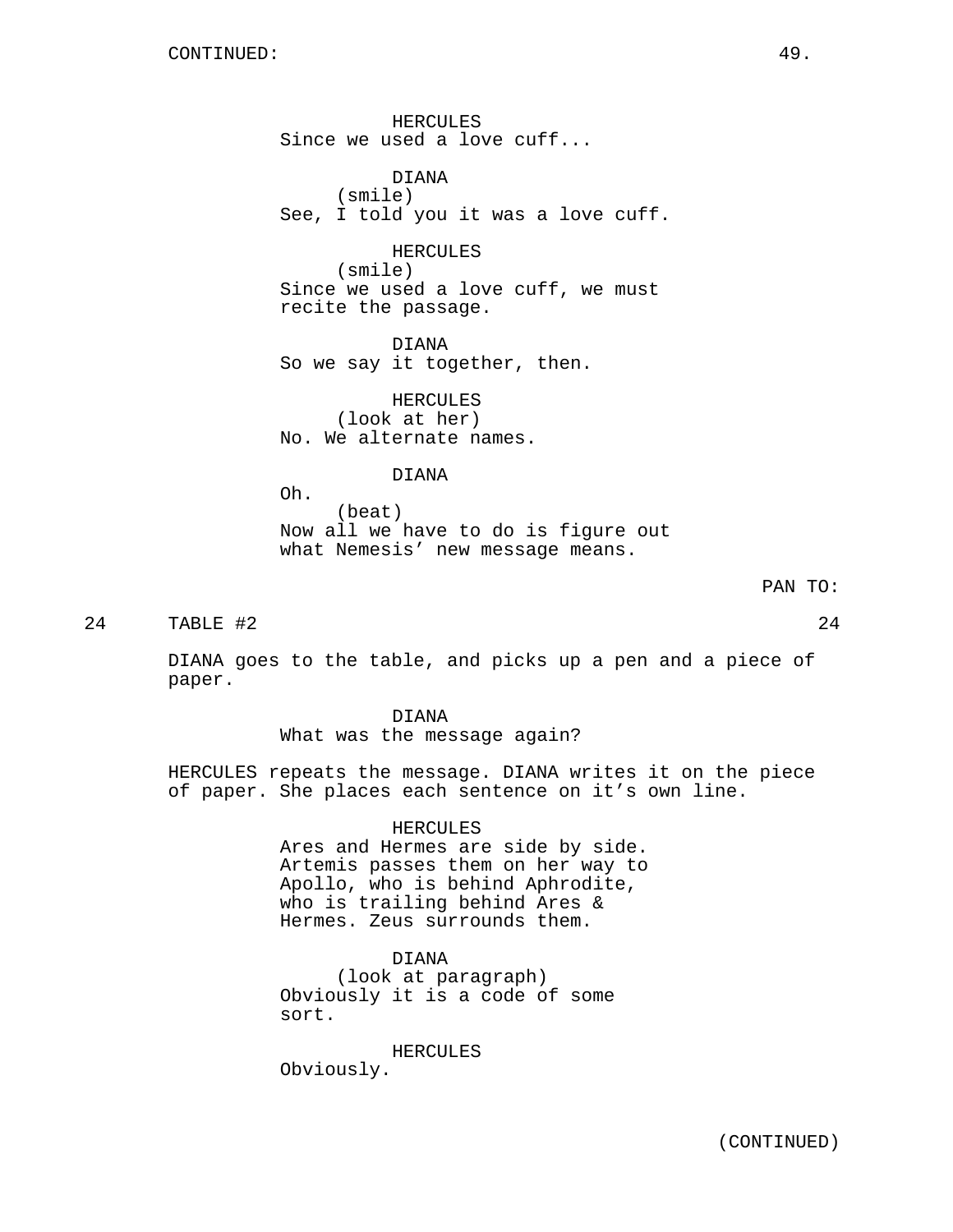DIANA (look at Hercules) You have no idea what it means?

HERCULES None. I was hoping you'd know.

DIANA reads it, thinking.

DIANA Ares, Hermes, Artemis, Apollo, Aphrodite, Zeus. (beat x2) What do they all have in common?

HERCULES They're all Olympians.

DIANA shakes her head "no".

DIANA That's not it. We had to know that to get this message. (beat) It's something else.

DIANA highlights the Gods names in the paragraph. HERCULES starts guessing.

> HERCULES Zeus is the father of the other five.

DIANA shakes her head "no".

DIANA That's not it either.

HERCULES Apollo & Artemis are the sun & moon. Aphrodite & Ares are love & war. Her...

DIANA Wait. I think I've...

DIANA writes down what she says under the passage.

DIANA Apollo = Sun. Artemis = Moon. Ares = Mars. Aphrodite = Venus. Hermes = Mercury. Zeus = Jupiter. (beat) (MORE)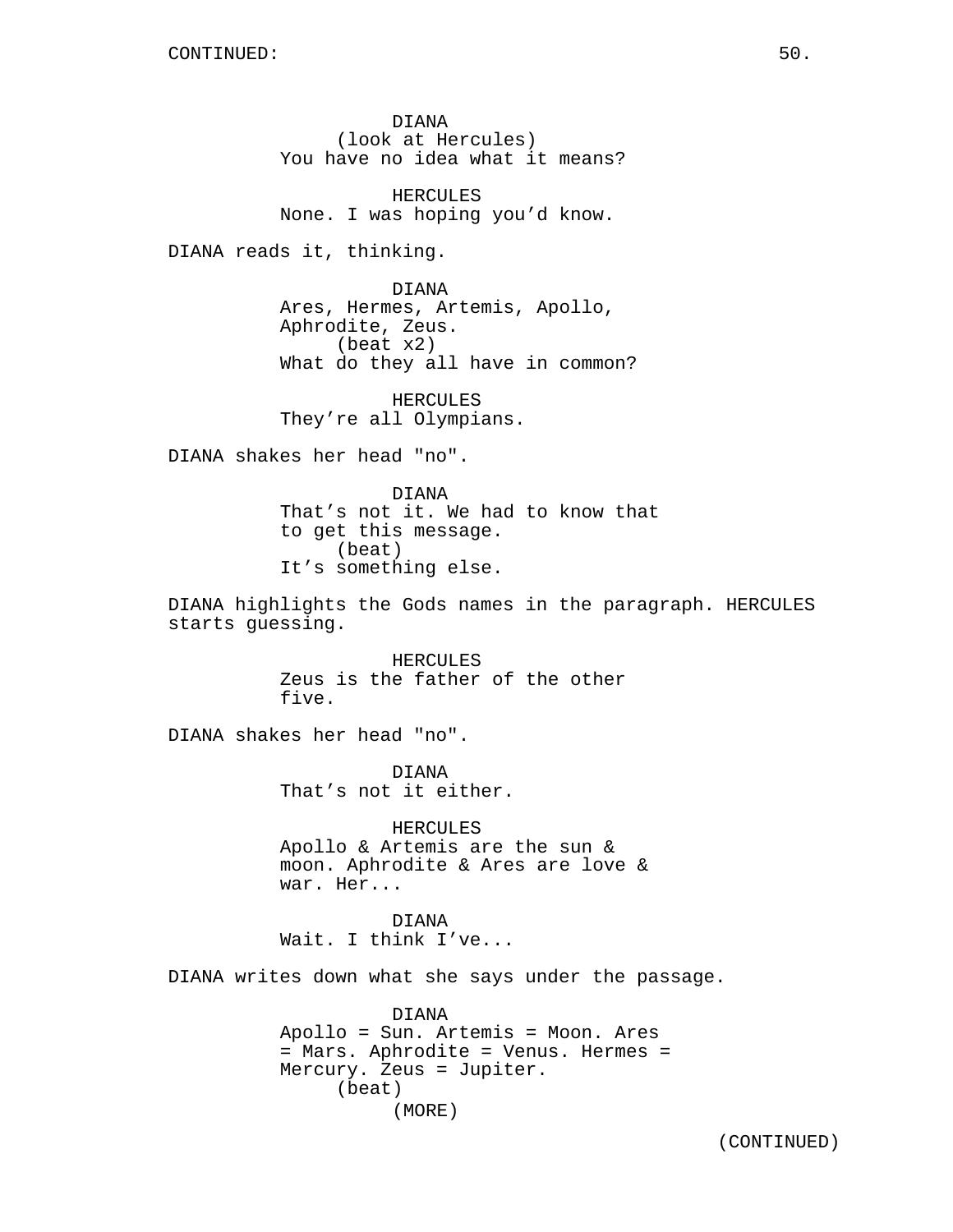DIANA (cont'd) That's it. HERCULES looks to DIANA, partially confused. HERCULES Apollo and Artemis I understand. But... (beat) Mars, Venus, Mercury, and Jupiter? DIANA The Gods of Ancient Rome were much the same as your gods. The only difference, were their names. (beat) Ares became Mars, Aphrodite became Venus, Hermes became Mercury, and Zeus became Jupiter. HERCULES So what do the Roman Gods have to do with getting me home? DIANA Mars, Venus, Mercury, and Jupiter, are not only the names of Roman Gods... (beat) ...they also happen to be the names of five of the nine planets in our solar system. HERCULES Planets? Solar System? DIANA A solar system consists of a group of planets. A planet is a... Momentary pause. DIANA tries to think of how to describe what a planet is. DIANA ...a... well, Earth is a planet. (beat) Our solar system has 9 planets. (beat) Mercury, Venus, Earth, Mars, Jupiter, Saturn, Uranus, Neptune

and Pluto.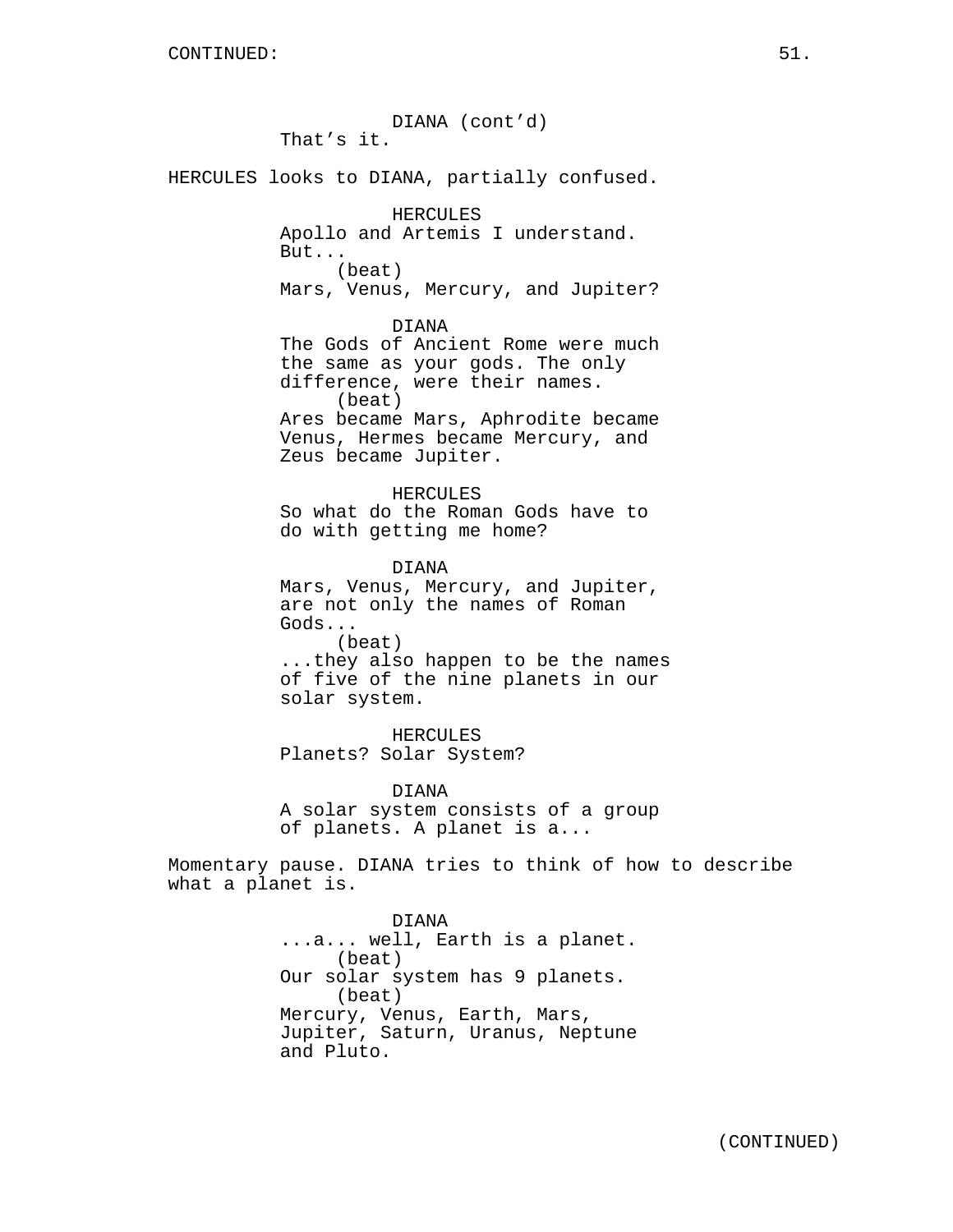HERCULES Okay. I still don't see what...

DIANA I think Nemesis' message is referring to the position of the planets.

HERCULES How can you tell where a planet is, in relationship to another planet?

DIANA I have a computer program that should help with that. (beat) Come.

DIANA and HERCULES go to the computer.

CONTINUE TO:

# 25 COMPUTER 25

DIANA turns it on. She types "SKYGLOBE" at the DOS prompt. The computer activates the SKYGLOBE program. A starmap appears on the screen. DIANA has the settings set to display all the constellations and their names, all Messier and NGC objects, all planets, the sun, the moon, the horizon line, the ecliptic line, and the RA-Dec grid lines. The setting is for current date and time, Toronto, North.

HERCULES

What is that?

DIANA It's a map of all the stars in the sky. (beat) Using this, we can see where stars will be in the future, where they were in the past, and where they are now.

HERCULES So, what are we looking for?

DIANA We are looking for the next time that Mars and Mercury are side by side. (beat) Once we find that, we have to make sure that the moon is passing them, (MORE)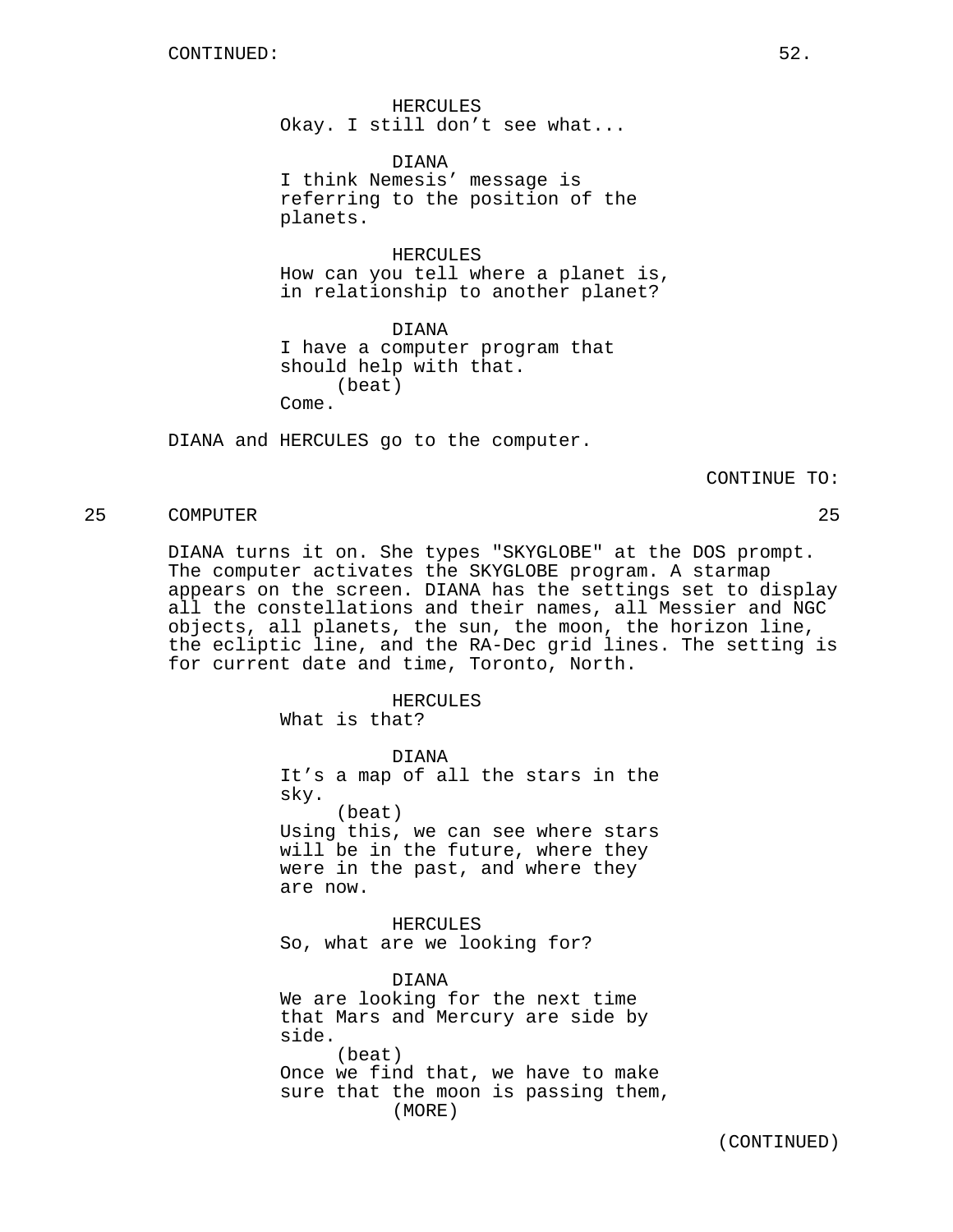DIANA (cont'd) and that Venus and the sun are behind them.

HERCULES What about Zeus, I mean Jupiter?

## DIANA

It should be close by.

DIANA advances the map in hours. She stops at June 13th, 1996, 8:00pm.

## DIANA

There.

DIANA zooms in as close as she can on "Taurus". "Taurus" takes up the whole screen, displaying the information they are looking for. DIANA explains the map to HERCULES. She points to the objects as she says them.

## DIANA

See. (beat) The moon is passing Mercury, which is beside Mars. (beat) And, it's on its way to the sun, which is behind Venus. (beat) And the sun and Venus, are trailing behind Mercury and Mars.

HERCULES So where is Jupiter?

#### DIANA

Good question.

DIANA looks at the screen. She can't see Jupiter anywhere. She is about to continue searching, thinking that they might have the wrong place, when she notices that all the planets are within the constellation "Taurus".

> DIANA Zeus surrounds them! Of course.

HERCULES is confused.

HERCULES

What?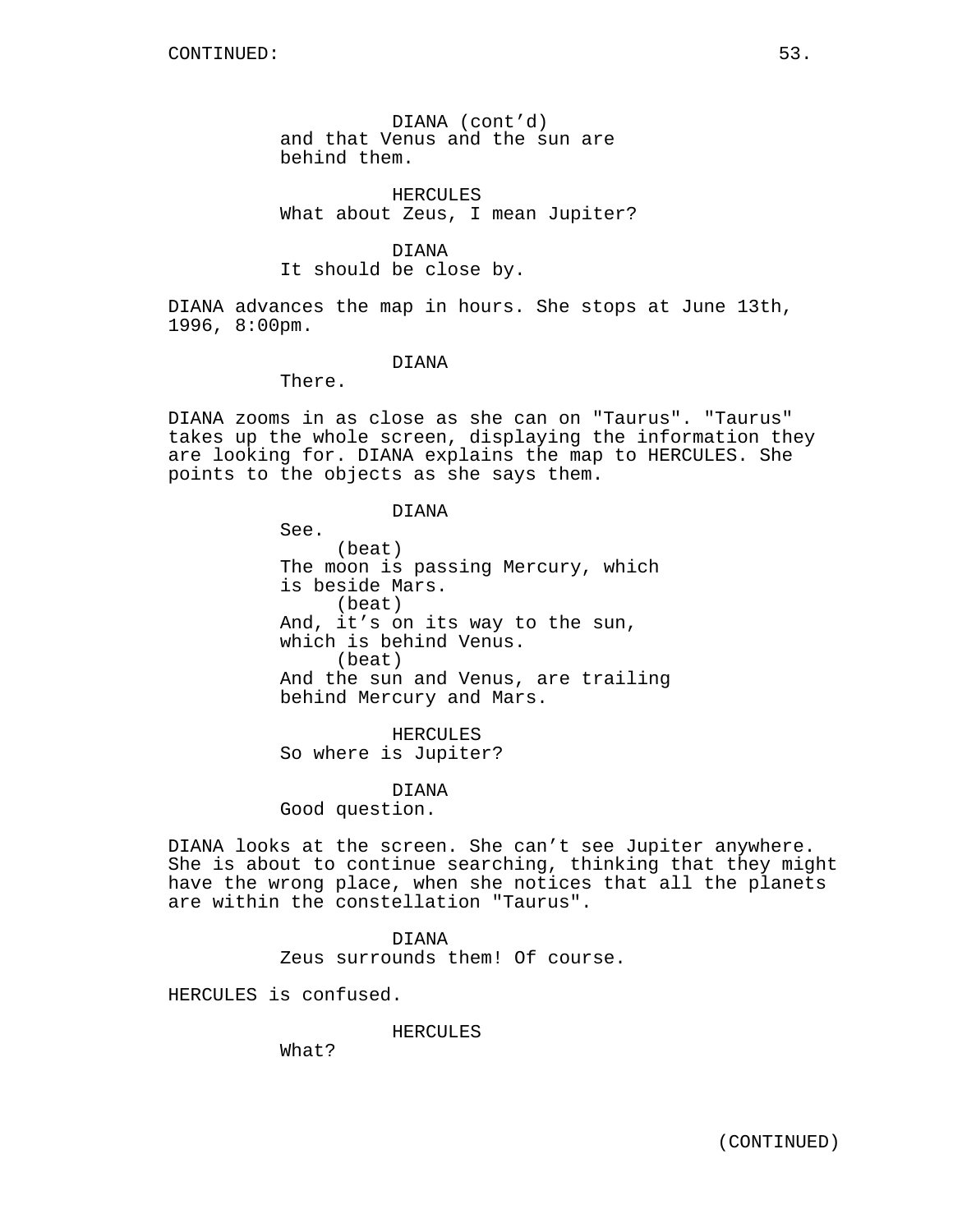DIANA All the planets are within the constellation Taurus. (beat) Therefore, you could say that Taurus' surrounds them, right?

HERCULES isn't quite sure he knows what she is talking about, and hesitantly agrees.

HERCULES

O-kay.

DIANA And Taurus, is supposed to be the Cretan Bull of Mythology.

HERCULES still looks confused.

DIANA The one that Zeus transformed

himself into to romance Europa.

HERCULES still doesn't see the connection.

DIANA Zeus is Taurus. (beat) And since Taurus surrounds the planets, Zeus surrounds the Gods.

HERCULES looks at her, looking for an explanation.

HERCULES So, what does all this mean?

DIANA

It means..

DIANA looks at the top left corner of the screen, to check the date and time of this alignment.

> DIANA That we try again at 8:00pm on June 13th.

> > HERCULES

Which is?

DIANA looks back at HERCULES.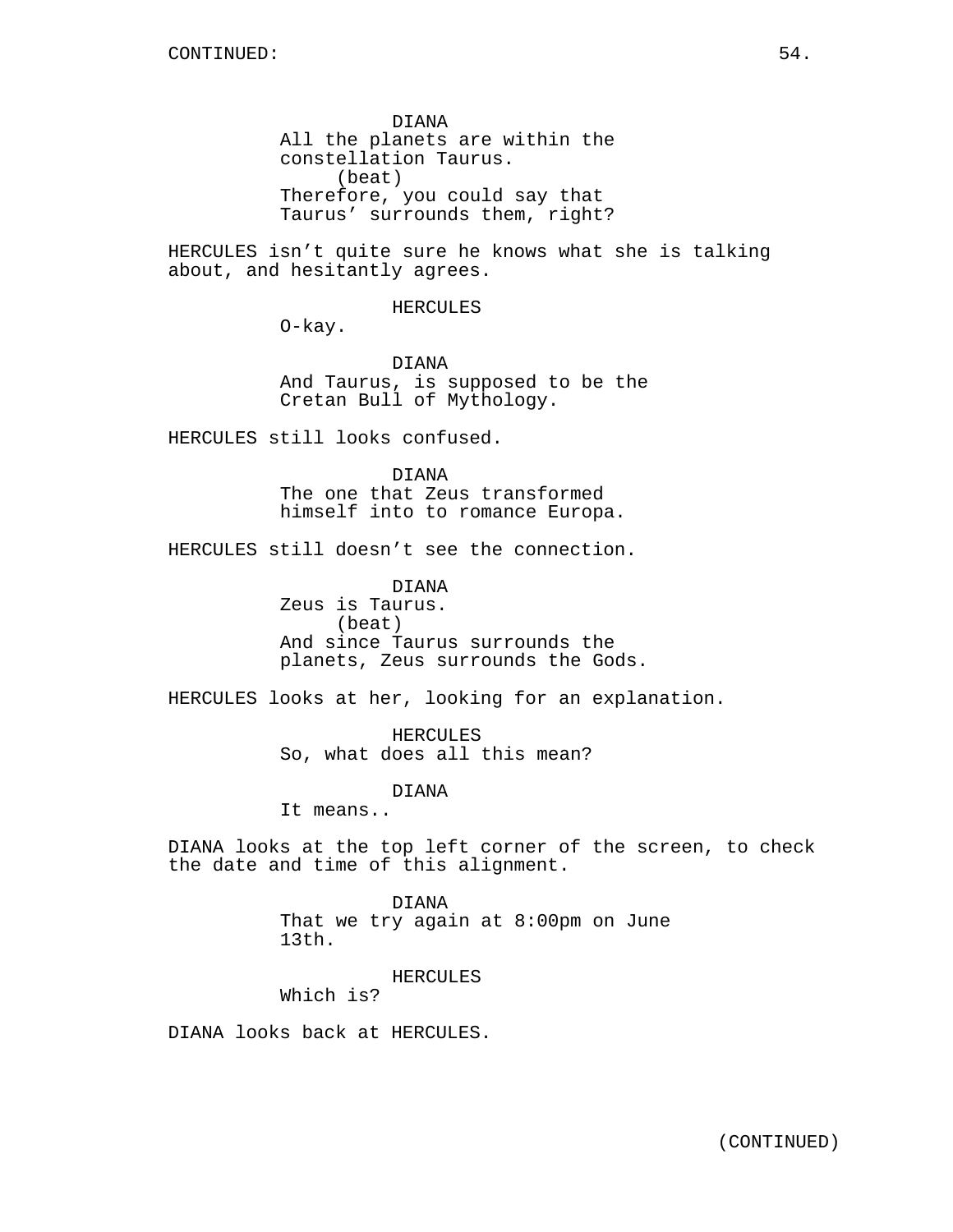# In 2 days.

DIANA and HERCULES share a look.

JUMP TO:

## **THURSDAY JUNE 13th 1996**

26 BASEMENT - TABLE #1 (8:00PM) 26

HERCULES and DIANA are sitting at the table. Their hands are touching the linked gauntlets and bracelet, which are being held over Nemesis' pendant.

DIANA

You ready?

HERCULES As I'll ever be.

DIANA Well, it was great meeting you.

Momentary pause. HERCULES smiles at her.

HERCULES Same here. It's nice to know that the world does have a future.

HERCULES learns over the table, and kisses her.

DIANA Well... Let's get started.

DIANA and HERCULES each have a copy of the list in front of them.

HERCULES

Hail Zeus: Son of Cronus & Rhea. King of all Gods & men. Ruler of Heaven & Earth.

#### DIANA

Hail Hera: Daughter of Cronus & Rhea. Sister & Wife of Zeus. Queen of Gods & of Heaven. Goddess of women & childbirth.

The gems on HERCULES' gauntlets start to glow. They get brighter and brighter after each name is said. DIANA & HERCULES don't notice.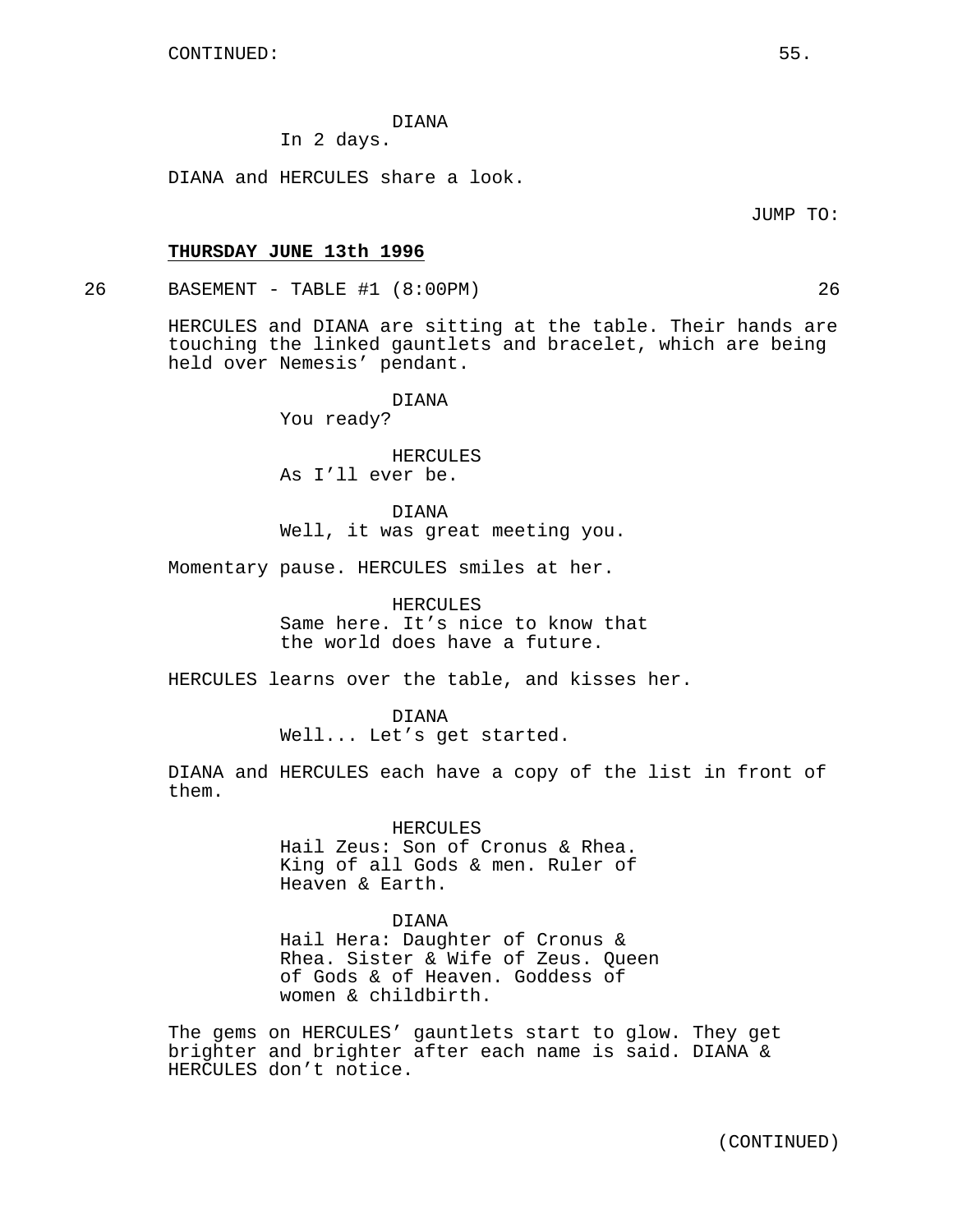# HERCULES

Hail Poseidon: Son of Cronus & Rhea. Brother of Zeus. God of the Sea.

## DIANA

Hail Demeter: Daughter of Cronus & Rhea. Sister & Ex-wife of Zeus. Goddess of Agriculture.

#### HERCULES

Hail Hades: Son of Cronus & Rhea. Brother of Zeus. God of the Underworld.

## DIANA

Hail Hestia: Daughter of Cronus & Rhea. Sister of Zeus. Goddess of the hearth.

#### HERCULES

Hail Ares: Son of Zeus & Hera. God of War.

DIANA Hail Aphrodite: Daughter of Zeus & Dione. Goddess of Love.

#### HERCULES

Hail Apollo: Son of Zeus & Leto. God of the sun and the arts.

#### DIANA

Hail Artemis: Daughter of Zeus & Leto. Goddess of the moon & the hunt.

HERCULES Hail Hephaestus: Son of Hera. Stepson of Zeus. God of Fire.

DIANA

Hail Athena: Daughter of Zeus & Metis. Goddess of Wisdom & War.

HERCULES

Hail Hermes: Son of Zeus & Maia. Messenger to the Gods.

As soon as the last word is spoken, there is a flash of light and both HERCULES and DIANA vanish from the basement.